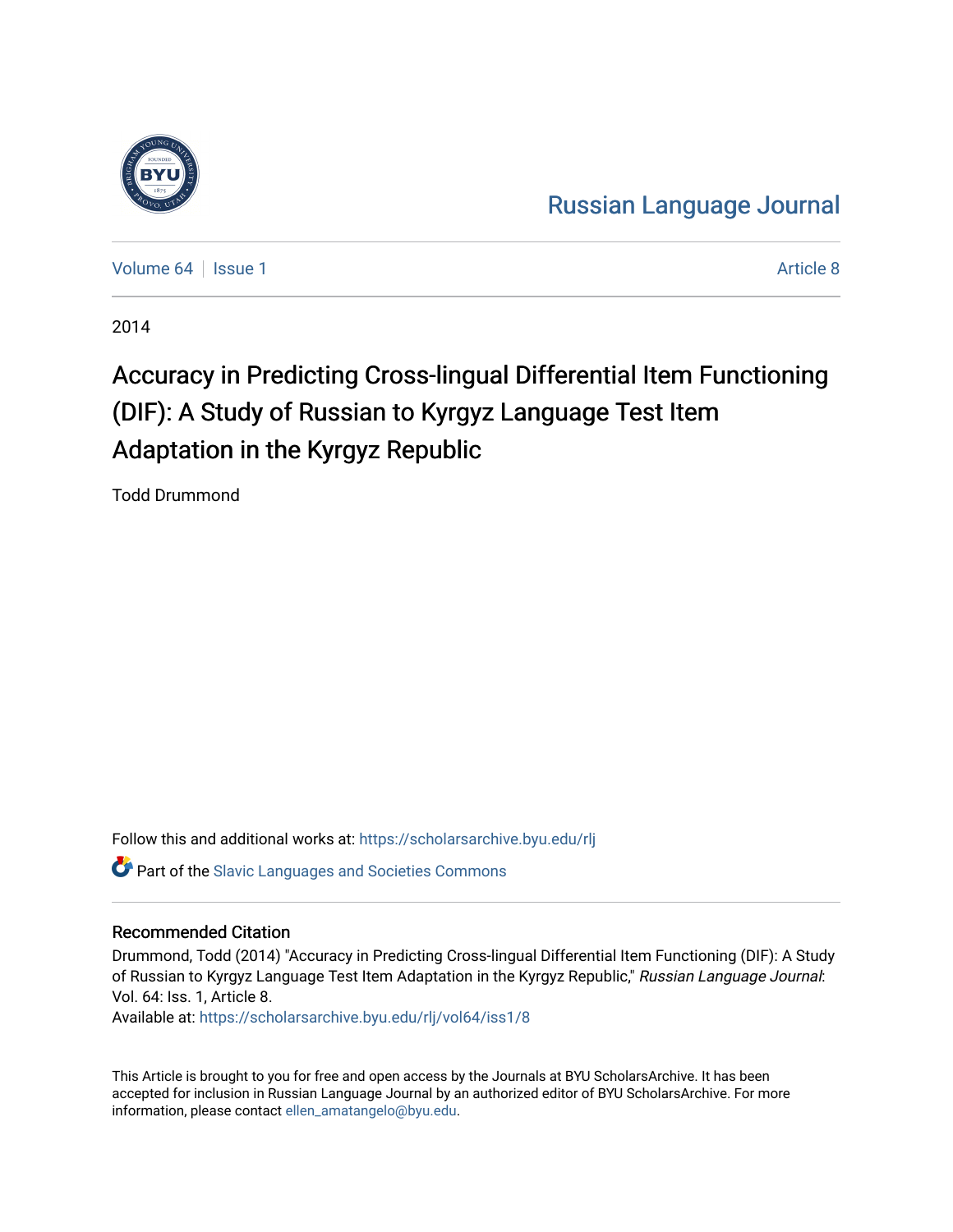# **Accuracy in Predicting Cross-lingual**  *Differential Item Functioning* **(DIF): A Study of Russian to Kyrgyz Language Test Item Adaptation in the Kyrgyz Republic**

#### *Todd Drummond*

#### **Introduction**

 $\overline{a}$ 

Russian-speaking teachers, assessment specialists, and other educators in Eurasia are frequently tasked with effectively translating and adapting sophisticated educational materials from Russian into non-Slavic languages. While standards, textbooks, and other teaching materials have been adapted from Russian to other Eurasian languages for over a century, a contemporary challenge is the adaptation of highly complex, standardized tests and assessments produced in the Russian language (Drummond and Gabrscek 2012). Because the results of educational assessments are often employed in high stakes decisionmaking, the room for error in the adaptation of cross-lingual tests is small: Capturing exact meaning in all language versions, accounting for cultural nuance, and ensuring corresponding difficulty of the multiple versions in standardized testing are essential.<sup>1</sup>

Due to the lexical, syntax, and other differences between languages, as well as cultural differences between language groups, the test adaptation process is fraught with challenges (Hambleton, 2005). Test developers can only assure the validity of inferences based on assessment results if the content, meaning, and difficulty of test items are similar across different language versions (Camilli and Shephard

<sup>1</sup> Assessment practitioners and researchers employ cross-lingual assessments and tests for various descriptive, analytical and selection purposes both in comparative studies across nations and within countries marked by linguistic diversity. A *cross-lingual assessmen*t is a single assessment (with the same tasks and test questions) that is administered in more than one language (Hambleton, 2005). Employing cross-lingual educational assessments in the Eurasian countries of the former Soviet Union is common practice due to linguistic diversity and the provision of secondary and tertiary education in more than one language (Shamatov, 2012).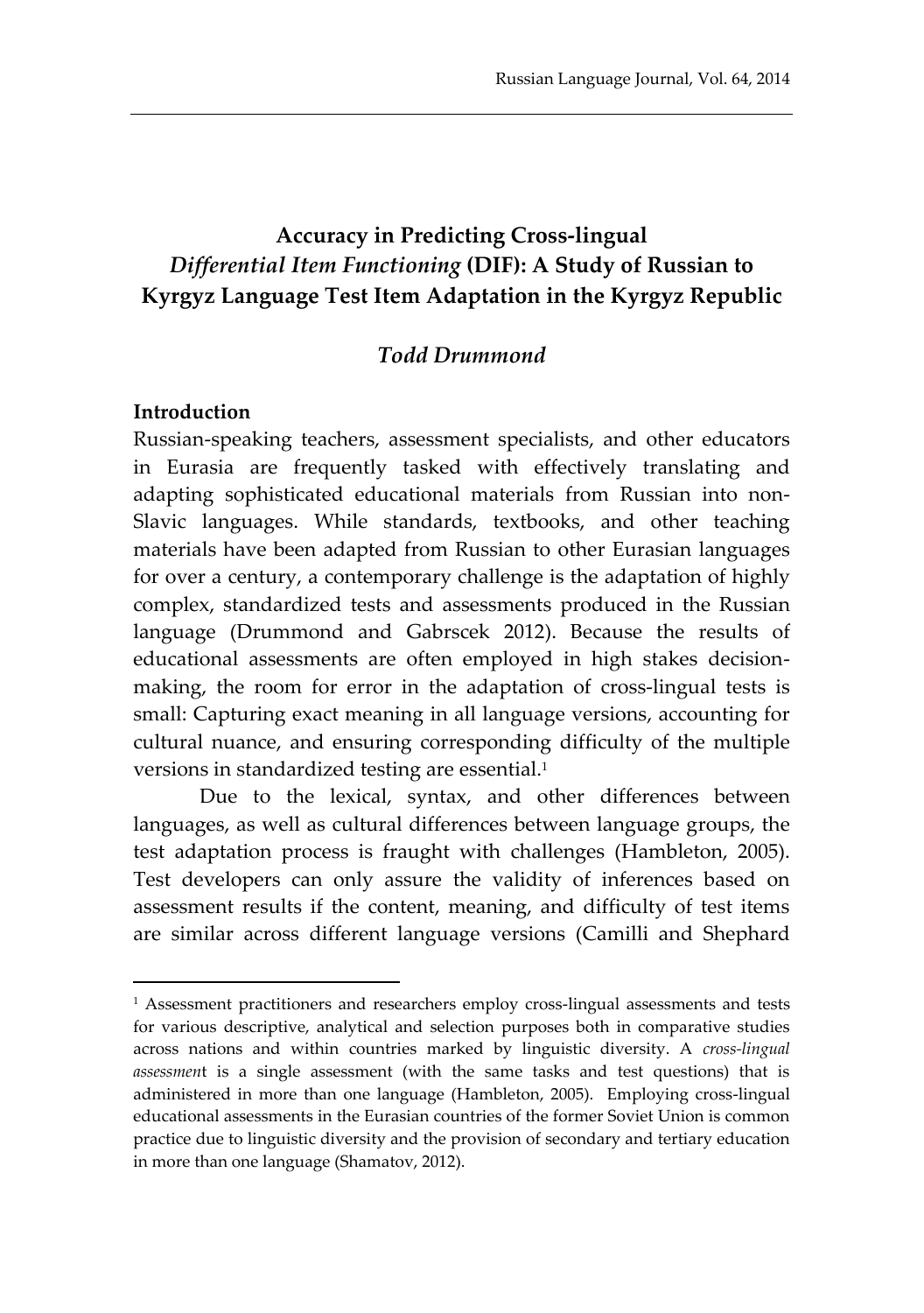1994; Ercikan 2002). It is essential that newly established assessment centers in the Russian-speaking world develop and maintain the institutional capacity to adapt Russian-medium materials to other languages at a high level of quality that can be empirically verified. The appearance of new assessment regimes throughout the region has provided considerable data and the opportunity to conduct studies of that capacity.

The *National Scholarship Test (NST)*, conducted in the Kyrgyz Republic since 2002, is a university admissions test conducted in the Russian, Kyrgyz, and Uzbek languages. Since implementation, this high stakes test has increased the transparency and quality of university selection by providing a reliable, quality assessment from which valid inferences about student performance can be drawn (Shamatov 2012). Early research on the NST has demonstrated that early iterations of the test had reasonably high levels of predictive validity (Davidson 2003). Initially supported by the United States Agency for International Development (USAID) with technical assistance from the *American Councils for International Education*, today the NST is conducted by the *Center for Educational Assessment and Teaching Methods (CEATM)*, the first non-governmental assessment organization in the republic.

With student response data made available by CEATM and funding provided through *American Councils*' Research Scholars Program, a dissertation study was conducted in 2010 to examine two key questions: (1) How accurate were bi-lingual (Russian/Kyrgyz language) test reviewers in predicting how differences in content, meaning, and difficulty across Russian and Kyrgyz test items would impact student response patterns (correct/incorrect answers)? In order to determine accuracy, reviewers' predictions about the scale of difference between the Russian and Kyrgyz items were compared to the results of a statistical test (null hypothesis of "no difference"), using actual student data. (2) What were the primary sources (origins) of difference, if any? Could differences in student outcomes be attributed to variation in cultural interpretation of items, properties of language that made meaning incomparable, technical expertise in translation and adaptation, or other factors? In this paper, the results from the first question are presented and implications discussed.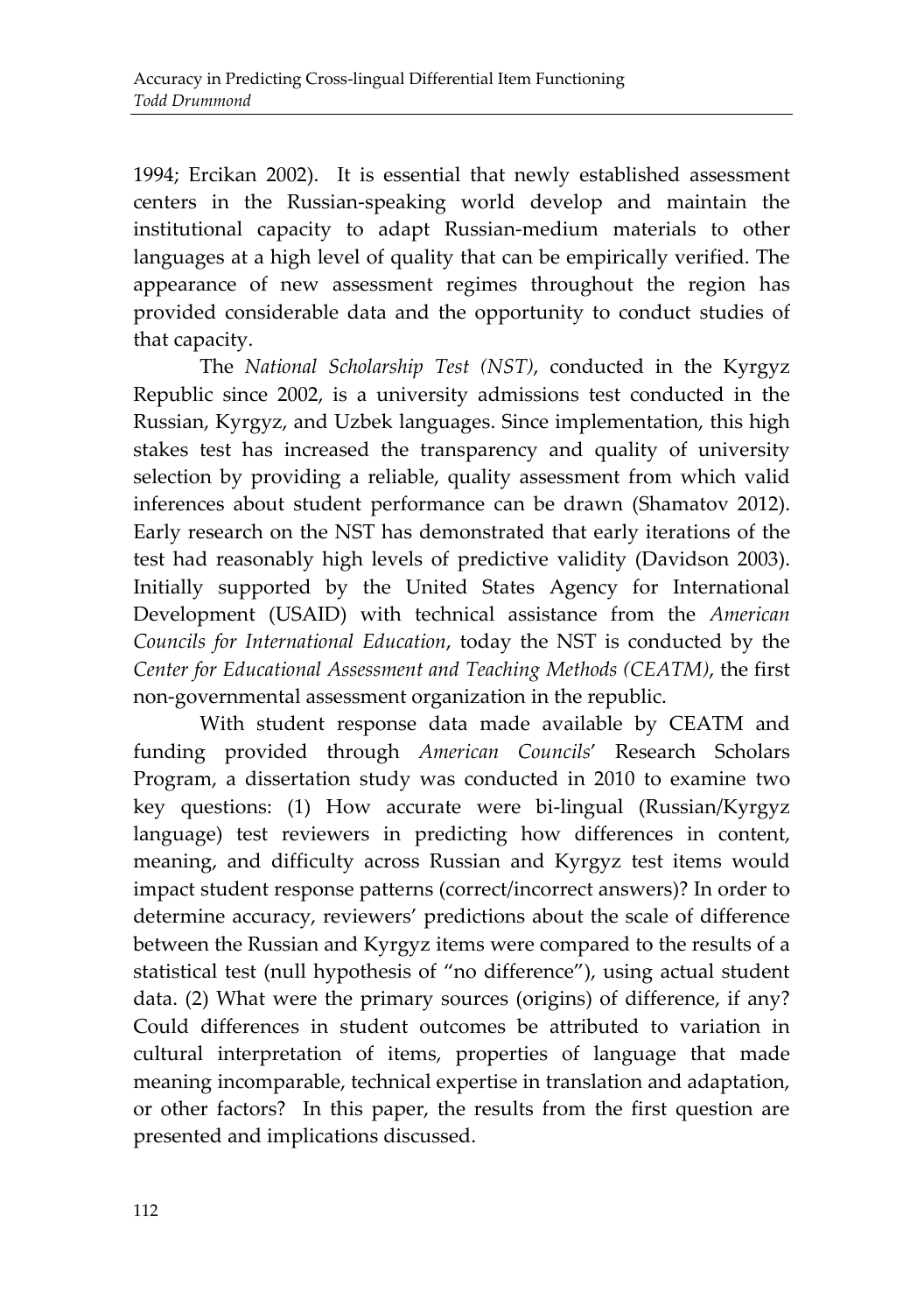### **Key Terms**

 $\overline{a}$ 

In the assessment literature, the term test or item *adaptation* from a source language (language items were written in) to a target language (language the original is translated into) is employed to imply a process that produces a variation of the original item that may or may not be a literal translation of the original: Necessary, because literal translation often results in an inadequate correspondence in meaning between two items due to cultural, contextual or linguistic challenges (Camilli and Shephard 1994). In the Eurasian States, test item adapters (called *translators* in most Eurasian contexts) have traditionally relied on *substantive review* of items by bi-lingual educators (reviewers) to ensure measurement invariance across groups. Substantive review in crosslingual testing relies on bi-lingual experts' *best estimates* of item differences across groups and sometimes a prediction of how language groups may be impacted by those differences (Allalouf, Hambleton, and Sireci 1999). Substantive review relies heavily on the subjective experience, professional judgment, and knowledge of experts, working either in isolation or in review committees, often without statistical analyses of actual student performance (Drummond 2011).

However, when performance data is available and specialists have expertise in statistical methods, these *best estimates* of reviewers can be compared to a statistical test for *differential item functioning* (DIF) of two or more groups (by gender, language, race, or other category). 2 DIF is present when examinees from two or more distinct groups (language in this case) do not have the same approximate probability of responding correctly to a given test item, after controlling for examinee ability (Camilli and Shephard 1994). A large number of DIF items on a given assessment can result in invalid categorization, selection, or policy decisions and consequently have important political and social implications (Ercikan and Koh, 2005; Grisay and Monseur 2007).

<sup>2</sup> It is important to emphasize that the term DIF refers to a *statistically measured difference*  after controlling for ability. Item reviewers do not determine DIF levels, but rather predict whether observed differences between group differences are great enough (in their subjective estimation) to lead to DIF between the language versions. The investigator in this study conducted the DIF analyses for each test item. In later sections, both the scoring rubric which quantifies reviewers' estimations as well as the statistical method (logistic regression) used for determining DIF are explicated.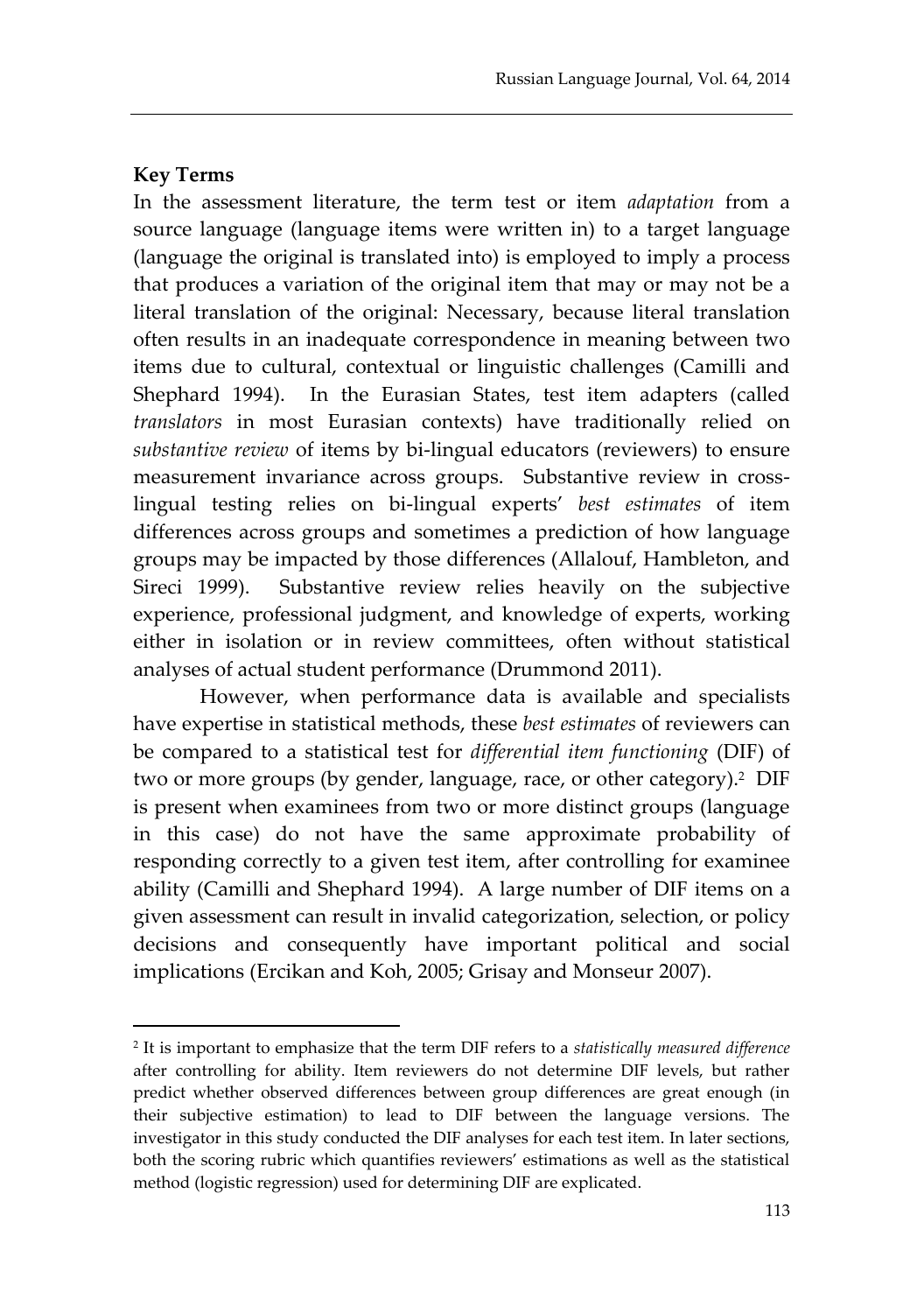Research in North America and other contexts has shown that substantive reviews are not consistently effective at accurately predicting or interpreting statistical DIF (Plake 1980; Engelhard, Hansche and Rutledge 1990). In cross-lingual assessment situations, if bi-lingual item reviewers can not detect differences or predict performance patterns across language groups with at least a modicum of accuracy, this calls into question the feasibility of accurate test adaptation and hence the feasibility of cross-lingual assessments: Thus, the need to examine the ability of the bi-lingual reviewers to accurately predict statistical DIF. By using statistical approaches to DIF detection, an empirically-based case can be made as to whether or not adapted tests can be considered equivalent in meaning and difficulty and thus fair to all groups assessed.

To my knowledge, no cross-lingual DIF studies involving Turkic and Slavic languages in the Eurasian region have been carried out. This study contributes to an understanding of the unique challenges of test adaptation between these two language groups and the Russian and Kyrgyz languages in particular. Understanding the challenges in predicting and explaining DIF will inform the planning and design of future cross-lingual assessments in the Kyrgyz Republic and elsewhere in Eurasia where Slavic and Turkic languages are routinely employed in educational assessment (Gierl and Khaliq 2001; Jodoin and Gierl 2001).<sup>3</sup>

### **The National Scholarship Test (NST)**

The objective of the NST is to assess the mathematical and verbal reasoning skills of university scholarship applicants. High scorers on the NST are awarded full scholarships to state institutions of higher education (Shamatov, 2012). In 2010, 30,264 examinees sat for the NST; approximately 18,720 in the Kyrgyz medium, 10,994 in the Russian

 $\overline{a}$ 

<sup>&</sup>lt;sup>3</sup> Recent research has shown that the more disparate the language families involved in a cross-lingual assessment, the more challenging it can be to ensure the equivalence of test forms or unambiguously interpret assessment results (Sireci, Pastula and Hambleton 2005; Ercikan and Koh 2005; Grisay, de Jong, Gebhardt, Berezner, and Halleux 2006; Grisay and Monseur 2007). While there may be some common challenges to crosslingual test adaptation (regardless of specific languages involved), it is increasingly clear that the feasibility of employing equivalent cross-lingual tests is also a function of the particular languages in question.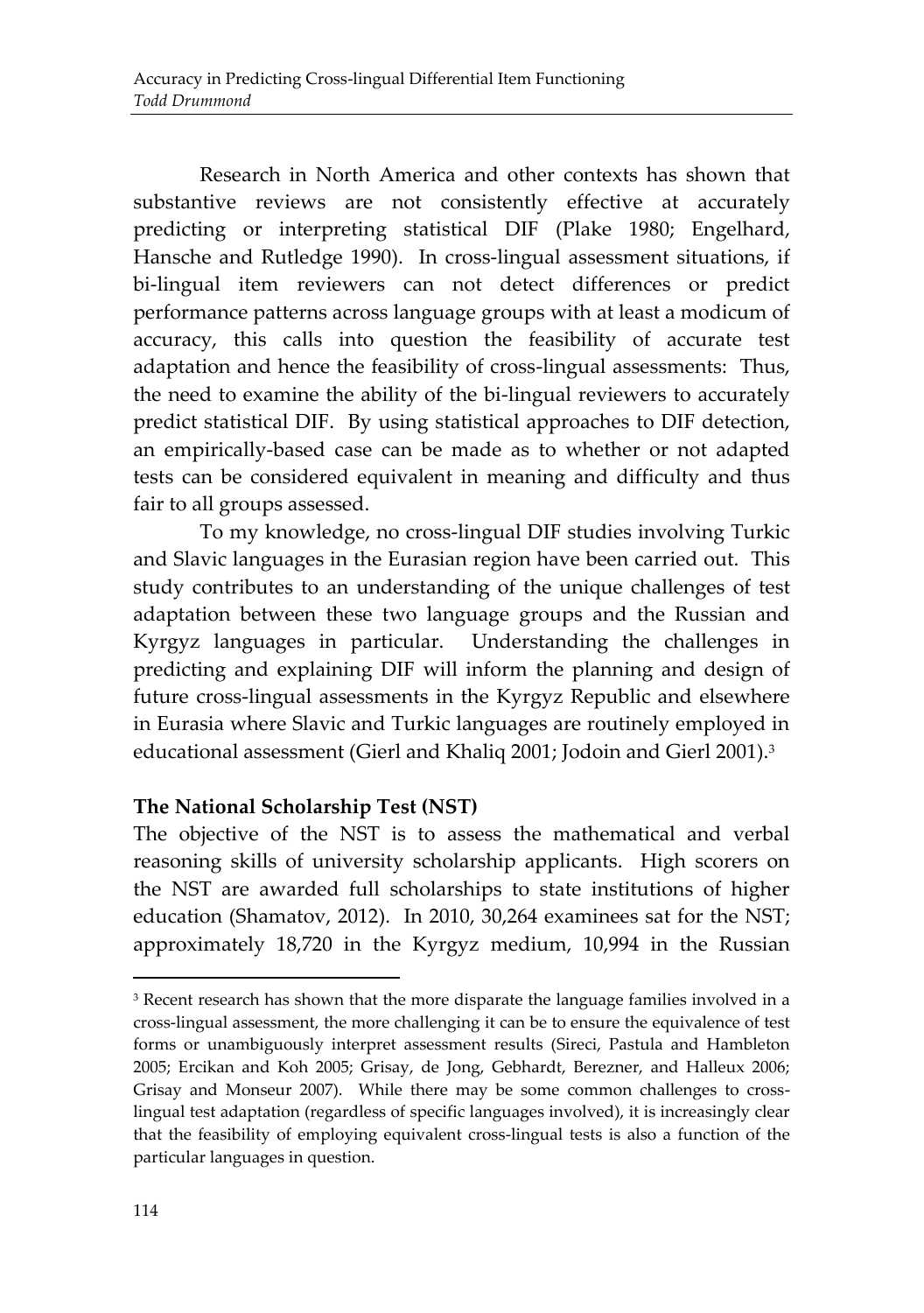medium, and 1,000 in the Uzbek language medium (CEATMª, 2010). In 2010, the NST lasted 3 hours and 35 minutes and had 150 test items (CEATM $\alpha$ , 2010). The items analyzed in this study were taken from the NST *verbal reasoning* (словесно-логический) domain. The verbal reasoning format of the NST contrasts with what was historically assessed for university entry in the republic, native language and literature which focused on knowledge of grammar and literary works (Drummond & De Young, 2004).

The verbal reasoning domain on the NST consists of four sections: Reading comprehension (24 items, 3 texts), analogies (20 items), sentence completion (10 items), and grammar use (20 items) (Valkova 2004). All the test items were multiple-choice and each item had three distractors (incorrect answers) and one answer key (correct answer). The 38 items reviewed consisted of eighteen analogy items, ten sentence completion items, and ten reading comprehension items; all item types similar in purpose and format to the items found on the verbal reasoning skills section of the North American SAT.

According to the test developers, the purpose of the analogies and sentence completion sections were to check verbal reasoning skills at the word, sentence and text level. More specifically (text translated from Russian into English):

"Analogies check (a) lexical richness, (b) ability to analyze logical relations between concepts, (c) ability to find relations (dependencies) between words in pairs (d) ability to determine similarities or differences by one or several indicators, (e) ability to analyze, synthesize, compare, generalize, and classify" (CEATM 2007, 14-16).

The sentence completion items:

"… check (a) the ability to understand logical connections between different parts of verbal expression, (b) vocabulary richness" (Ibid., 14-16).

In regard to the reading comprehension items:

"The questions from this section evaluate the ability to carefully read different texts of 400 to 850 words, understand and analyze what has been read. Fragments of texts can be taken from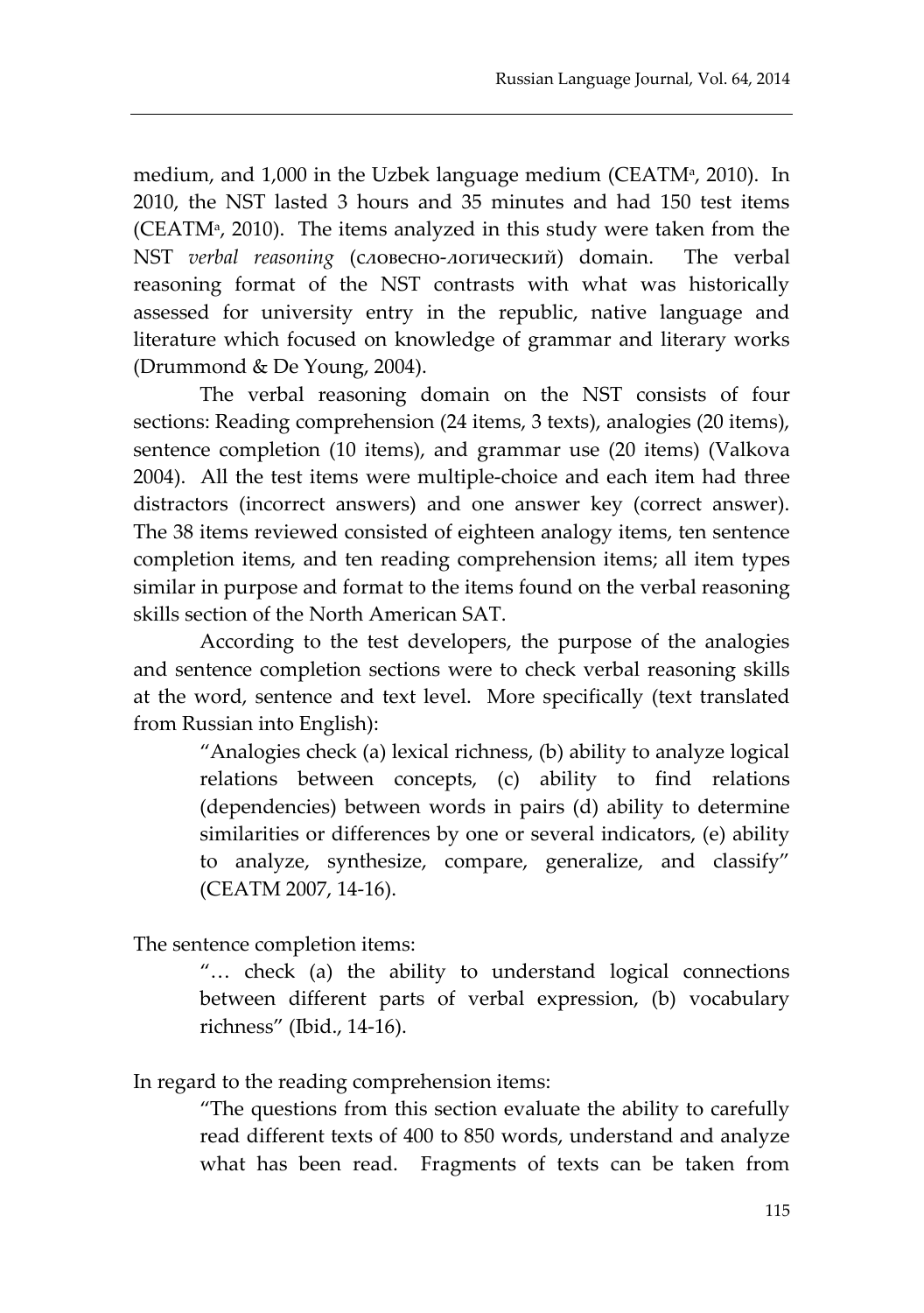different domains of knowledge: humanities, social science, and physical science. Popular literature is also utilized. This section has two independent texts and two related text fragments for comparison with each other. Each text or pair of texts is accompanied by questions that check: (a) understanding of the content of the text, its basic concept; (b) ability to interpret portions, connections between such portions in the text; (c) connections between the text and the real world; (d) ability to understand hidden meaning; (e) ability to determine the style of the author and his/her disposition, as articulated in the text, and; (f) understanding of the structure of the text and its connection to content…" (Ibid., 14-16).

Below are two translated versions (from Russian into English) of the type of NST items analyzed in this study. These are example items from a previous NST year as items from the 2010 test have not yet been released to the public. Due to the length of the reading comprehension texts, translations from that section are not provided here. However, the reading comprehension section is similar to the reading comprehension section found on tests such as the American SAT or Graduate Record Examination. For more examples of NST items in the Russian or Kyrgyz languages, including reading comprehension sample items, see Valkova (2004), CEATM (2007), or the center's website at: [www.testing.kg.](http://www.testing.kg/)

### **Example Analogy and Sentence Completion Items**

#### **Analogies**

Instructions: Every task has five pairs of words. The highlighted pair of words presents a relationship between two words. Determine the relationship between those two words and then select another pair below with the same relationship. The order of the words should be the same as in the example.

**7. music: composer**

- (А) poem : poet
- (B) aerodrome : pilot
- (C) fuel : engineer
- (D) doctor : patient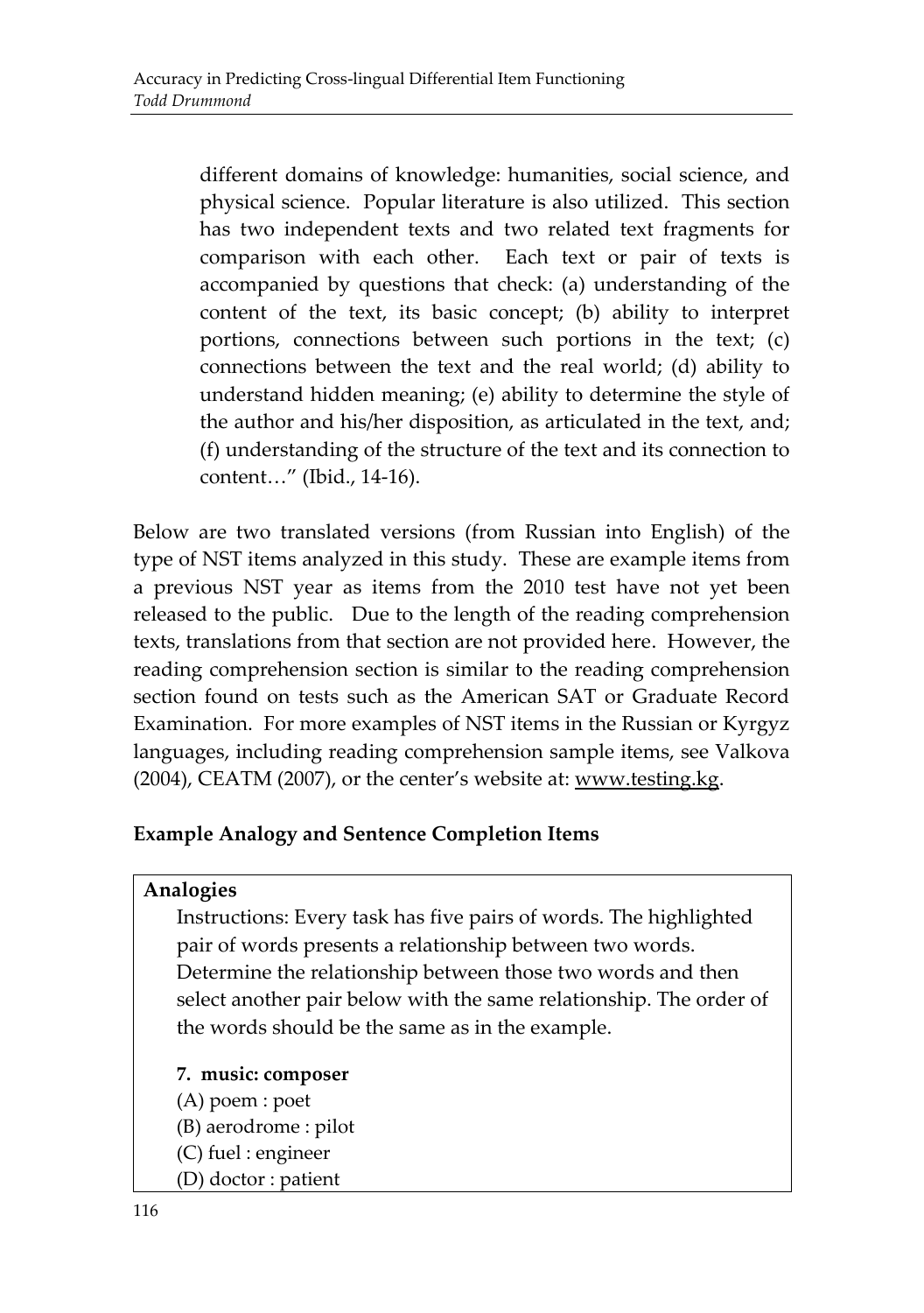#### **Sentence Completion**

Instructions: Each sentence below contains two to four blanks. There are four groups of possible answers to complete the sentence. Select the best answer to make the sentence logical.

**3. \_\_\_\_\_\_ to believe this theory, \_\_\_\_\_\_ nobody has \_\_\_\_\_\_ yet.**

(А) It is easy / because / formulated it

(B) It is not possible / for / refuted it

(C) It is easy / although / proven it

(D) It is common / although / cancelled it

(Valkova 2004)

The investigator did not have access to the schools or names of the individual examinees who sat for the 2010 NST. Reliability estimates calculated by the test center for the items analyzed in this study were .907 for the Russian language verbal items and .702 for the Kyrgyz language verbal items.

### **Methods**

 $\overline{\phantom{a}}$ 

### *Selecting and Preparing Item Reviewers*

The first step in the study was to select bi-lingual test item reviewers.<sup>4</sup> It was important that the pool of selected reviewers be skilled bi-linguals, preferably with experience in educational assessment, test item writing and translation (adaptation). After conversations with CEATM, it was determined that eligible candidates could be those with experience writing or adapting NST test items in previous years, those who worked on 2010 NST sections not under study, materials translators with extensive experience, and content specialists knowledgeable about assessment issues. Reviewers selected served as proxies for "as qualified as any other feasible sample" of potential reviewers in the republic, but did not have a conflict of interest due to experience working directly with the items under study.

<sup>4</sup> In the 2011 dissertation study, the term item *evaluator* is used instead of item *reviewer*.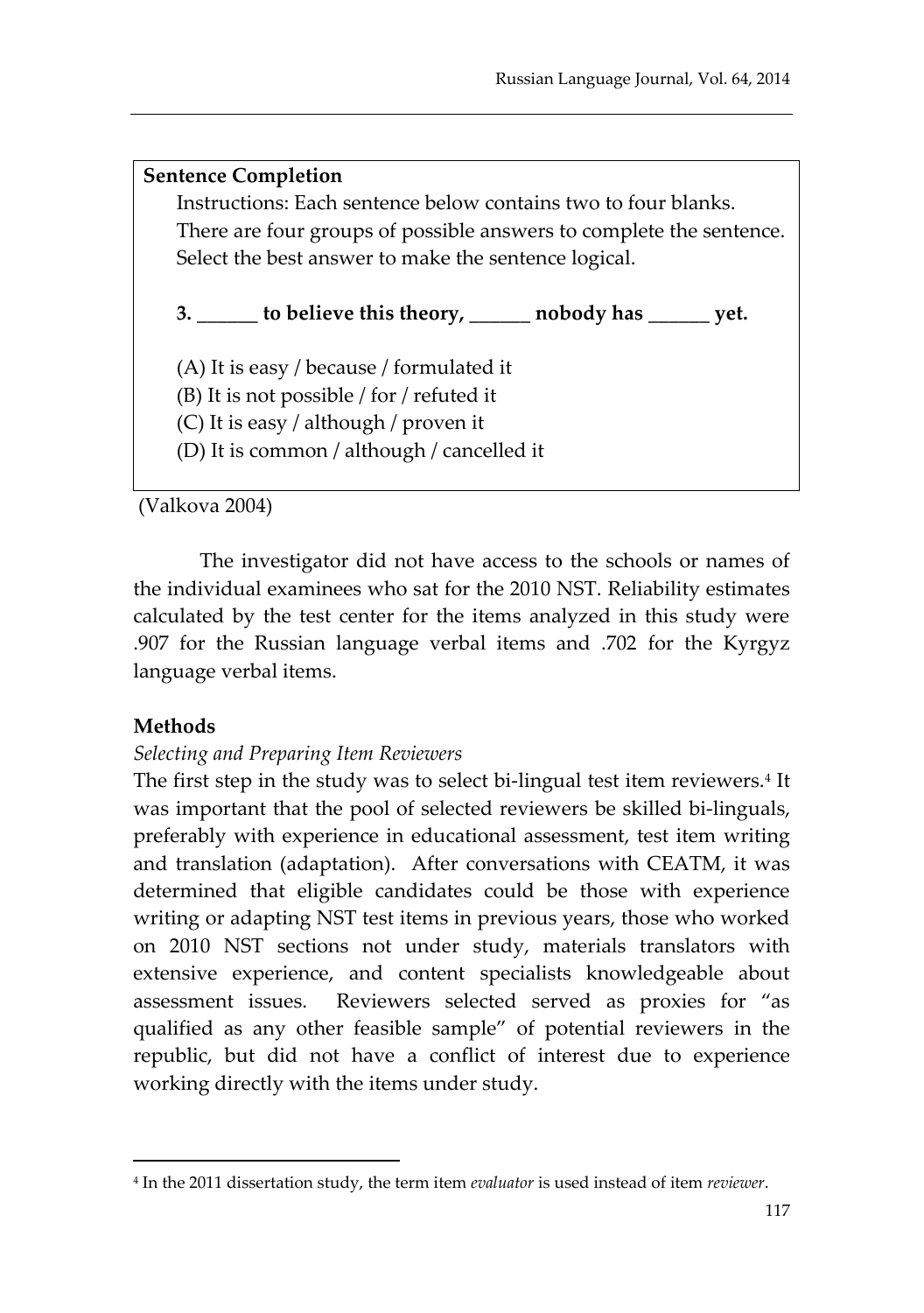The candidate pool included linguists, translators, philologists, and teachers because the task required not only the identification of linguistic differences in the two language versions but an understanding of student cognition and problem solving skills which would enable accurate predictions as to whether item differences would lead to performance differences by group (Mazor 1993; Ercikan et al. 2004). Potential reviewers were identified with the assistance of CEATM employees. Each prospective candidate was provided with full information about the study. If they agreed to participate, they first completed a questionnaire which elicited detailed information about their language knowledge and skills, as well as educational backgrounds. In order to encourage only true bi-linguals to participate, potential participants were informed in an interview that they would be required to speak and write in Russian and Kyrgyz equally, not only on an individual written analysis but in discussion with their peers – many of whom would be translators, linguists and other knowledgeable specialists. As part of this investigation, reviewers would be required to state and perhaps defend their views on the test items under study using both languages. Several of the candidates who initially applied declined to participate in the study after learning about these high expectations.

Half of the reviewers selected had completed their secondary education in the Russian language medium of instruction and half in the Kyrgyz language medium of instruction. Three reviewers had received higher education in both languages while only two had completed their higher educations in the Kyrgyz language medium. Seven reviewers reported using both languages at work and six of them reported using both languages in the home. None of the reviewers reported that Russian was their primary home language. Interestingly, however, four reviewers reported that they "think" primarily in the Russian language. Four marked that they were slightly more literate in Russian than Kyrgyz, three marked that they were slightly more literate in Kyrgyz than Russian, and three marked that they were equally literate in both languages.

All the reviewers had completed higher education and nine of the ten were women. The majority were women because women are over-represented in teaching and in areas related to pedagogy, translation, philology and linguistics in the republic (De Young, Reeves,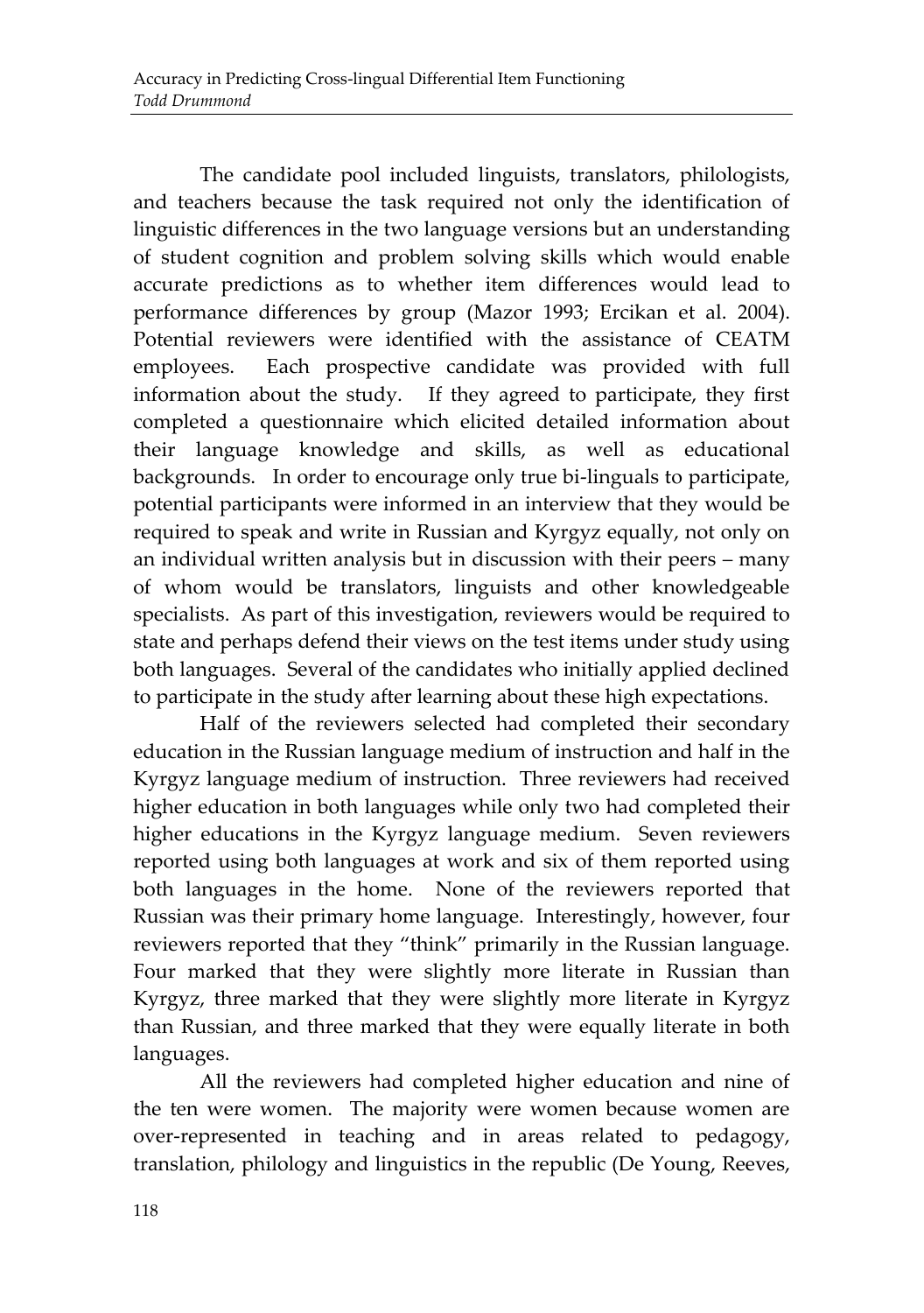and Valyaeva 2006). As it is primarily ethnic Kyrgyz who are bi-lingual (Russian speakers from other nationality groups tend not to be proficient in Kyrgyz), all reviewers were ethnic Kyrgyz (Korth 2005). The majority of participants indicated that they had more than one workplace because in Kyrgyzstan educators often work in many capacities or teach at more than one institution (Ibid. 2005). None of the selected reviewers had ever participated in a formal DIF analysis. Table 1 presents the background characteristics of those selected to serve as reviewers. All participants signed consent forms and were compensated with an honorarium for their work.

Prior to convening the group of item reviewers, a glossary of technical terms that defined all key concepts was distributed. A pre-test of the item scoring rubrics was conducted with one reviewer in order to determine if adjustments were needed to the glossary or rubrics. The pre-test yielded important results: In addition to the discovery of some minor formatting and typographical mistakes, in the debriefing the pretest reviewer reported that the most challenging aspect of the item scoring rubric was interpreting the coding categories in section 2.2. Changes were made to the rubric based on this feedback (more below).

#### *Item Scoring Rubrics*

 $\overline{\phantom{a}}$ 

In order to answer the research questions, item rubrics were developed to capture not only the evaluators' estimations of content, meaning and difficulty differences between item pairs, but also to elicit hypotheses about the cause or source of those differences. They needed to be short enough to allow efficient rubric administration but thorough enough to ensure that essential data was captured that would enable clear interpretation. The test items selected for analyses were collated in test booklets which consisted of each of the 38 item pairs (1 version in Russian, 1 version in Kyrgyz), one test item pair per page. Rubric 1 was a graphic organizer which required evaluators to provide an initial categorization of the type of differences between versions (if any).

Rubric 2, also called "the scoring rubric," was developed and translated before the investigator arrived in country.<sup>5</sup> At the top of Rubric 2 were the item number and a series of prompts offering possible

<sup>5</sup> Table 2 presents a Russian version of Rubric 2 for Cultural/linguistic differences.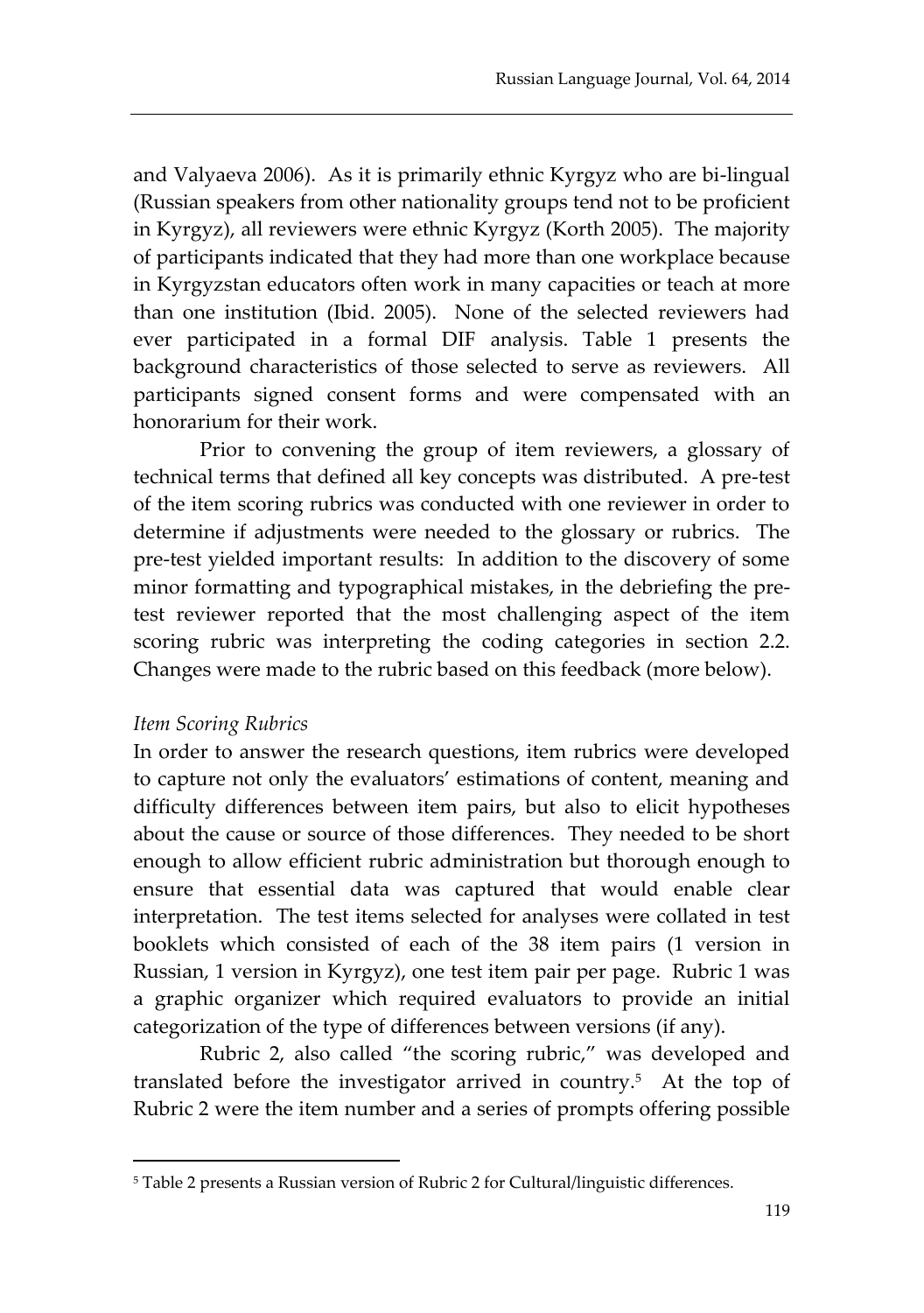explanations for differences between the language versions. Rubric 2 had the following sections: (2.1) a section to estimate the level of difference(s) in content, meaning, or difficulty (if any) between the two items in the pair (Степень различия); (2.2) a section to identify the specific nature of the difference(s) (Причина различий); (2.3) a section to describe the difference(s) in detail (Подробно опишите различия); (2.4) estimation of which group might be advantaged (favored) by differences (Преимущества); (2.5) suggestions for improving equivalency of the item pairs (Улучшение эквивалентности). Rubric 2 was printed in three colors for each category of difference: Content (violet form), format (green form), or cultural/linguistic (pink form). This color scheme allowed the researcher to easily collate the forms by nature of difference during later analysis. The directions (English translation) for the reviewers for completing rubric 2 follow:

### **Directions**

Fill in item rubric 2 for each item not identified as "identical." The purpose of item rubric 2 is to collect data that will facilitate an understanding of the level and nature of difference as well as the cause (source) of difference for each item. Please describe the issue or problem you see with the item in as much detail as possible. You need not comment on each prompt but please do your best to characterize the items in a complete and descriptive way. We will review these items together during our group discussion.

The rubric is broken into three color coded categories. The main categories are: Content differences (purple), Format differences (green), and Cultural/Linguistic differences (pink). Match the color of the rubric that best fits the nature of the difference you identified in 1.b and fill it in. Note that these categories are not always mutually exclusive. However, these three categories provide a strong foundation from which to classify core item issues. You can also note other reasons for difference if necessary on any of these rubrics.

At the top of each rubric, you are provided a series of prompts – or possible explanations for differences. These prompts are not meant to be exhaustive but are examples of issues that can help you classify the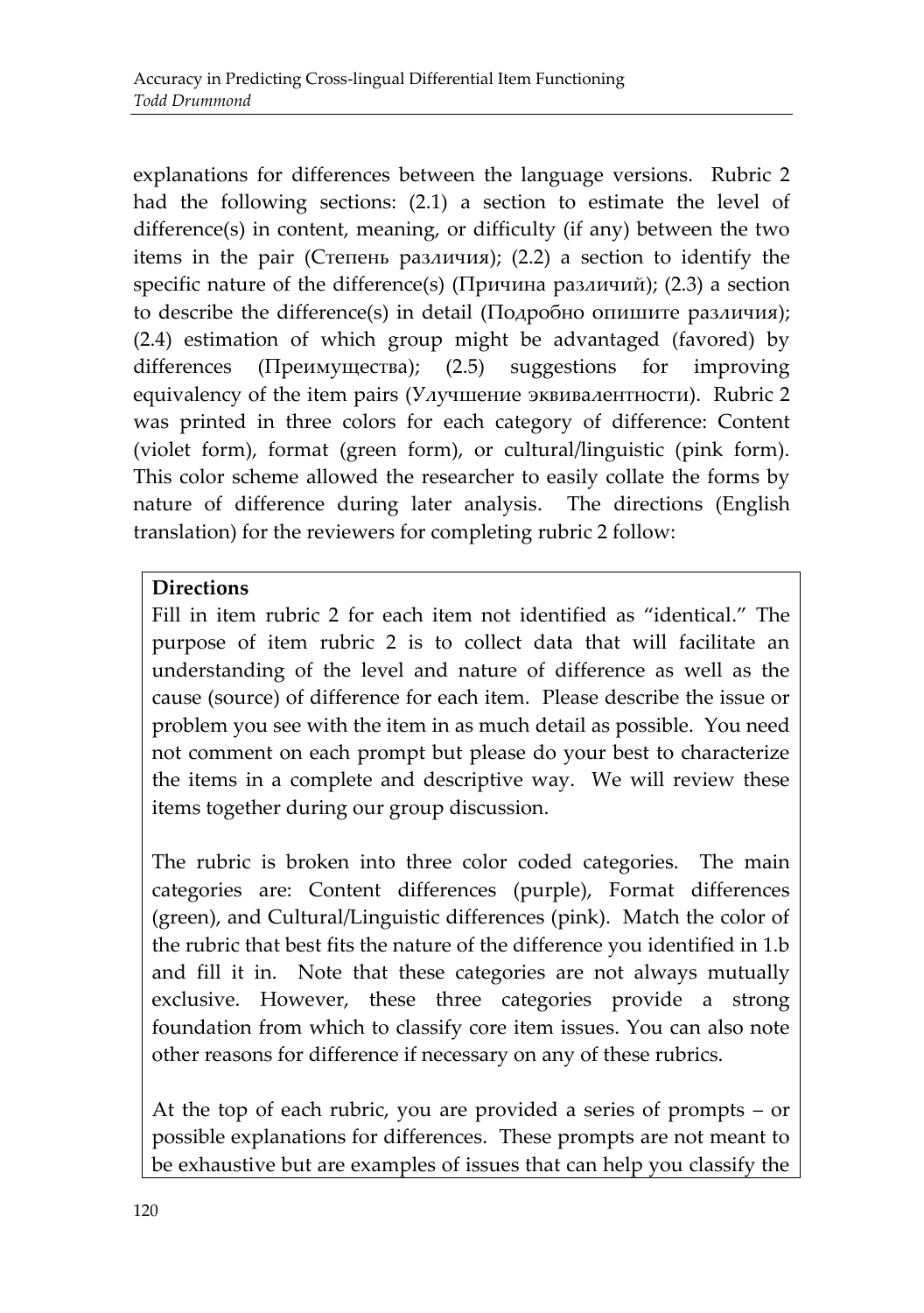nature of the differences. In section 2.1, please score the item as "somewhat similar", "somewhat different" or "different" per the guidance in the glossary of key terms. Then, in 2.2, circle the most likely cause/source of the differences. In section 2.3, describe in as much detail as possible the problem of equivalence. Next, in section 2.4, estimate which group, if any, the item favors. Finally, in section 2.5, provide an improved item if you can, or a solution to the hypothesized problem with the item.

If you find it difficult to classify the problem or see problems in more than one area, please describe the nature of the problems on one of the rubrics under section 2.3.

This use of item scoring rubrics was adapted from item studies conducted by other researchers (Allalouf et al. 1999; Ercikan et al. 2004).<sup>6</sup> In terms of the estimation of the *level of difference*, a marking scheme was adopted from Ercikan (2002) and Reckase and Kunce (2002), which defined these terms as follows:

- **0-** Identical: no difference in meaning, content, or difficulty between two versions;
- **1-** Somewhat similar: small differences in meaning, content, or difficulty between two versions, will not likely lead to differences in performance;
- **2-** Somewhat different: clear differences in meaning, content, or difficulty between the two versions, may or may not lead to differences in performance between two groups;
- **3-** Different: differences in meaning, content, or difficulty between the two versions that are expected to lead to differences in performance between the two groups.<sup>7</sup>

 $\overline{\phantom{a}}$ 

<sup>6</sup> The term *rubric* is used because reviewers were required to provide numerical estimate for difference levels (above). A full explication of the item types, item scoring rubrics, Russian and English language versions of data collection protocols, etc. can be found in the full study.

<sup>7</sup> In Russian, the descriptors read: "somewhat similar" (небольшие различия), "somewhat different" (средние различия), and "different" (значительные различия).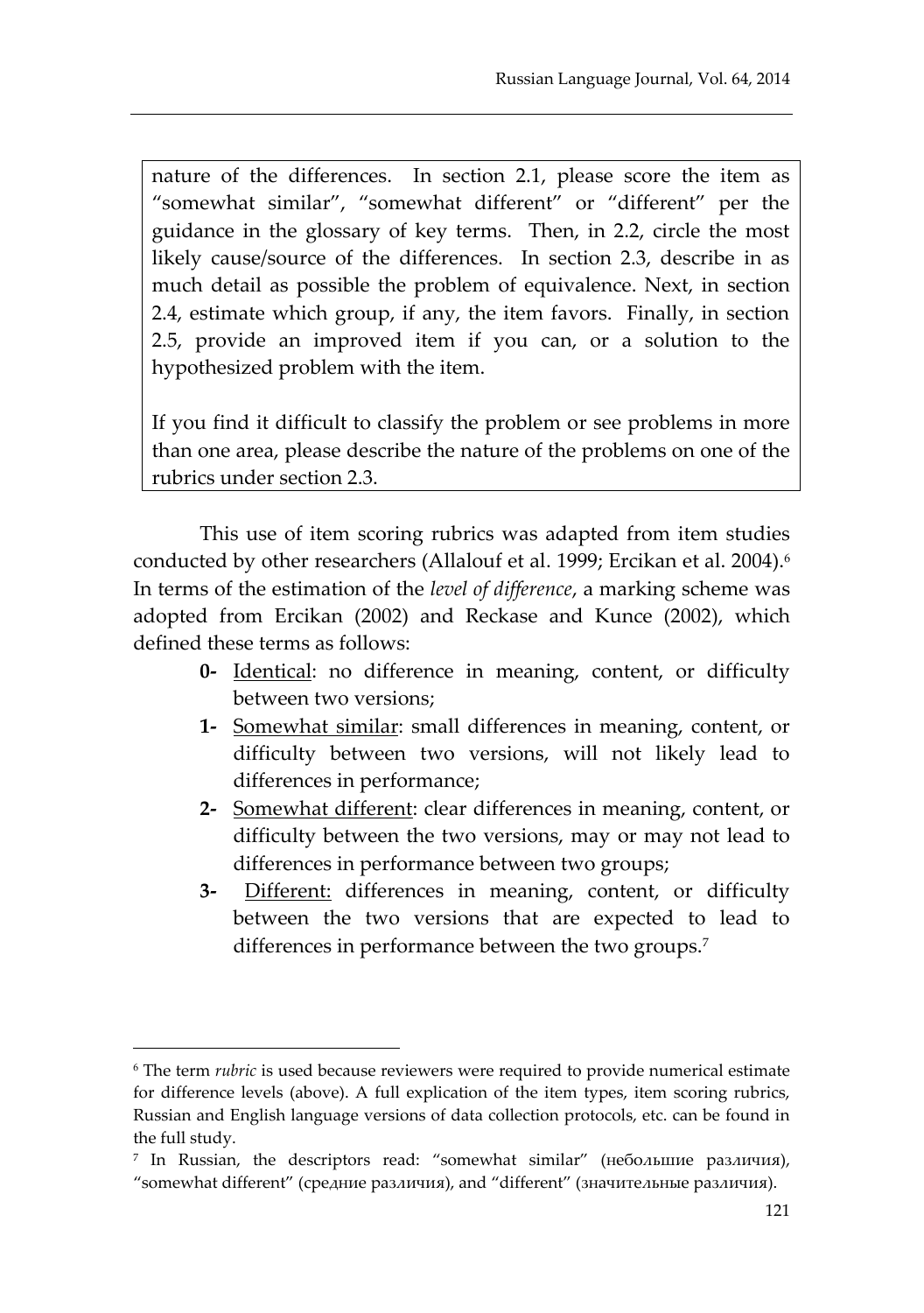The use of the above scoring scheme provided a way to score the extent to which reviewers believed that differences in the item versions would lead to DIF. How these scores were tabulated is presented below under the section *Scoring the Reviewers' Predictions*.

#### *The Item Review Process*

The review of the thirty-eight item pairs took place over a three day period. The review was a "blind review" which meant that the reviewers did not have access to the DIF statistics (i.e. had no idea of actual examinee performance by group) when they conducted their review. On day one, all reviewers participated in a forty-five minute overview of the item review process, asked questions and clarified expectations. Next, test booklets were provided to each reviewer with each pair of items (Russian/Kyrgyz) set on the same single page. Reviewers were asked to try and solve the items and to take notes only on the most important problems that arose. After going through all the items, item pairs coded as "identical" on rubric 1.b were set aside as they were not needed for the completion of rubric 2. On the first day, all reviewers were seated in individual work stations and asked not to communicate with each other about their initial perceptions.

On day two the reviewers completed the scoring rubric (2) for each item they had marked with any rating other than "identical" on day one. This stage of the process took approximately four hours to complete. At the end of this session, the test item booklets and rubrics were collected and in the evening the investigator reviewed the rubrics to make sure that any items needing special attention would be prioritized for discussion on day three. The purpose of the discussion on day three was to provide reviewers an opportunity to reflect on each item pair by discussing their views with their peers, to think more deeply about the items, and to change their predictions (scores) if necessary. The investigator facilitated the discussion in the Russian and Kyrgyz languages and audio recorded the conversation. A note taker from the test center also recorded the conversations in writing. Areas of agreement and disagreement were noted and recorded.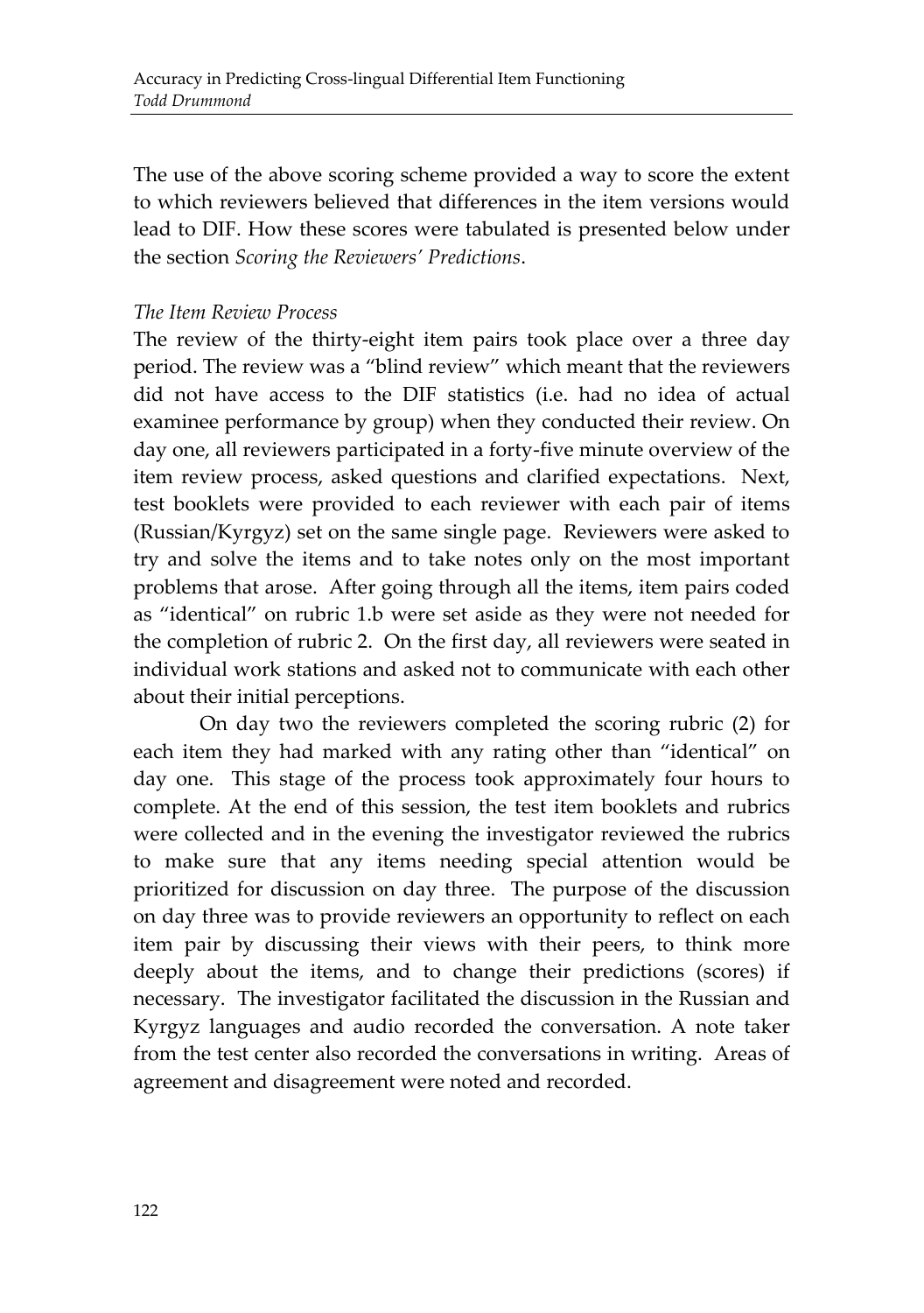### *Collating and Analyzing the Rubrics*

Over 150 individual item rubrics were filled out by reviewers. Reviewer scores and data from reviewer discussions were next recorded on a summary table for each item which collated all the individual scores from each of the eight reviewers and group discussion comments for each item in one summary table (Tables  $3 \& 4$ , presented below). The summary tables for all 38 items can be found in the full study. All comments in Russian or Kyrgyz from the individual rubrics were translated verbatim into English without editing or synthesis on the summary tables. Reviewers' scores and descriptive data from the individual rubrics and discussion notes provided considerable data about reviewers' DIF predictions as well as hypotheses about the causes of plausible DIF.<sup>8</sup>

Under section 2.3 on the summary rubric, each bullet point and comment represents a statement from a different evaluator. This allows the reader to see both the nature of the issues described in detail as well as the "strength of agreement" in the commentary. For example, if six or seven individuals all seem to be saying the same thing, this is visible. Or, the opposite, if only one or two people are noting certain issues or tendencies, this is also on display. The two example summary tables presented here in Table 3 (item 3, statistical DIF item) and Table 4 (item 2, non-statistical DIF item) differ from the individual rubrics (Table 2) completed by each evaluator in a few important ways. On the summary table, section 2.2, the "nature of difference" data was not recoded from each of the item individual summary tables. Based on feedback from the pre-test about conceptual clarity, reviewers were instructed to focus on item description in section 2.3 and not to worry about categorizing their coding in section 2.2. The *a priori* coding categories under section 2.2 were thus used to guide reviewers' thinking in how best to characterize the differences between the item versions but were not analyzed rigorously.

The "level of difference" on section 2.1 of the summary table was coded under the color-coded categories (content, format, cultural/language, or other) as submitted by each reviewer. Notice in the summary tables that a difference that was defined by one as

 $\overline{a}$ 

<sup>&</sup>lt;sup>8</sup> A full explication on sources (origins) of predicted and actual DIF can be found in the full study.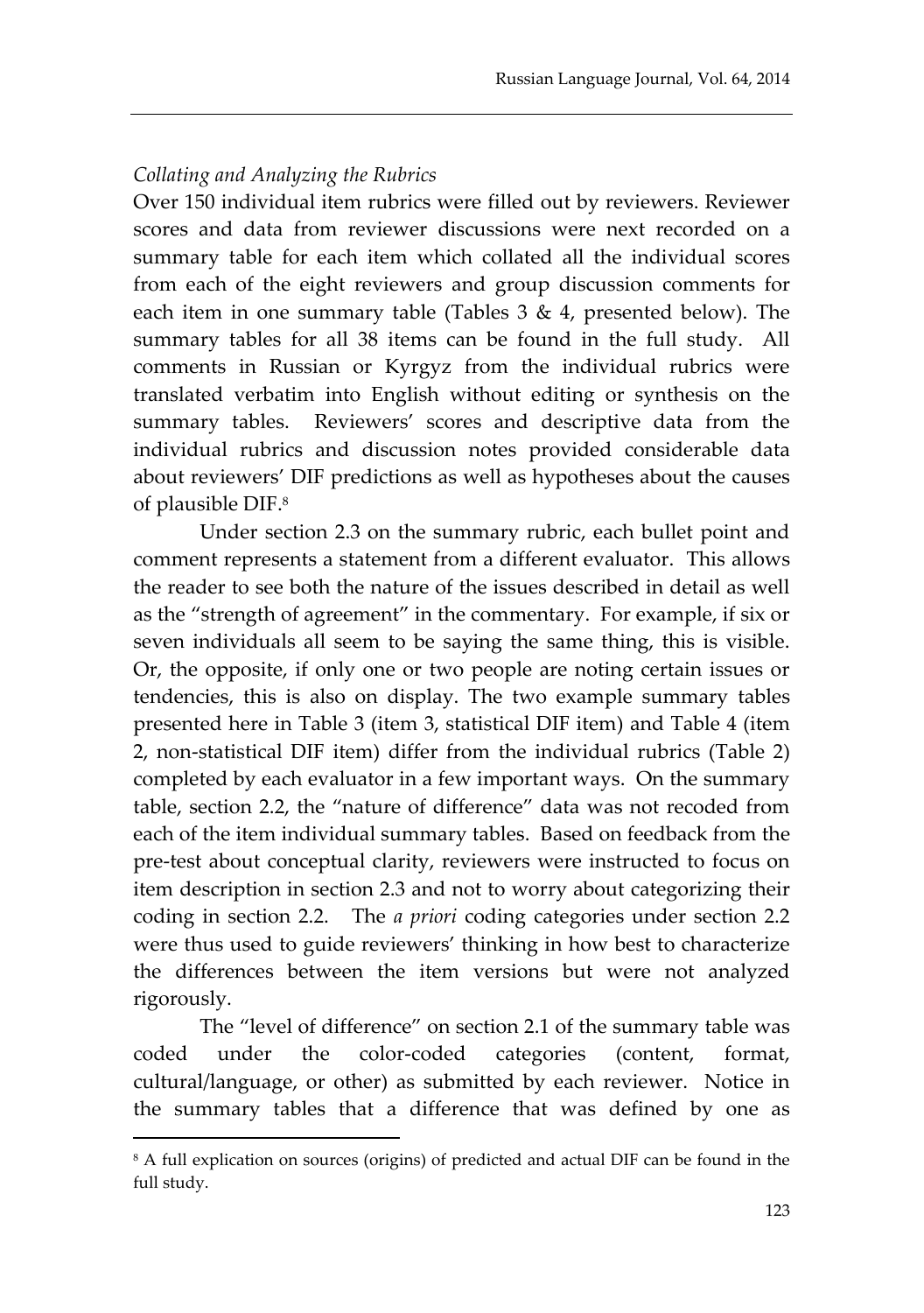"cultural" for example, might have been characterized by another as a "content" issue. Again, these categories were employed as a way to collate the data but the investigator did not focus on the consistency of the reviewers in marking these categories. The important data for analysis was the totality of the description, not how the issues were coded according to each individual reviewer. Otherwise, the summary table in Tables 3 and 4 in this paper reflect the same organizing principles and data as collected from each of the reviewers on each of the individual rubrics.

### *Scoring the Reviewers' Predictions*

Before describing how the statistical DIF levels were calculated for each item, it is necessary to explain how the reviewers' predictions (scores) were tabulated. The critical part of the scoring rubric required reviewers to estimate the *level of difference* between item versions. Recall that the possible values were 0, 1, 2, or 3; the higher the value, the stronger the belief that differences between the item versions would lead to statistical DIF. Recall from above that a score of "3" (different) meant that the reviewer believed that the difference "would likely lead to differences in performance outcomes between the two groups," or, DIF.

The scores for each item were totaled across all reviewers to produce a combined total score for each item.<sup>9</sup> Recall that the accuracy of these predictions would later be tested by doing an actual statistical DIF analysis. The total scores for each item could thus range from 0 to 24 total points per item. For example, 8 reviewers @ 3 possible points (maximum) is equal to a maximum score of 24 total points per item. The quantification of the reviewers' predictions enabled a rank order of correlation estimation between the statistical DIF results and the reviewers' predictions (more below).

In order to facilitate a coherent discussion about each item and come to a common agreement about when the group believed an item was likely to exhibit DIF, it was necessary to set a kind of cut score beyond which "the group" predicted an item to be DIF (as distinct from individual predictions). As there was inevitable variability in scoring by the reviewers, this was not a straightforward task. Before the process of

 $\overline{a}$ 

<sup>9</sup> While ten item reviewers were initially selected, the data from two reviewers were not tallied.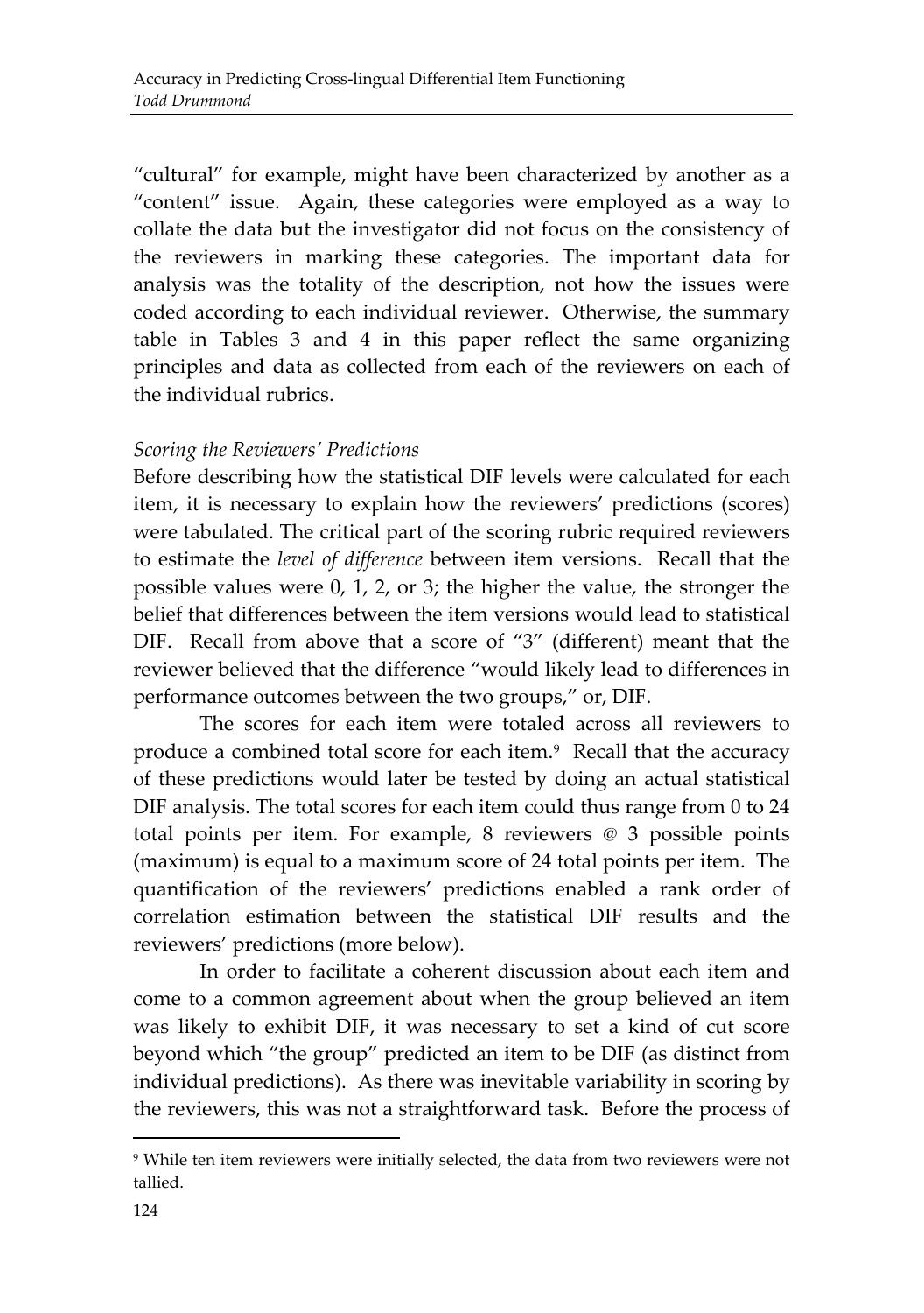scoring items began on day two, reviewers were asked to consider what total score per item would serve to indicate that *the reviewer group* predicted DIF. Ultimately, it was determined that it was not the item total score (a sum of the scores of 0, 1, 2, or 3) that mattered most, but rather the number of reviewers who predicted difference. The reviewers proposed that four total marks in any combination from the two categories of "somewhat different" (2 points) or "different" (3 points) would be considered a vote for DIF.

Four total marks from these two categories thus served as a "cut score" (resulting in 8 points minimum if considering the sum of scores) for DIF prediction; less than four total marks for any item pair meant reviewers (as a group) believed that differences were not likely to impact group performance (statistical DIF). The rationale for using a certain number of "high marks" as the criterion rather than a total numerical score was the concern that a small number of "outlier opinions" could result in over prediction of DIF. For example, the argument made was that an item could also receive a score or 8 when only three evaluators marked it as DIF – scores of 3, 3, and 2, or 3, 3, and 3, for a total of 9 points. In other words, common agreement by at least half the group was perceived to be of more value than the possibility of 2 or 3 very high scores from just a few group members.

### *Estimating Statistical DIF*

Up to this point, reviewers' predictions of difference and their beliefs about the likelihood that a perceived difference in content, meaning or difficulty would impact performance of a group have been calculated to provide a means of scoring "likelihood of difference" from a subjective perspective. This is, of course, not the same thing as calculating DIF with actual examinee response patterns for each item. As highlighted above, DIF is a function of statistical analysis and needed to be calculated accordingly. The test center did not have the capacity to conduct DIF analyses independently so the investigator calculated statistical DIF estimations for each of the items as a key part of the study.

Logistic regression (LR) analysis was employed to detect DIF levels for each of the 38 items. The LR method is a non-parametric probabilistic approach to DIF detection that utilizes observed scores to test for the likelihood of difference in group performance on an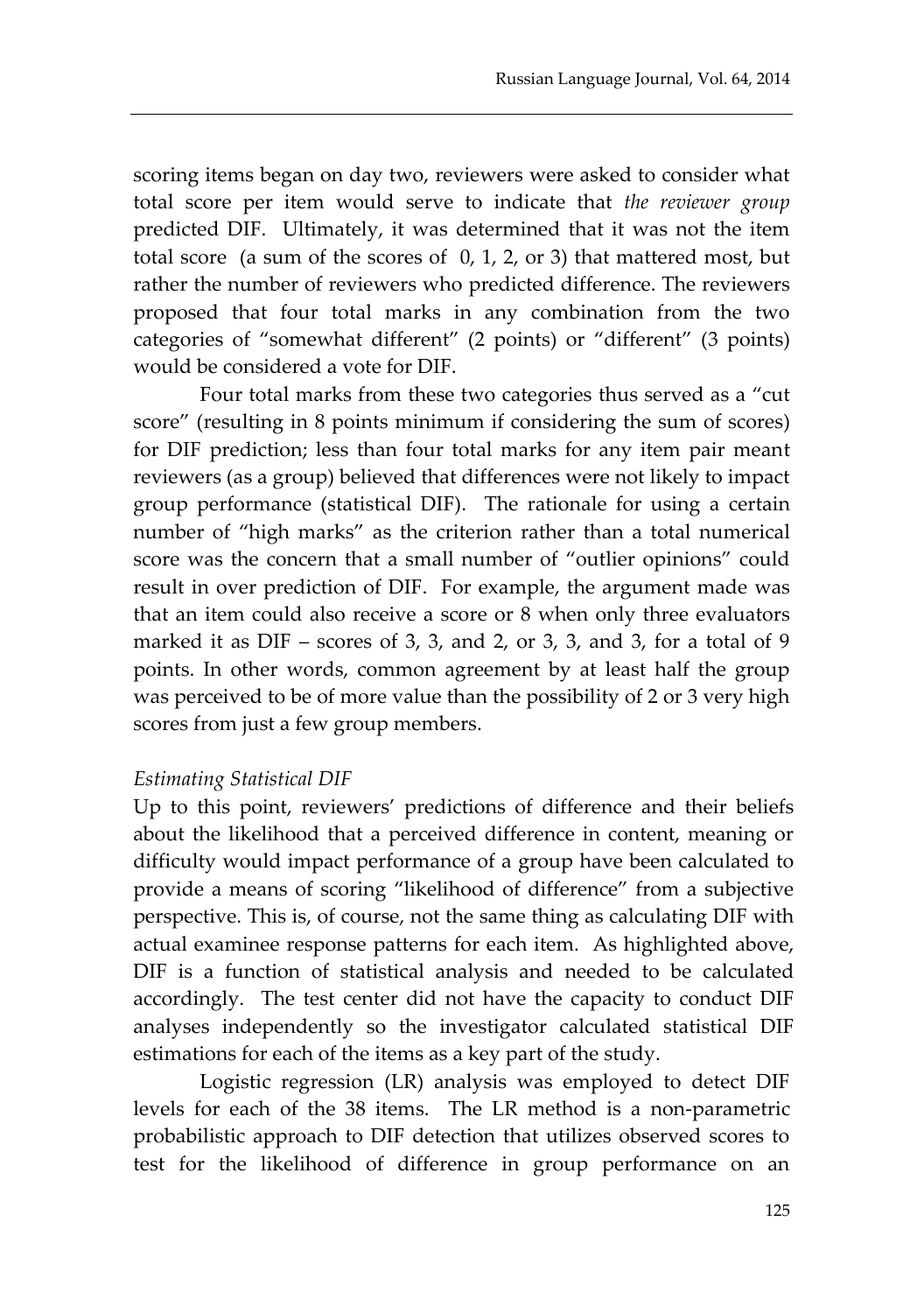individual item, after conditioning on ability. In most non-parametric DIF studies, the total test or sub-score (verbal reasoning score here) on the test examined can be used as a proxy for examinee ability (Sireci, Patsula and Hambleton 2005).<sup>10</sup> It is important to recall that aggregated "average score differences" between groups on a given test or item is not an indication of DIF: There was in fact a large achievement gap between Russian and Kyrgyz language groups on the NST with the Russian language groups scoring significantly higher (almost 1 standard deviation) throughout the republic. The comparison that the LR method employs compares only "like students to like students" using ability (test score as a proxy for ability) as a control.

The LR approach to DIF analysis relies on a chi-squared test of statistical significance and has an established measure of effect size.<sup>11</sup> The LR model is easy to implement and has power comparable to other DIF detection methods (Swaminathan and Rogers 1990; Zumbo 1999; Gierl, Rogers, and Klinger 1999; Jodoin and Gierl 2001). The logistic regression model for predicting the probability of a correct response to an item can be formulated as (Swaminathan & Rogers, 1990):

$$
P(u=1) = \frac{e^{z}}{\left[1+e^{z}\right]},
$$

where:  $z = \beta_0 + \beta_1 \theta + \beta_2 G + \beta_3 (\theta G)$ 

For each item analysis, the dependent variable was dichotomous - "1" for correct item response, "0" for incorrect response. On the right hand of the equation (independent variables), θ was a measure of examinee

 $\overline{a}$ 

<sup>&</sup>lt;sup>10</sup> It is important to note that most non-parametric DIF studies measure on internal criteria. In essence, DIF detection assumes at least a modicum of overall validity because if all items were biased (systematically) no DIF would be evident (Hambleton, Clauser, Mazor and Jones 1993).

<sup>&</sup>lt;sup>11</sup> This was not the case with LR originally until Zumbo (1999) and Jodoin and Gierl (2001) introduced a pseudo R-squared measure of effect size for LR in DIF analyses. Effect size measures are employed in statistical tests to ensure that high incidences of statistical significance (common in in hypothesis testing with large samples), does not lead to faulty inferences about the meaning of that significance level, i.e., a test can be statistically significant but not necessarily have practical significance.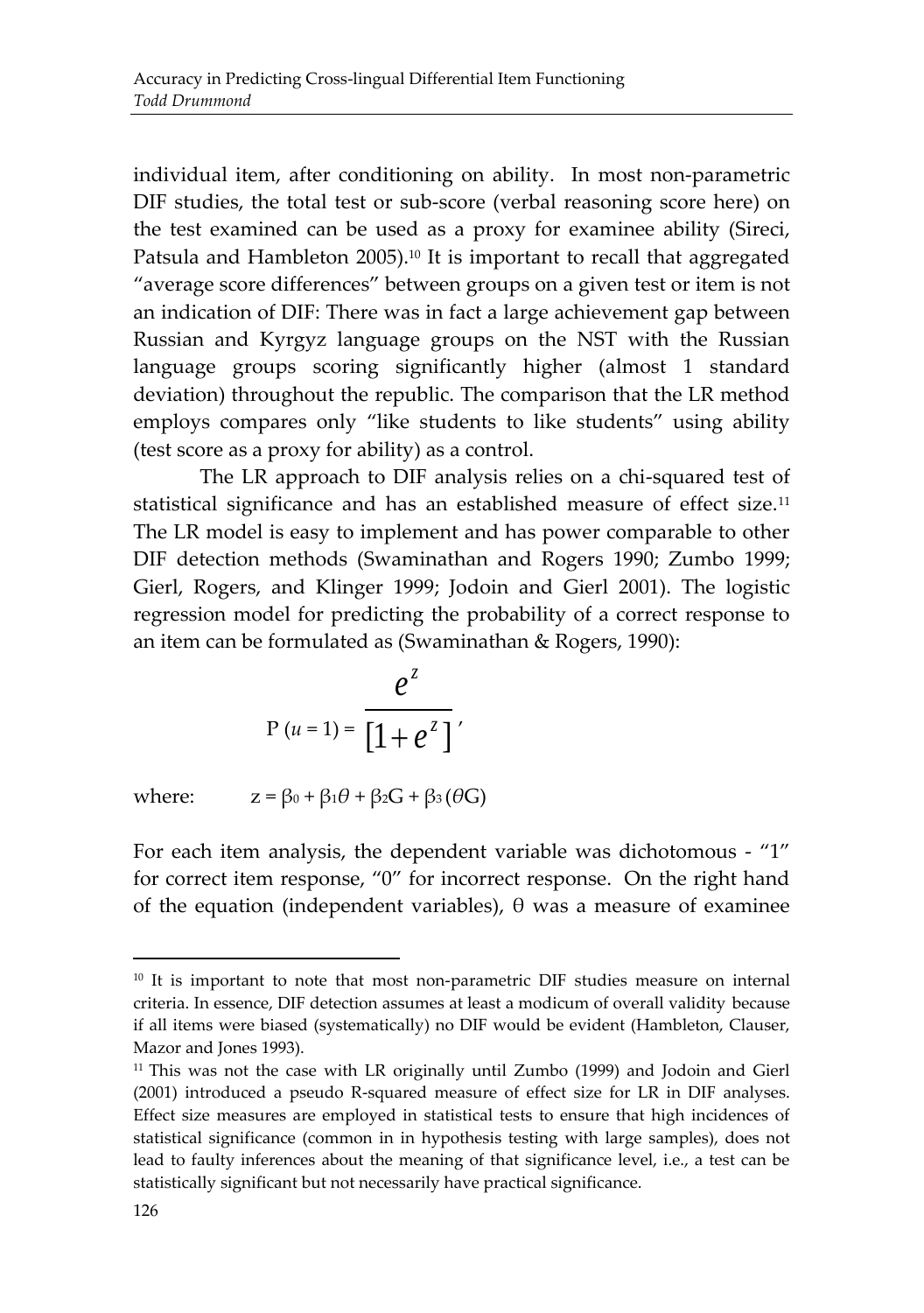ability - verbal reasoning scores in this case. Language group membership was a categorical variable "G" and was coded "1" for Kyrgyz or "0" for Russian. The term θG represented an interaction between the two independent variables and in DIF studies serves as a test for non-uniform DIF. Uniform DIF is evident when differences between groups are found across the continuum of ability and nonuniform DIF is evident when an item shows DIF for lower or higher scorers in a group but does not for the other end of the ability spectrum.

In each item analysis, the null hypothesis is "no difference" in item response patterns for the Russian and Kyrgyz language groups under study (Swaminathan and Rogers 1990). A chi-square test of significance was applied to assess this null hypothesis at the .05 level. At 1 degree of freedom at the .05 level, the test statistic was 3.841. Jodoin and Gierl (2001) propose assessing separately for uniform and nonuniform DIF in order to capitalize on the use of a 1 degree of freedom model. Using the steps they propose, each item was assessed in a twostep process using SPSS software. In order to assess for uniform DIF, two models were identified (Swaminathan & Rogers, 1990). A "compact model" - where  $z = β<sub>0</sub> + β<sub>1</sub>θ$  - was entered first. The presence of uniform DIF was then tested by examining the improvement in chi-square model fit when the group membership (G) term was added, resulting in the "full model"  $(z = \beta_0 + \beta_1 \theta + \beta_2 G)$ . The chi-square value of the "compact" model" was then subtracted from the chi-square value of the "full model" and this difference was compared to the test statistic (3.81) for statistical significance. Then, the presence of non-uniform DIF was tested in similar fashion by examining the improvement in chi-square model fit associated with the "full model" (above) and the addition of the interaction term ( $\theta$ G), or ( $z = \beta_0 + \beta_1 \theta + \beta_2 G + \beta_3 (\theta G)$ ).

In LR, which group is favored by DIF (in terms of who was disproportionately getting the correct answer) is determined by the sign of the β<sup>2</sup> value (Jodoin & Gierl 2001). An early criticism of the LR approach was that it did not have a measure of effect size (Kirk 1996), considered important to reduce type 1 error. An effect size measure (R2∆) proposed by Jodoin & Gierl (2001) for DIF detection was employed to address that concern. As with the two step chi-squared comparisons, the effect size from the compact model was subtracted from the effect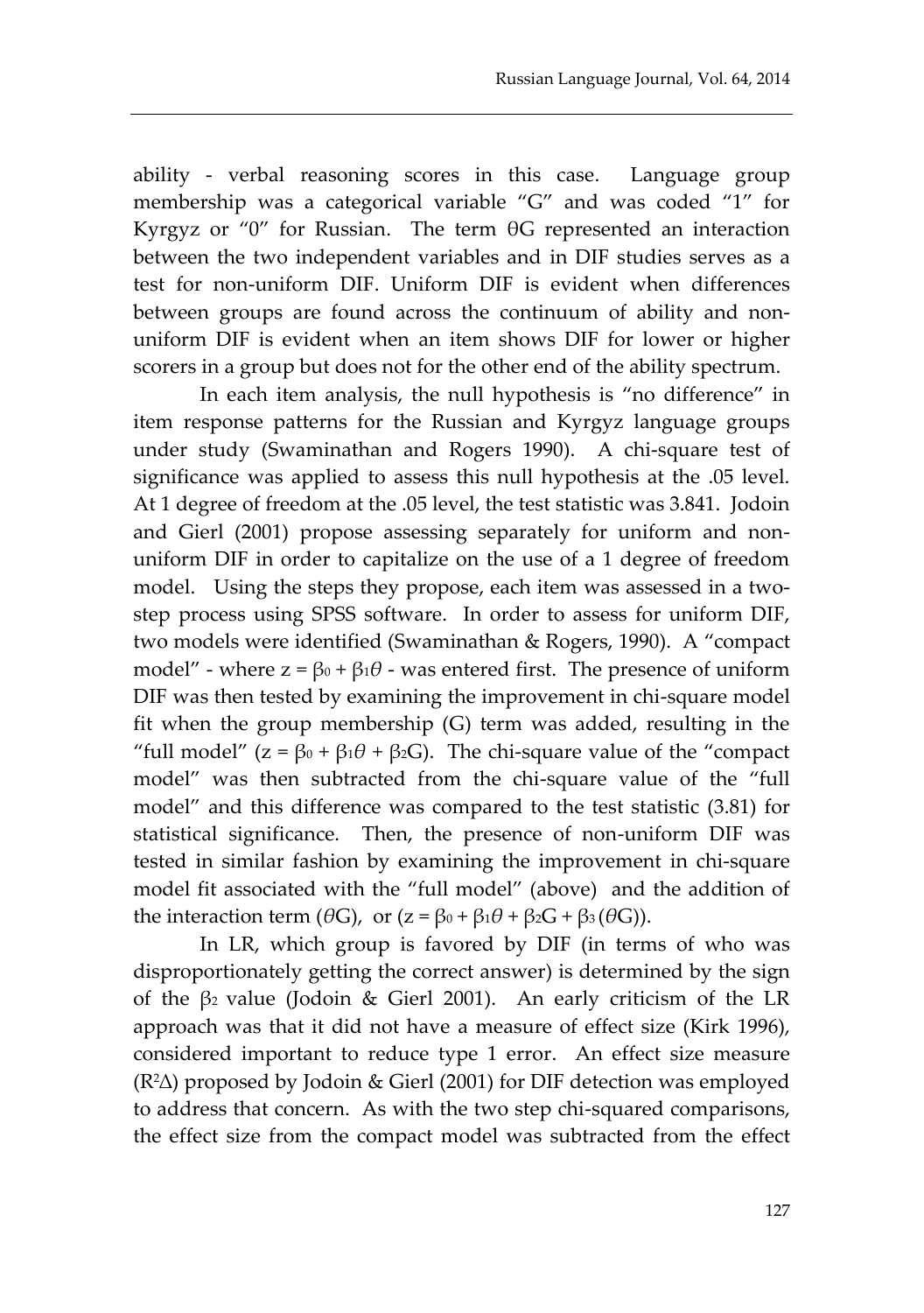size from full model to determine effect size value. The resulting effect size values utilized to classify the practical significance of DIF were:

- Negligible DIF: R2∆ <.035
- Moderate DIF:  $.035 \le R^2\Delta \le .070$ , and the null hypothesis is rejected
- Large DIF:  $R^2\Delta \geq .07$ , and the null hypothesis is rejected

Before conducting the statistical DIF analyses the sample of student item responses was selected. Large sample sizes enable more accurate DIF detection across different combinations of item types, ability distributions and other experimental conditions (Mazor, Clauser, and Hambleton 1992; Rogers and Swaminathan 1993; Hambleton 1993). However, it is also known that in chi-squared tests, large sample sizes can result in high levels of type 1 error (statistical significance of a finding that is a result of a statistical artifact rather than a finding of practical significance). Thus, the need for sample sizes of between 200- 1,000 responses. The test version of the NST from which the 38 items were drawn had been administered in all regions of the country and had a total 4,407 examinees. 12 This selection included a total of 1,550 Kyrgyz language and 2,850 Russian language examinees. From this test version, using SPSS software, I randomly selected a sample of 1,000 examinees per language group to be analyzed.<sup>13</sup>

### **Study Results**

### *Reliability of Reviewers*

An important question on the use of reviewers or item raters in any DIF study is the extent to which their estimations can be considered reliable. As bi-lingual reviewers represent a sample of a larger possible domain of reviewers, it was necessary to see how much measurement error existed. After collecting the initial data, the first step of the analysis was to determine the inter-rater reliability of the reviewers' scores and how much variation there was in their estimations. In order to do this an inter-class correlation coefficient was estimated with SPSS statistical software. Inter-class correlations are ratios of rating variance to total variance and can be used as reliability coefficients for assessments of

 $\overline{\phantom{a}}$ 

<sup>&</sup>lt;sup>13</sup>The investigator did not have access to the schools or names of the individual examinees who sat for the 2010 NST.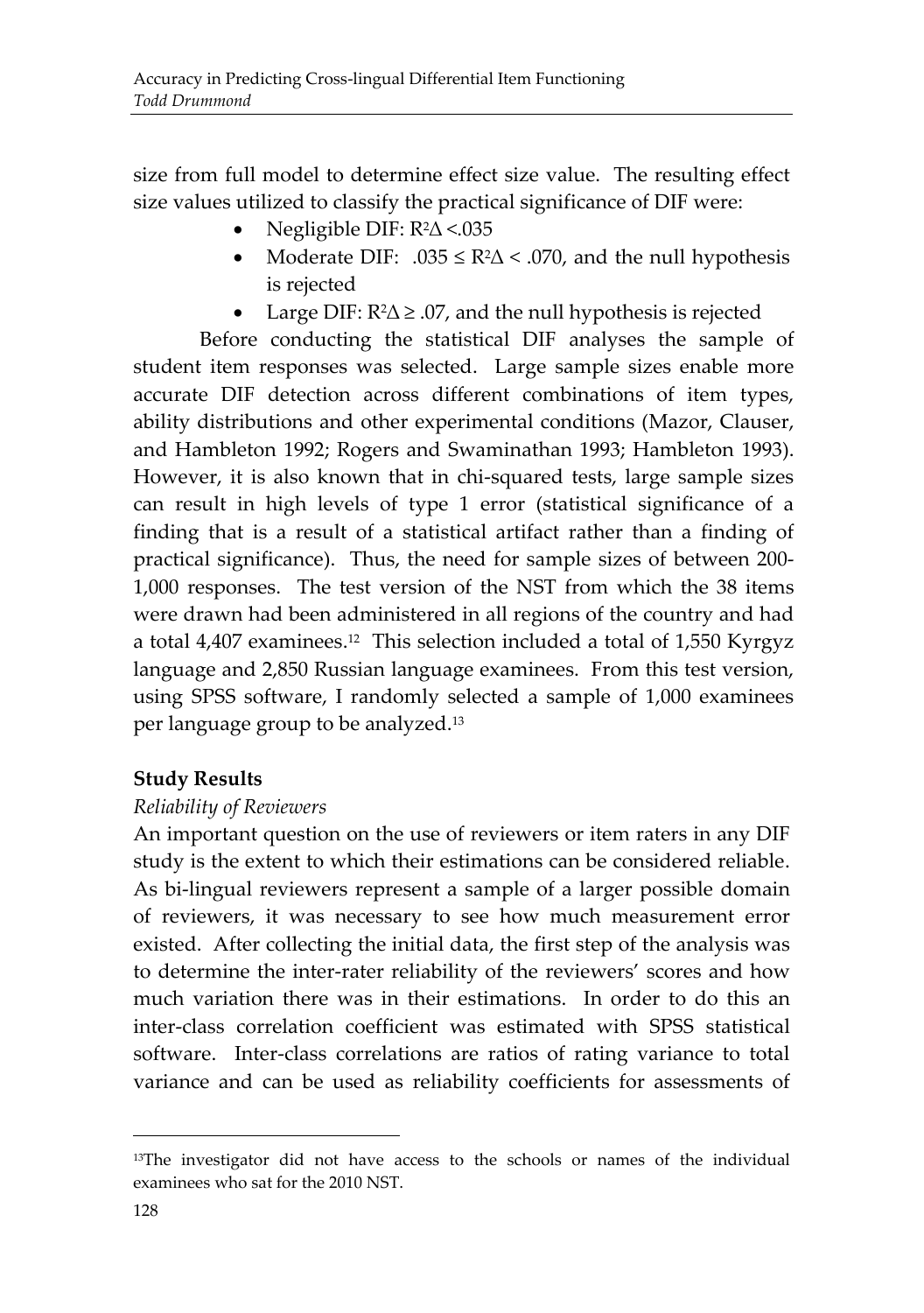raters that are deemed to be in the same category or class (McGraw and Wong 1996).

In order to estimate this coefficient a scoring system was developed that would allow the coding of the reviewers' marks for each item. A matrix of their scores (0, 1, 2, 3) for each item was produced in an Excel file. Each column represented a reviewer and the thirty-eight rows represented each of the items analyzed. Before conducting the reliability analysis two reviewers' scores were dropped from the data set. The one reviewer who had worked as a translator on the NST 2010 filled out only six total scoring rubrics and these six contained a considerable number of missing values. A second reviewer filled out the rubrics incorrectly using the same single rubric to record scores for many different items.<sup>14</sup>

The scores from the eight remaining reviewers were then examined for missing data. There were 13 missing entries from a total of 304 possible entries (38 items x 8 scores). Data was imputed for these missing scores by entering the average scores from the other seven reviewers into each cell where data was missing. Then, Pearson's reliability was calculated in SPSS. Two-way random effects models are used where people effects and measures effects are random.The interrater reliability coefficient when "consistency" was selected was .66 with a 95% confidence interval of .473 to .804. This positive correlation is indicative of a fair amount of agreement between reviewers.

#### *Comparing Reviewer Predictions and Statistical DIF Estimations*

 $\overline{\phantom{a}}$ 

In all, a total of only six items had no significant statistical DIF as estimated by the LR analysis. These included four analogy items and two sentence completion items (items 9, 2, 24, 7, 17, and 29). Twentyeight items had statistically significant but negligible DIF (no practical significance), determined based on their effect size values below .035. According to the statistical calculations, only four items were found to have effect sizes larger than .035 and thus were characterized as having

<sup>&</sup>lt;sup>14</sup> This led to confusion as it was not clear which marks were meant for which items. Approximately one third of her rubrics were filled in this way. Using these rubrics would have demanded considerable guess work in trying to interpret the intent of this reviewer. Nonetheless, after dropping two reviewers, a group of eight remained which provided an ample number of scores for each of the items.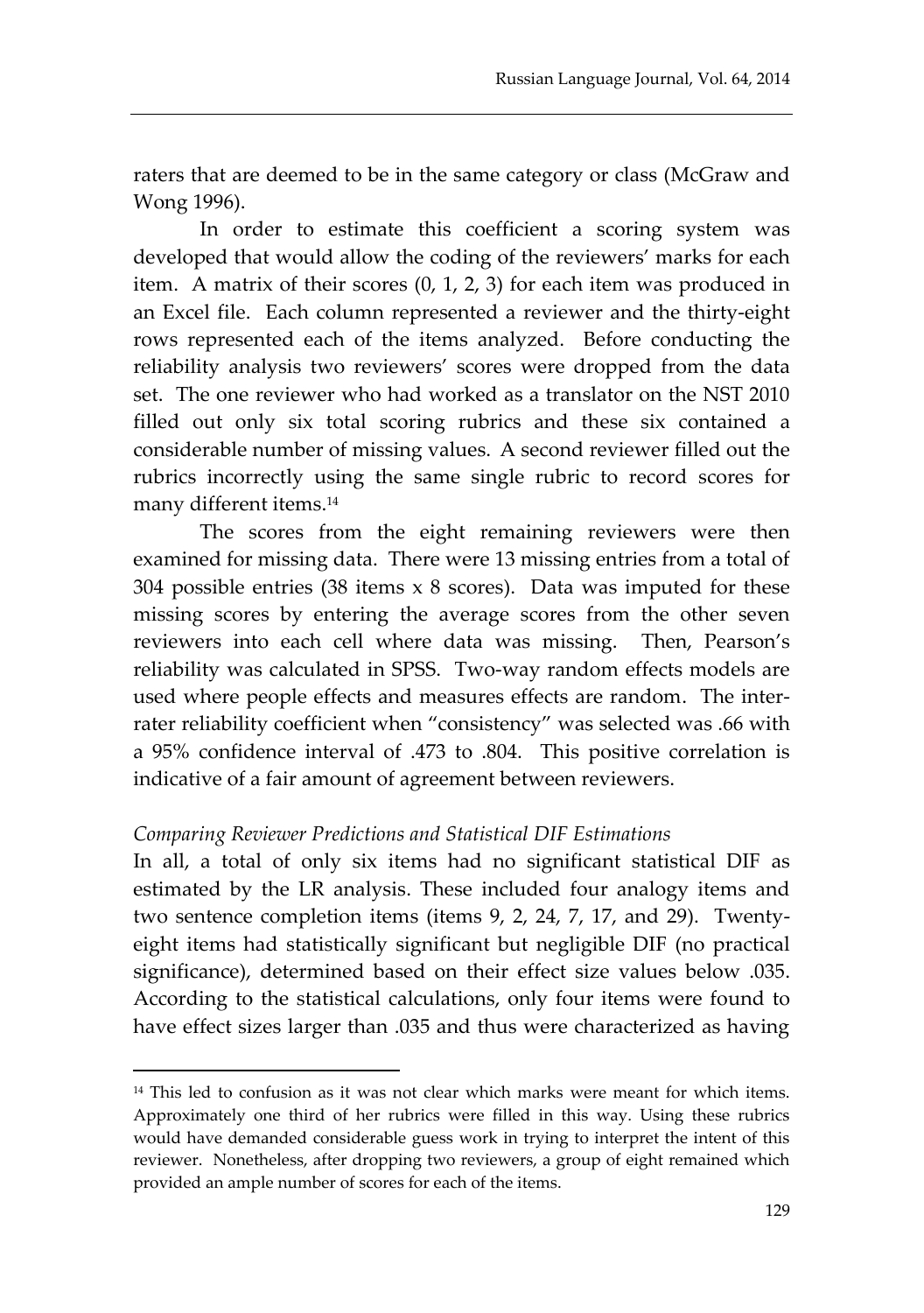moderate or large DIF.<sup>15</sup> Three items had moderate DIF (13, 19, and 32), and one item had large DIF (item 3). These four DIF items are referred to going forward collectively as "practical DIF" items when distinguishing them from the statistically significant but "negligible DIF" items. All four of the practical DIF items were uniform DIF. The analogy items (numbers 1-20) were spread throughout all classification categories (not significant, negligible, moderate or large DIF) relatively evenly. The sentence completion items (numbers 21-30) were concentrated more heavily in particular categories, typically closer to the DIF cut-off.

The total of only 4 practical DIF items from 38 would seem to indicate that there is considerable capacity for cross-lingual test adaptation in the republic. This represents only about 10% of the items studied. By contrast, Gierl, Rogers and Klinger (1999) found that 52% of English–French item pairs on a Canadian elementary social studies test exhibited DIF. Ercikan & McCreith (2002) discovered DIF rates of 41% on science items from the *Third International Mathematics and Science Study* (TIMSS) test. Robin, Sireci and Hambleton (2003) reported 21% of items on a credentialing exam exhibited DIF when the two languages studied were both European languages: When looking at a European and Altaic language on the same exam, DIF rates were 46%. However, as discussed below and in the larger study, there are also a considerable number of items from this study (10-12) that were both close to the "large DIF" cutoff of .035 and marked as "probable DIF" by many item reviewers. Thus, the practical implications mean that those responsible for analyzing items flagged as DIF might need to consider reviewing items that show some "negligible DIF" as well.

In order to better understand how to interpret the reviewers' predictions and the statistical results, Table 5 presents them in a clear, readable format with an easy to follow logic. The items can be conceived of as arranged in ascending order from most equivalent (top of table) to least equivalent (bottom of table), or from items that are most similar to those that are clearly DIF (last four items in Table 5). Recall that the test statistic used for interpreting the result in terms of the null hypothesis of no difference was 3.81. This means that the first six items with test

 $\overline{a}$ 

<sup>&</sup>lt;sup>15</sup> For a discussion on how some DIF results may be a result of statistical artifacts, see the full study.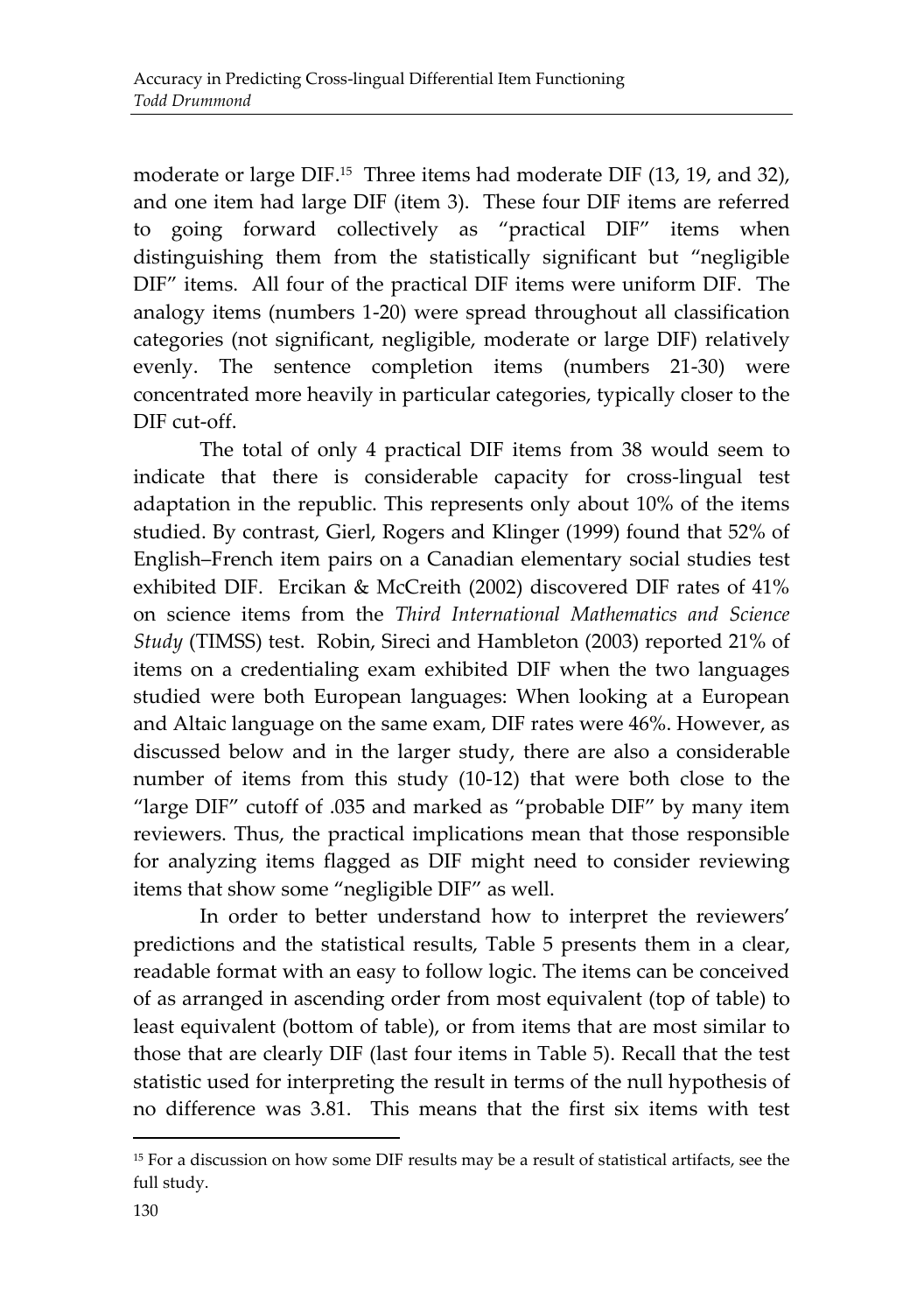statistic values lower than 3.81 are items for which the null hypothesis of no difference is retained. Note also their p-values above the .05 level. Finally note also that in the LR model,  $Exp(\beta)$  (last column) indicates an approximate ratio of likelihood by both groups to answer an item correctly. Note that the coefficients for these first six items are all at or near "1" which indicates an approximate 1 to 1 correspondence in likely response patterns between groups for those items. The four items at the bottom of the table have practical DIF and have the highest chi-square values, effect sizes over .035, and Exp (β) values far from 1. Of the four items identified as practical DIF, three favored the Russian group while one favored the Kyrgyz group, determined by the direction  $(+/-)$  of β2.

Item reviewers' scores for the items were tallied and a total of eight items were expected to be DIF according to the criteria presented above (four or more scores of 2 or 3). In order to compare their results clearly with the statistical estimations, note that column 2 in Table 5 presents the results for the reviewers' predictions for easy comparison with the actual statistical DIF estimations. Again, the results of the DIF item analyses are presented in rank order by  $\chi^2$  difference (chi-squared values from the full equation subtracted from the value from the compact equation, per methods section); and, as the  $\chi^2$  values increase (ascending order in the table), the items move closer to medium and large DIF levels.

In column two in Table 5, each X represents a score from the reviewers of either "somewhat different (2 points)" or "different (3 points)." It is apparent by glancing at the data that a modest correlation in reviewers' scores and statistical DIF values does exist. Note that many of the items that received four or more DIF marks from reviewers are clustered closer to the DIF cut off level at .035, in the bottom half of the table. In order to determine the actual relationship (correlation) between the reviewers' predictions and the statistical DIF estimations, a rank order correlation analysis of their estimated numerical scores and the statistical chi-squared values using Spearman's rho was conducted.

In order to calculate the rank order calculation, the numerical score of the items was calculated. The result of the correlation was a significant, positive relationship of .45, .004 significance at the .01 level (Output in SPSS in Table 6). This modest, positive correlation indicates that as reviewers' total scores for the items increased (greater likelihood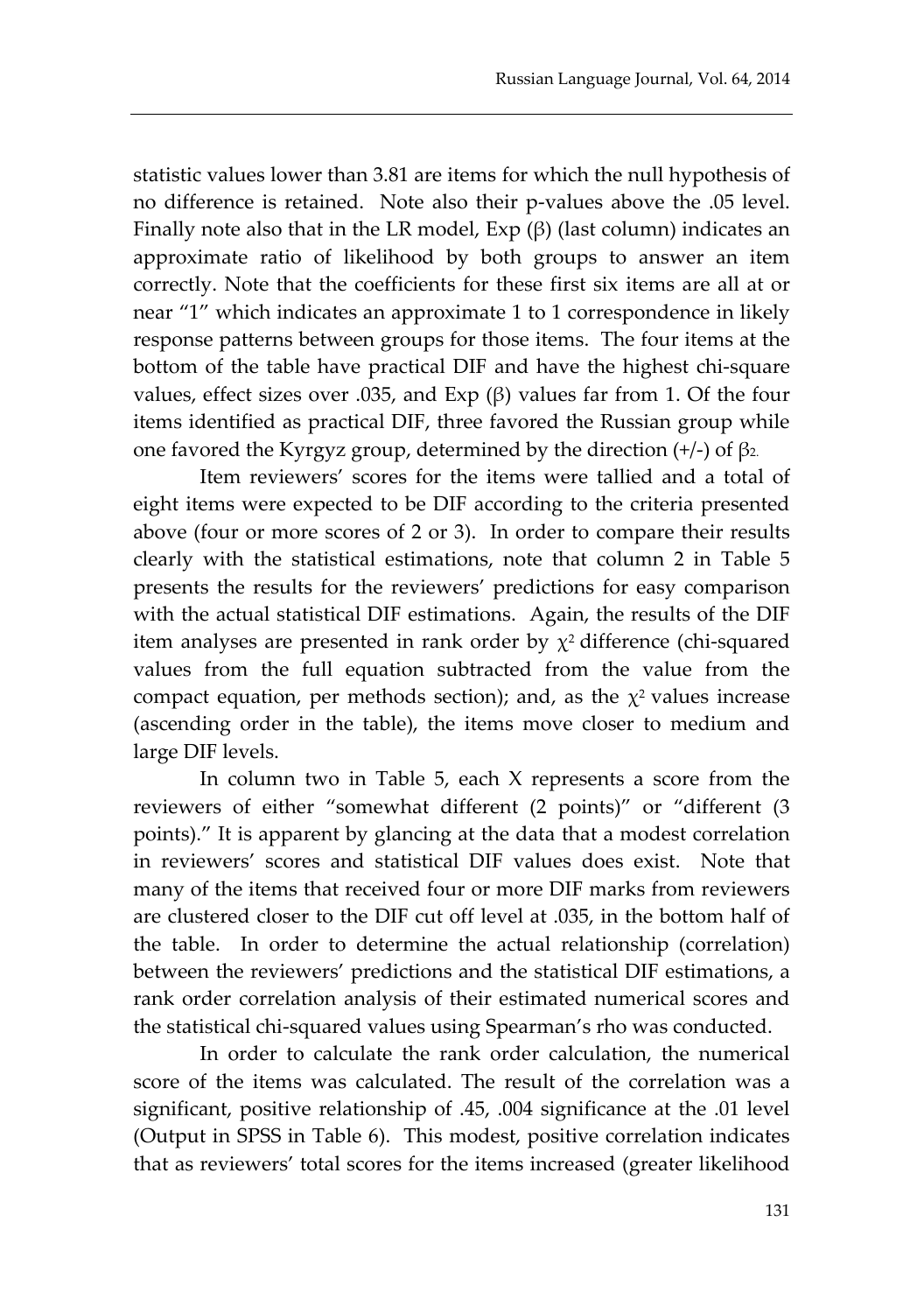of DIF), so did the chi-square difference values (statistical values). This finding would seem to indicate that reviewers' predictions were far from random and that indeed they were "on to something" in their predictions of difference. However, determining the accuracy of the reviewers is not that straightforward, as the discussion below will reveal.

By the standard above, reviewers predicted eight total items to be DIF (Table 7). Seven of the eight items predicted to be DIF by reviewers were statistically significant. The only item predicted to be DIF by reviewers that turned out not to be statistically significant was item 7 (four marks). However, most of the eight predicted items were indeed located in the lower part of the table with relatively high chisquared values and effect size values close to the cut-score delineating DIF from non-DIF items at .035. Five of their eight predictions had effect size values above the effect size median of .009, i.e. closer to the DIF cut off. For example, item 21 had a .024 effect size and received six marks for DIF from reviewers. Item 11 received five marks for DIF and had a .028 effect size. Item 33 received five marks and had a .027 effect size. It seems that reviewers' moderately accurate estimations in the middle to lower part of the order best explain the positive rank order correlation of .45.

If there is gray area in terms of interpreting the relationship between reviewer and statistical results, it stems mostly from the challenge posed by the large number of items that were perceived as DIF by reviewers that are *close in proximity to the DIF cut-off* as determined by the effect size measure at .035. The range of the effect size measure for negligible DIF items starts at .003 and goes until .029. The median effect size measure is .009. From a practitioner's perspective, it should be noted that some of the items predicted as DIF did in fact have relatively high effect size values but not quite at .035. As statistical estimations are not always flawless, it is possible that some of these "high effect size items" (.024, .027, .028, .029, .031) items might in fact have moderate DIF but the effect size measures were influenced by statistical artifacts in the estimation process. For example, the relatively lower reliability levels of the Kyrgyz items (.702 compared to the Russian .907) might have impacted accuracy in statistical estimations. From a practical standpoint, this might mean that reviewers and assessment specialists select another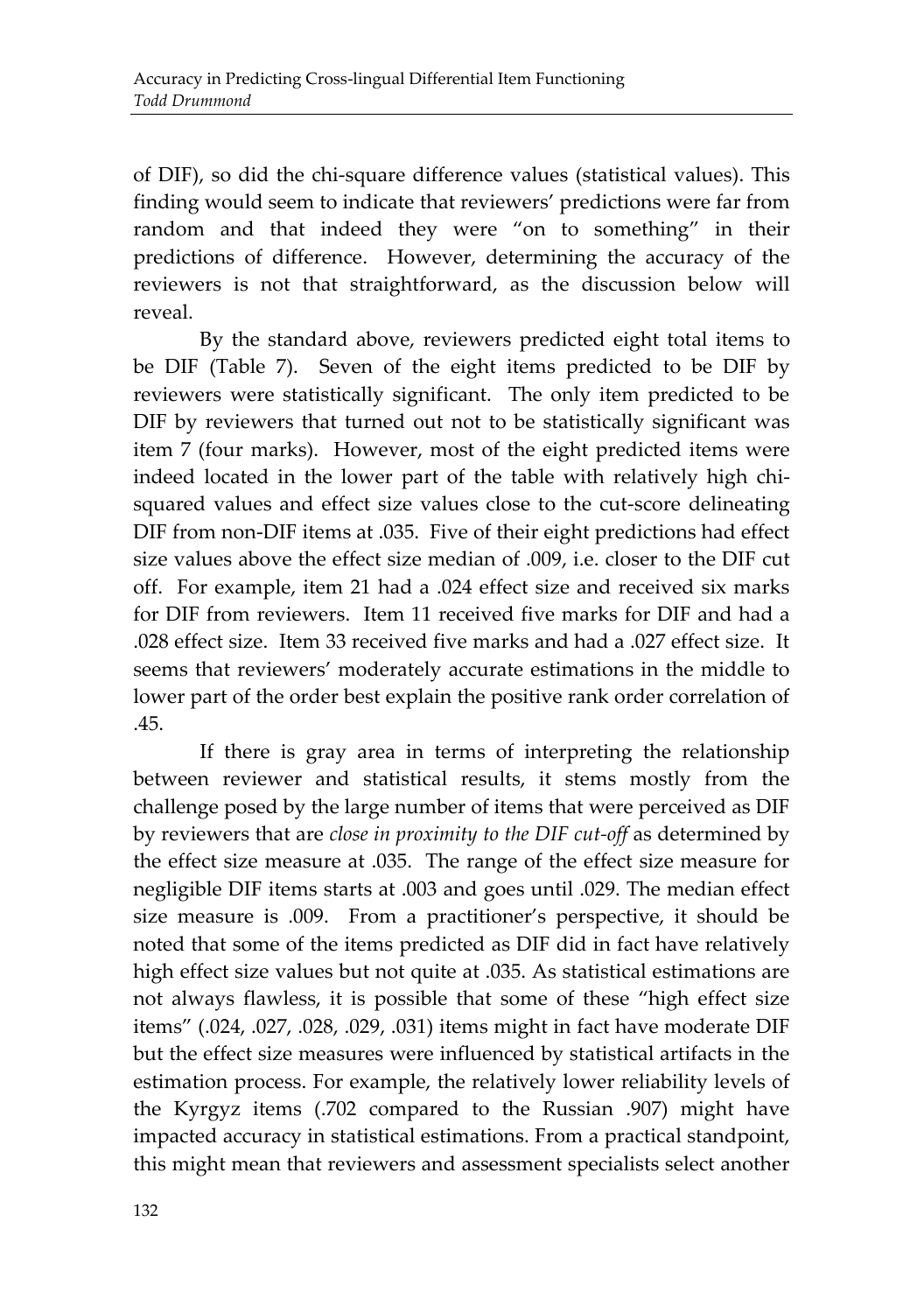10-12 items with high effect size levels for careful review, perhaps reviewing those items with values over .015.

There were of course several outliers in terms of correspondence between reviewer predictions and statistical DIF estimations which kept the overall correlation from being higher. For example, item 15 received five marks from reviewers but had negligible DIF and a fairly low effect size measure of .008. Items 7 and 18 also demonstrated little correspondence between reviewers' marks and the DIF statistics (many reviewer marks but non-significance or negligible DIF with low effect size values). Item 28 was very close to the DIF cut off at .035 but received no marks as DIF from reviewers. Interestingly, looking at the very bottom of Table 5, it is apparent that three of the four practical DIF items did not in fact receive four or more marks from the reviewers. Only item 3 exhibited a high statistical DIF level *and* received many marks (six) from reviewers as probable DIF. Items 13 and 32 had practical DIF but only 1 and 2 marks for DIF from reviewers, respectively. Thus, the positive rank order correlation cannot be attributed to the close correspondence between estimations of the four practical DIF items and reviewers' predictions for these particular items. *Direction of DIF*

A key finding of this study was that for the eight items predicted as DIF, reviewers correctly predicted the direction of DIF only 29% of the time (2 of 7 statistically significant items). Note in Table 8 the difference between their predictions and actual DIF direction (which group is favored by item differences) in columns five and six. Five of the seven items favored the Kyrgyz group which means that differences in the items had a discriminatory impact on Russian language examinees. The reviewers were only correct in their predictions with the one practical DIF item (item 3) and with item 21 because, from the eight items they predicted as DIF, with the exception of one lone vote, the reviewers predicted DIF to favor the Russian group for each item.

In general, from the total pool of 38 items, reviewers marked a total of 26 items as "favoring Russian" and only two as "favoring Kyrgyz." One item received a mark of "no advantage" and four items received no marks at all. Of the items that received mixed marks however, the most marks any item received as "favoring Kyrgyz" was one (items 16 and 21). In terms of the four practical DIF items, three of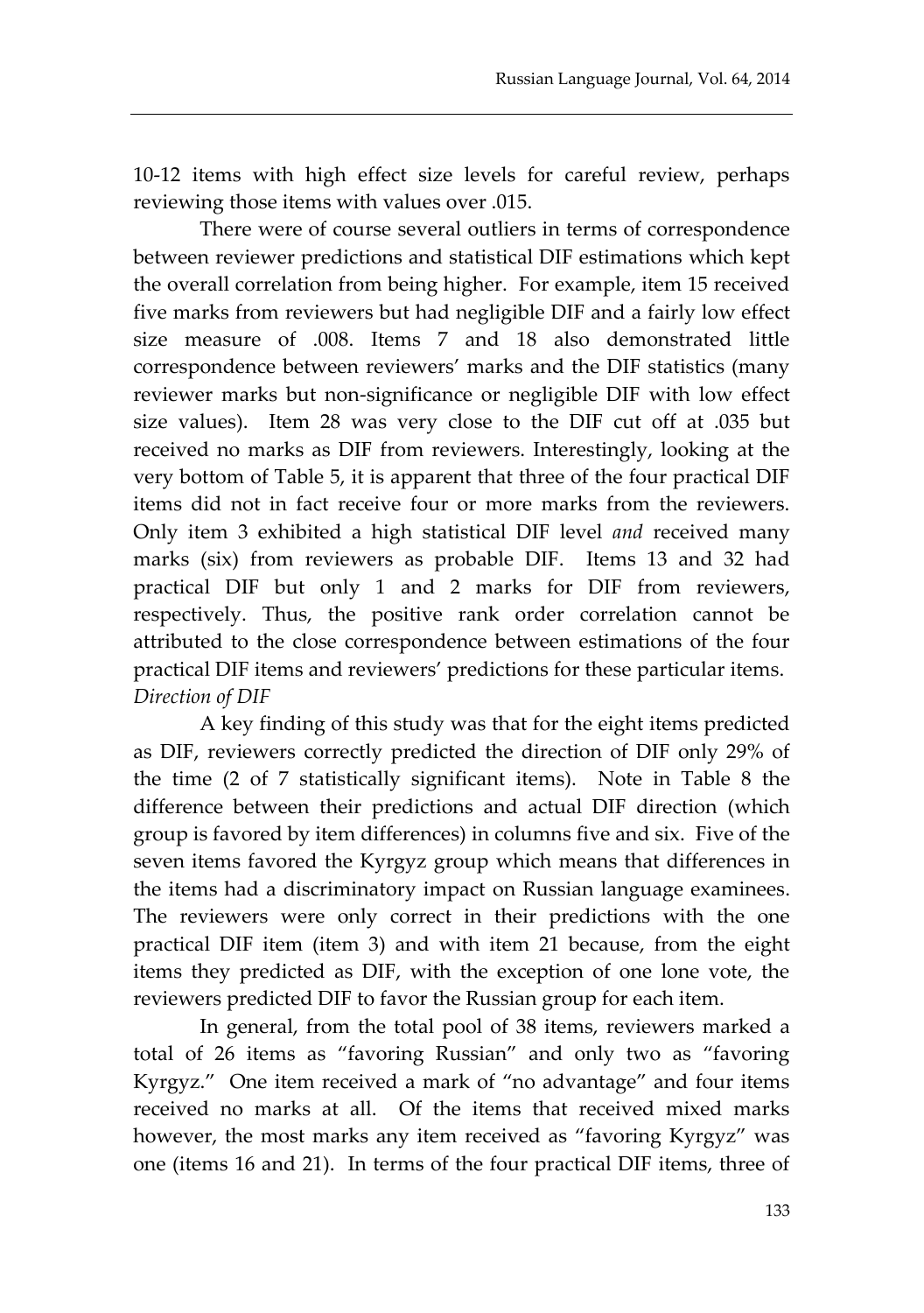these items advantaged the Russian group and the evaluators got all three of these predictions correct. Practical DIF item 32, which advantaged the Kyrgyz group statistically, was not predicted to be a DIF item but still received two marks as "favoring Russian."

### **Discussion and Conclusions**

Despite a satisfactory level of inter-rater reliability in reviewer predictions (.66) and a modest correlation between the reviewers' predicted differences and actual statistical DIF for the Kyrgyz and Russian item pairs (.45), the inference that reviewers had a clear understanding of what was going on with the item pairs remains tenuous: The data indicate that reviewers could not correctly predict the "direction of DIF" (which group is favored by difference) on more than a random basis. At first glance, this is a curious finding considering that the low overall number of practical DIF items (4 from 38 total) indicates that there is capacity in the republic to develop equivalent cross-lingual test items, even if we allow that some of the non-DIF high effect size items (.024, .027, .028, .029, .031) may also actually be DIF items. Below, some possible interpretations are offered for this result.

These results contrast with Gierl and Khaliq's (2001) study of cross-lingual DIF that found Canadian reviewers to have better than random prediction rates for DIF direction for French and English versions of mathematics and science items. However, for their 2001 study the reviewers set out to predict DIF direction on item pairs they knew had been flagged as DIF - while in the Kyrgyz case, this was a blind review. Plake (1980) and Engelhard et al. (1990), however, had similar findings with DIF prediction involving a U.S. study where reviewers were tasked with predicting DIF for black and white examinees. Plake (1980) found that the reviewers scored twice the amount of DIF than the statistical procedures yielded. In this study, reviewers also over predicted DIF (8 total items) and only predicted one of the four DIF items correctly (item 3). Engelhard et al. (1990) found that item reviewers could not predict DIF for blacks and whites in the U.S.A when reviewers had no statistical data. This would seem to indicate that predicting DIF in any context is a challenging endeavor.

Engelhard et al. (1990) suggested that one reason for the low agreement in the U.S. was the infrequent use of the category "favors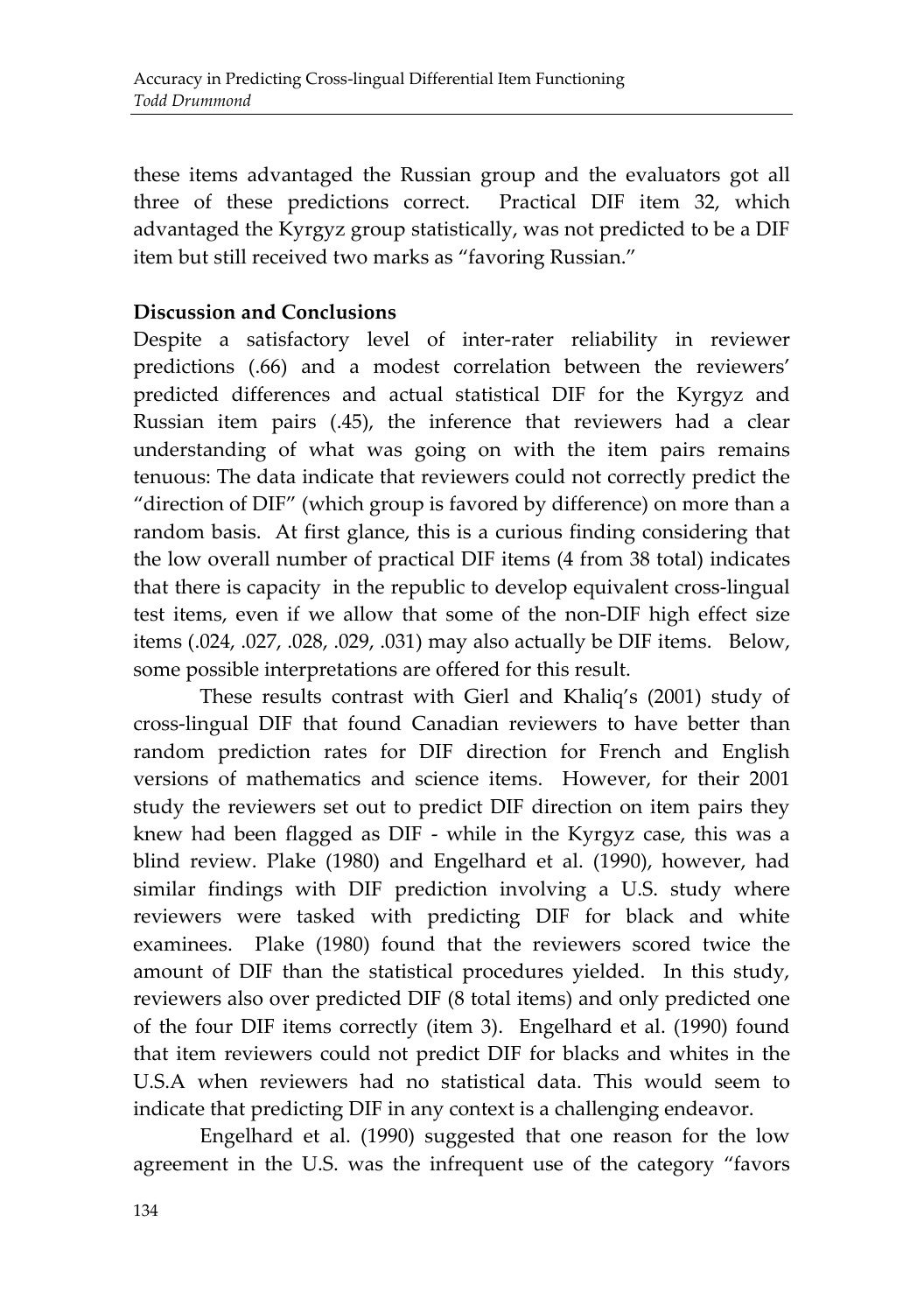blacks" and concluded that asking some reviewers to represent the interests of their race in a high stakes situation might have caused stress and influenced their predictions. As in the Engelhard et al. (1990) study, the category "favors Kyrgyz" was only selected twice (two individual marks) in the item review. It seems plausible that in many contexts (not just the Kyrgyz Republic), reviewers enter DIF analyses with the assumption that DIF most often penalizes minority or disadvantaged groups. Thus, one plausible explanation for the one-sided outcome is strongly-held reviewer dispositions towards the groups being compared.

Considering the turbulent language and educational politics in the republic since independence in 1991, perhaps the tendency to mark almost all the NST items as "favoring the Russian group" should not be surprising when considered in post-Soviet context (Huskey 1995; Grenoble 2003; De Young et al. 2006). The ten ethnic Kyrgyz evaluators in this study were certainly cognizant of both the large NST score gaps (favoring the Russian-medium educated), and the overall state of Kyrgyz-medium instruction in the republic (Korth 2005; De Young et al. 2006; CEATM 2010a; CEATM 2010b). To some extent, subtle, even subconscious, tendencies to "defend" the Kyrgyz examinees against what might be perceived as a privileged and historically hegemonic force (the Russian language) might have resulted in a tendency to mark the Russian groups as advantaged without deep reflection upon the differences between item versions.

These findings, along with the previous work in the U.S. context, underscore the need to conceptualize the review of cross-lingual items as a context-bound, social and political process, not simply a technical endeavor. Language as the key variable in DIF studies is invested with symbolic social meaning and language politics can be the means through which power relations between groups are mediated. Participants enter into the review process with dispositions, prejudices and strongly held beliefs, all shaped by individual experience and social context. This finding underscores Grisay et al.'s (2006) point that each study involving language comparison is a unique endeavor in its own right. While Grisay was referring to the specific linguistic properties of the language(s) themselves, this study indicates that there are also potentially important social and political dimensions to DIF studies.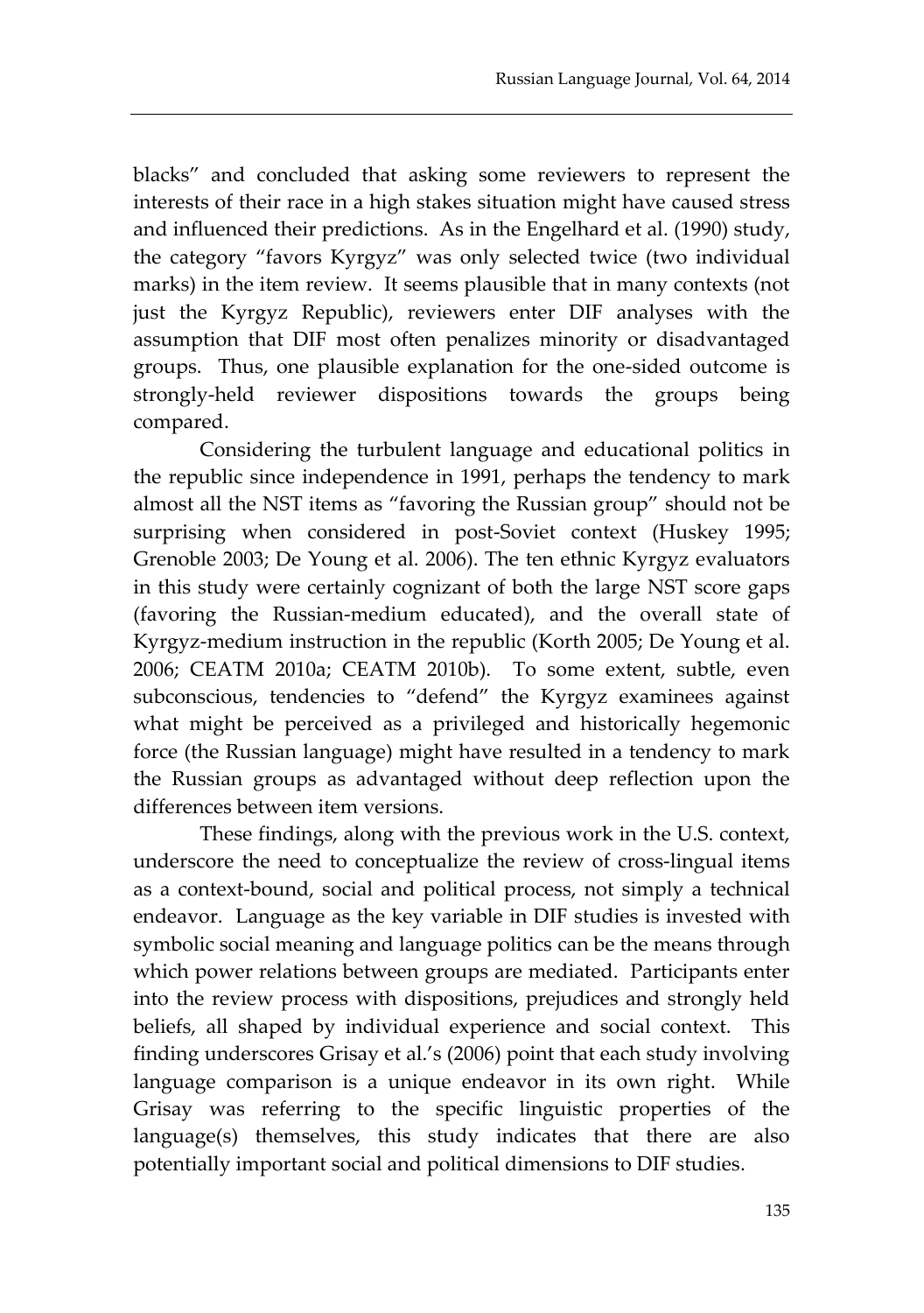Of course the one-sidedness of reviewers' predictions may not be attributable to reviewer dispositions alone. Throughout the item discussions, reviewers' comments focused almost exclusively on the quality of the Kyrgyz items and the challenge of adaptation from Russian into Kyrgyz, especially the sentence completion items (see full study). No hypotheses were generated as to problems that might lead to items favoring the Kyrgyz group even though the majority of the statistically significant items did, in fact, favor Kyrgyz students. Reviewers indicated that one of the main differences between the Russian and Kyrgyz languages is the extent to which they are "standardized." Indeed, the contested nature of what constitutes "correct literary Kyrgyz" kept the focus of most item analyses squarely on the Kyrgyz items. Almost all of the adaption, content, format and cultural issues raised by reviewers about the items (see full study for complete listing) were related to alleged problems with the Kyrgyz language items.

Discussions typically focused not on the differences in how Russian and Kyrgyz examinees would respond to item differences, but rather on the correct style, grammar, syntax, meaning, and regional vocabulary of the Kyrgyz item versions. An issue that arose consistently in the analyses was the gap between everyday usage and various (disputed) versions of "correct language." It is indeed difficult to compare Kyrgyz and Russian versions of an item if there is little consensus as to what "correct Kyrgyz" should be. And, as reviewers often noted, the Russian items tended to be "quite good." Thus, whatever the political dimensions of language equivalence, the inherent attributes of a language can also make item adaptation challenging, and can potentially affect prediction of DIF.

A lack of reviewer experience could have also contributed to inaccuracy in prediction. While the sample of reviewers represented the most qualified pool possible from the republic, in general, the reviewers had no experience with probability or statistical methods, nor did they have experience as participants in any type of DIF study (as they are unknown in the republic to date). They had no information about the actual statistical DIF outcomes when they completed the individual rubrics and participated in discussion. It is plausible that lack of experience contributed to the focus on such overt, Kyrgyz-related issues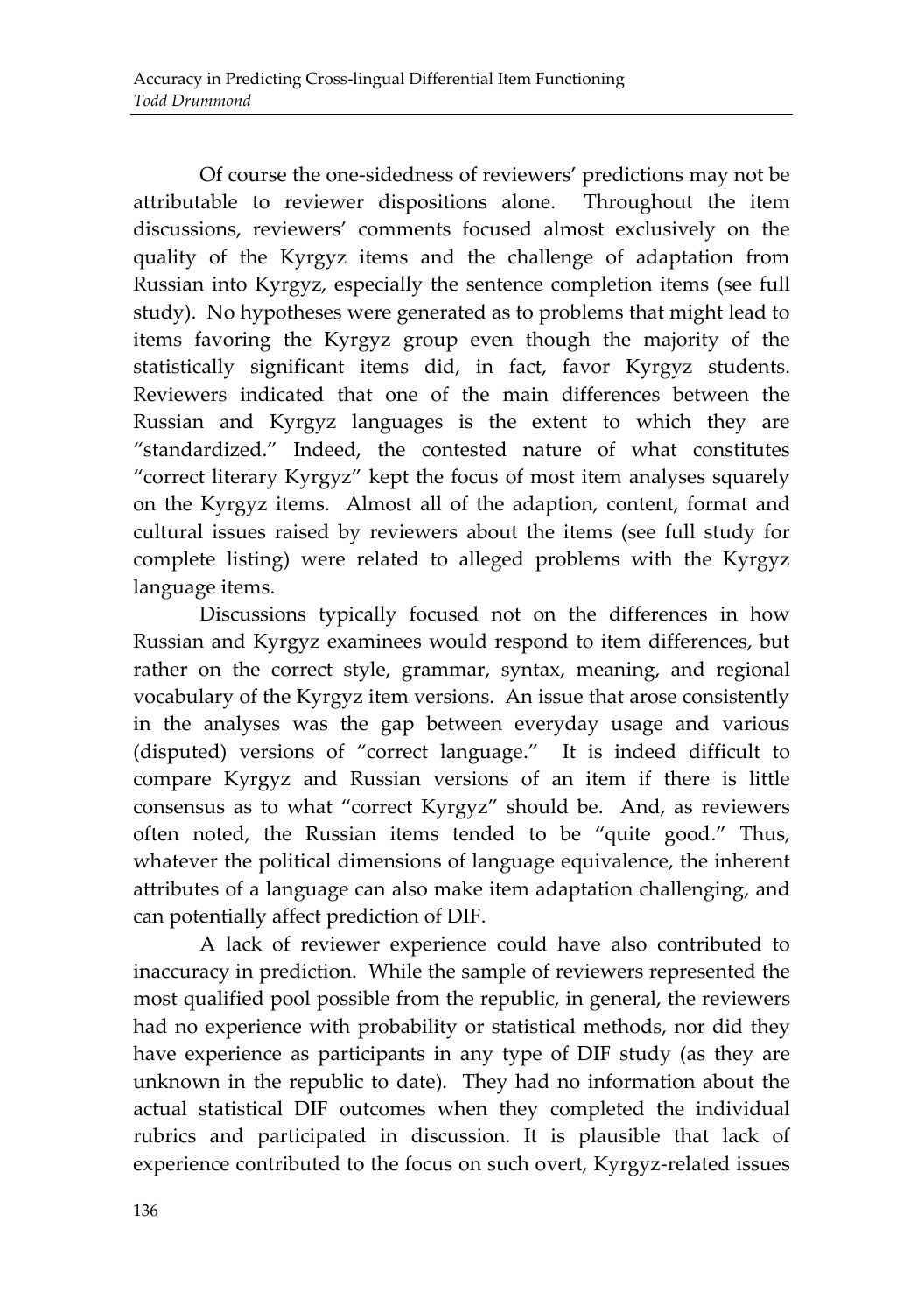and distracted reviewers from a more nuanced, in-depth examination of the psychology of item response. Russian items at times seemed to be viewed primarily as "references" against which reviewers could check their understandings of the Kyrgyz items.

Perhaps many issues that may have made Russian items more challenging simply went unnoticed *in lieu* of "finding the mistakes" in the Kyrgyz versions (see transcripts in full study for such conversations). It is conceivable that to novice reviewers, mistakes and contestation in one language version are associated with DIF that disadvantages that group. In other words, the "high quality" (and uncontested) items could perhaps become associated (erroneously) with "advantage" while "lower quality" (contested, more mistake prone or allegedly mistake prone) items could become associated with "disadvantage" in the minds of reviewers. The fact that the Russian items were characterized as high quality might have contributed to the assumption that Russians were favored in most instances where differences were evident.

Whether the reasons for inaccurate prediction of DIF direction were due to political dispositions, the focus of attention on "correctness" of the Kyrgyz versions, or lack of experience with such studies, there is nonetheless room for optimism that reviewers in the republic can improve their estimations. First, the reviewers' inter-rater reliability estimate of .66 and the .45 rank order correlation between their estimations and chi-squared values indicate that their overall estimations were not completely random. Second, reviewer marks on direction of DIF were often more tentative than the marks on levels of difference (sometimes item reviewers left the "direction of DIF" blank or only a few reviewers checked this category, see Table 8). This indecision perhaps indicates that inexperience played as an important role in their estimations as dispositions. Third, as Ercikan (2002) argues, DIF study outcomes can differ depending on whether both versions of the items are reviewed simultaneously or individually by reviewers.

Exposure to statistical DIF detection methods by embedding them in some form of practice with action research might improve reviewer accuracy. One way to do this in the Kyrgyz Republic would be to conduct several individual item analyses and later compare the reviewers' preliminary predictions with the actual statistical estimations and discuss the results together as a group. This would underscore the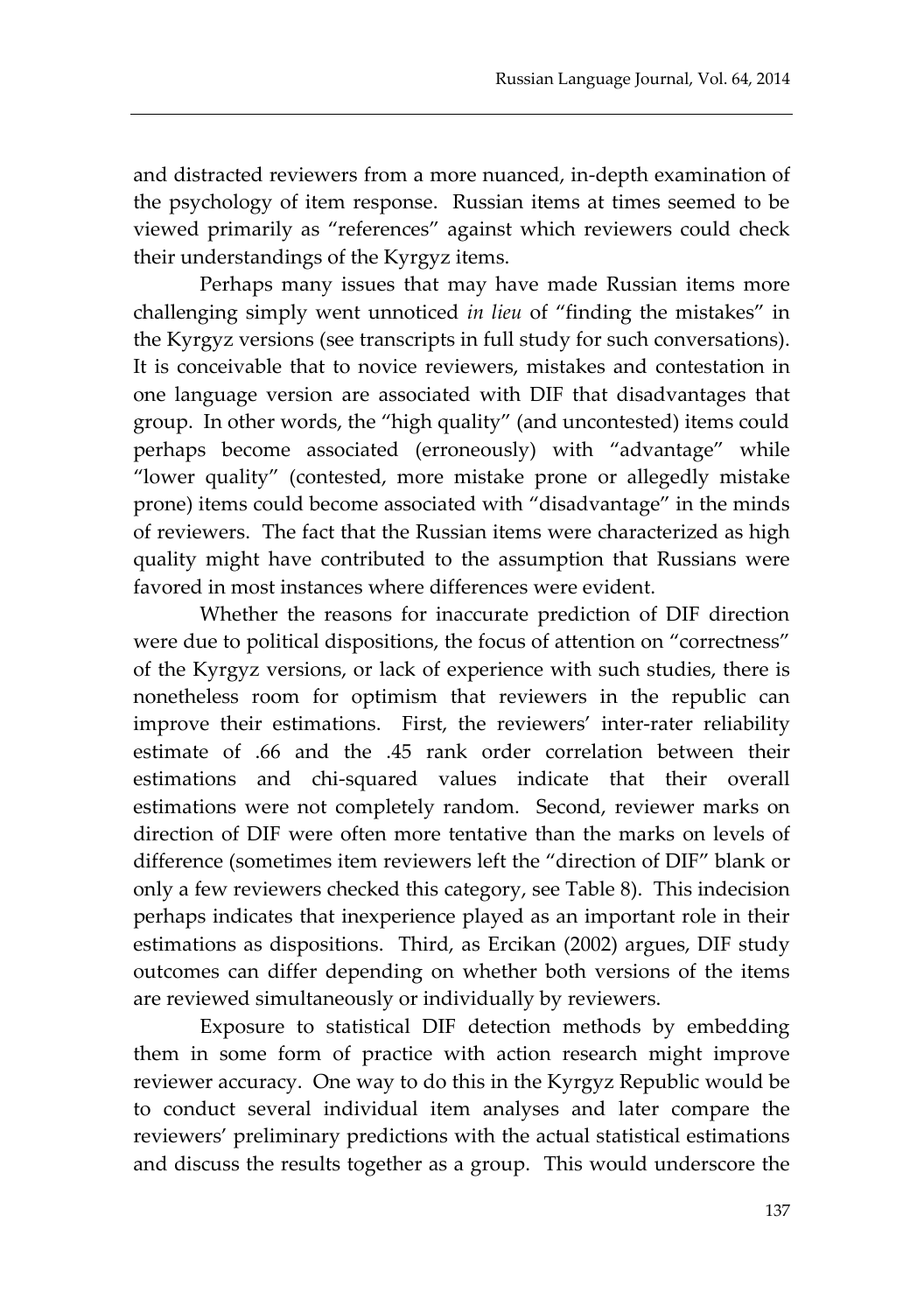need to think deeply about the differences between item versions before predicting the direction of DIF and thus serve as a pedagogical tool in item adaptation. This kind of fine tuning and skills enhancement through the introduction of statistical methods holds promise for better analyses in the Kyrgyz Republic. Educators, philologists and assessment adaptors in the Eurasian context working with Russian and other languages could enhance the quality of adaptation of new standardized tests and assessments by introducing both substantive review and empirical statistical testing.

The paradox of this study seems to be that the cultural intimacy of the *within country* DIF study in some ways makes cross-lingual testing more feasible than in broader cross-national comparisons due to the availability of bi-lingual and experienced translators with cultural knowledge: Only 4 of 38 items being flagged for moderate or large DIF is encouraging from the perspective of the testing center. However, cultural proximity may mean that there are added dimensions of sensitive language politics (and subjectivity) when the research touches on questions such as "who benefits from item differences?" While this was not an anticipated result, it should perhaps not be too surprising considering the context of the DIF study and the history of Russian and Kyrgyz language politics in the republic. With the opening of the Soviet space and the introduction of new cross-lingual assessment and testing regimes, the Eurasian context offers a new and rich area for exploration of these and other questions related to challenges in cross-lingual test adaptation.

|  |  |  |  | Table 1: Background Characteristics of Selected Item Reviewers |
|--|--|--|--|----------------------------------------------------------------|
|--|--|--|--|----------------------------------------------------------------|

| Profession(s):                                                                     |   |   |   |  |  |  |
|------------------------------------------------------------------------------------|---|---|---|--|--|--|
| Teacher (secondary and tertiary) (5), Test item writer (3), Philologist/language   |   |   |   |  |  |  |
| specialist (6), Methodologist (1), Translator (5), Linguist/editor (2), Lawyer (1) |   |   |   |  |  |  |
| Language Medium<br>Both/Equal<br>Russian<br>Kyrgyz                                 |   |   |   |  |  |  |
| Medium of secondary education?                                                     | 5 | 5 |   |  |  |  |
| Medium of higher education?                                                        |   | 5 | З |  |  |  |
| Main medium at work?                                                               |   |   |   |  |  |  |
| Main medium at home?                                                               | 4 |   | 6 |  |  |  |
| Medium in which you think?                                                         |   | 4 | 4 |  |  |  |
| Slightly more literate in?                                                         |   |   |   |  |  |  |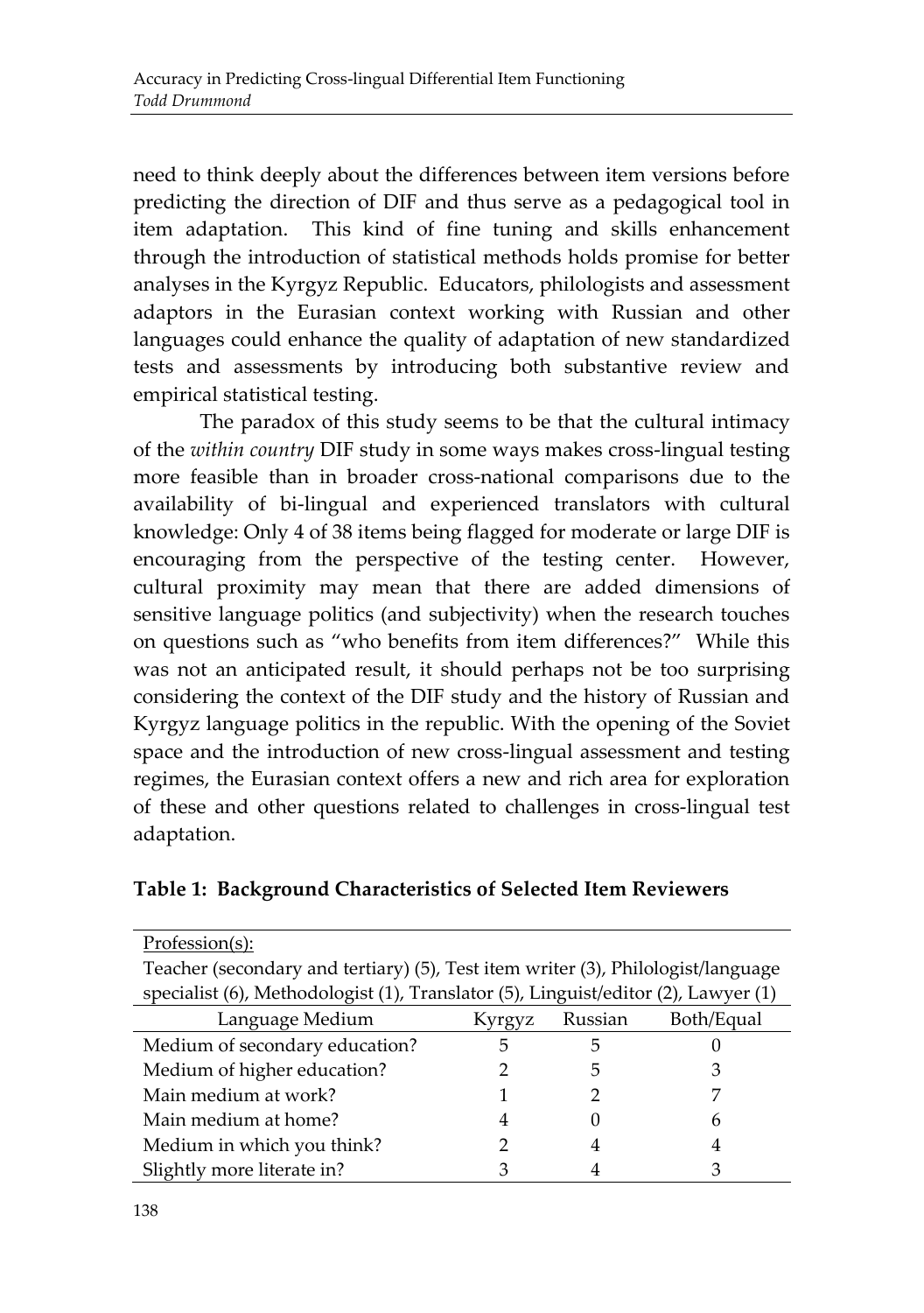# **Table 2: Example of Rubric 2, Cultural or Linguistic Difference (Russian Version)**

| Опросник 2. Культурные/лингвистические различия                                                                                                                                                                                                                                                                       |                                                                                                                                                       |                                         |                         |                                                |                              |
|-----------------------------------------------------------------------------------------------------------------------------------------------------------------------------------------------------------------------------------------------------------------------------------------------------------------------|-------------------------------------------------------------------------------------------------------------------------------------------------------|-----------------------------------------|-------------------------|------------------------------------------------|------------------------------|
| Номер задания: _____                                                                                                                                                                                                                                                                                                  |                                                                                                                                                       |                                         |                         |                                                |                              |
| Рассмотрите задания на эквивалентность по следующим вопросам:                                                                                                                                                                                                                                                         |                                                                                                                                                       |                                         |                         |                                                |                              |
| Кыргызкая и русская образовательная среда,<br>важность и релевантность, сходство нравов,<br>сходство норм, психологическая составная<br>присутствующая в обеих группах, эквивалентность<br>языковых выражений, сходство языковых структур<br>и грамматики, символизм, значение метафор,<br>степень очевидности и т.д. |                                                                                                                                                       |                                         |                         |                                                |                              |
| 2.1. Степень различия<br>по культурному<br>признаку<br>(обведите одно):                                                                                                                                                                                                                                               | небольшие<br>различия (1)                                                                                                                             |                                         | средние<br>различия (2) |                                                | значительные<br>различия (3) |
| 2.2. Причина<br>различий (обведите<br>одно):                                                                                                                                                                                                                                                                          | (a)<br>Различия в<br>значении                                                                                                                         | (b)<br>Контекстуаль-<br>ные<br>различия |                         | (c)<br>Лингвисти-<br>ческие<br>различия        | (d)<br>Apyroe                |
| 2.3. Подробно<br>опишите различия:                                                                                                                                                                                                                                                                                    |                                                                                                                                                       |                                         |                         |                                                |                              |
| 2.4. Преимущества                                                                                                                                                                                                                                                                                                     | Если задания не эквивалентны по культурным признакам, у<br>какой группы больше шансов на правильный ответ: кыргызской<br>или русской? (обведите одно) |                                         |                         |                                                |                              |
| 2.5. Улучшение<br>эквивалентности                                                                                                                                                                                                                                                                                     |                                                                                                                                                       |                                         |                         | Можно ли решить проблему эквивалентности? Как? |                              |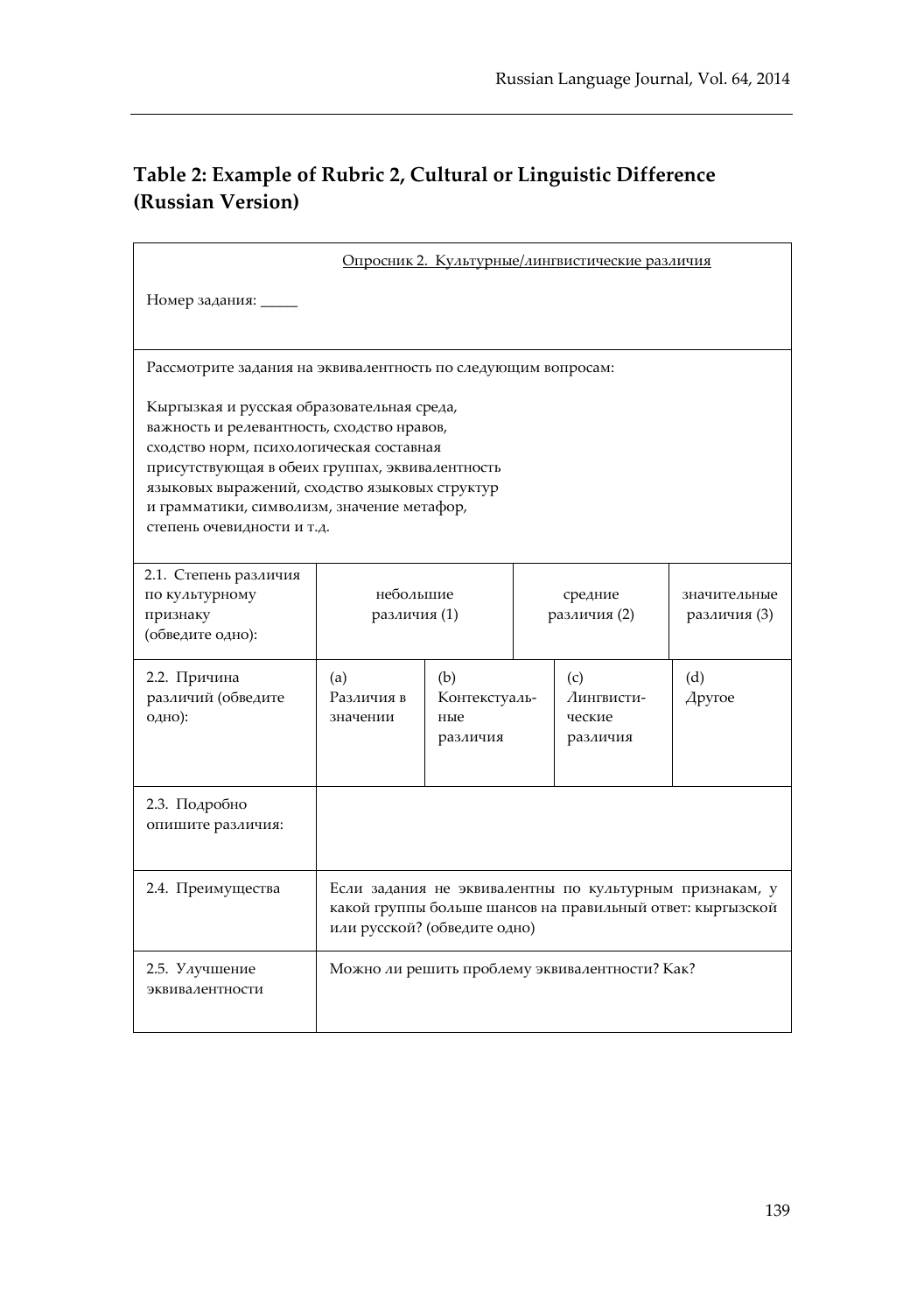### **Table 3. Example of Item Summary Table (Statistical DIF Item)<sup>16</sup>**

|                                     | <b>Summary Table</b> |          |  |                  |                  |                    |  |
|-------------------------------------|----------------------|----------|--|------------------|------------------|--------------------|--|
| Item <sub>3</sub>                   | Identical            | Somewhat |  | Somewhat         | <b>Different</b> | <b>Total Diff.</b> |  |
| 2.1.<br><b>Difference</b><br>Levels |                      | Similar  |  | <b>Different</b> |                  |                    |  |
|                                     |                      |          |  |                  |                  |                    |  |
| Content                             |                      |          |  |                  |                  |                    |  |
| Format                              |                      |          |  |                  |                  |                    |  |
| Cult/Ling.                          |                      |          |  |                  |                  |                    |  |
| Other                               |                      |          |  |                  |                  |                    |  |
|                                     |                      |          |  |                  |                  |                    |  |

#### **2.3. Describe Differences in Detail:**

#### **Content:**

- City kids do not encounter ["кү](http://en.wikipedia.org/wiki/%D0%9A)[л"](http://en.wikipedia.org/wiki/%D0%9B)k. (ash) in distractor [\(г](http://en.wikipedia.org/wiki/%D0%93)); they live in apartments and don't know what ["кү](http://en.wikipedia.org/wiki/%D0%9A)[л"](http://en.wikipedia.org/wiki/%D0%9B)k. (ash) means because they have not encountered this (so, this is a lack of vocabulary, nuance).
- There is a problem in distractor (A). In the Kyrgyz version, ["ба](http://en.wikipedia.org/wiki/%D0%91)[к"](http://en.wikipedia.org/wiki/%D0%9A) (tree) can mean both "дерево"r. (tree) and "сад"r. (orchard). In the Russian distractor - "сад" (orchard) is utilized.

#### **Format:**

- Misprint in Kyrgyz distractor (B), which is the answer key; wrote "Чоно" (*no meaning*) – should be "Чопо" (clay)
- Orthographical mistake in distractor (B) student can't understand the word "Чоно" (*no meaning*) - and the result is that they can't find the correct answer.
- Instead of "Чопо" (clay), the word "Чоно" (*no meaning*) is written, a misprint which results in a loss of meaning.
- Misprint with one word in (B) the word "Чоно" (*no meaning*) should be "Чопо" (clay).
- The word "Чоно" (*no meaning*) should be "Чопо" (clay).
- Misprint instead of the letter " $\pi$ " they printed the letter " $H$ " in distractor (B).
- Incorrect letter in word. The word "Чоно" (*no meaning*), in the pair where Kyrgyz is "Чоно" and Russian is "глина" (clay) - should be "Чопо" (clay).

#### **Culture/Language:**

 In distractor (a) in the Kyrgyz pair ["ба](http://en.wikipedia.org/wiki/%D0%91)[к](http://en.wikipedia.org/wiki/%D0%9A): [ал](http://en.wikipedia.org/wiki/%D0%90)[ма"](http://en.wikipedia.org/wiki/%D0%9C) (tree: apple) - ["ба](http://en.wikipedia.org/wiki/%D0%91)[к"](http://en.wikipedia.org/wiki/%D0%9A) (tree) can mean *both* "дерево" (tree) and "сад" (orchard) in Russian. However, the corresponding Russian pair is "сад: яблоня" (orchard: apple trees). In the Russian language the Kyrgyz ["ал](http://en.wikipedia.org/wiki/%D0%90)[ма"](http://en.wikipedia.org/wiki/%D0%9C) k. (apple) means "яблоко" r. (apple)

 $\overline{a}$ 

<sup>&</sup>lt;sup>16</sup> the letters "k" and "r" following words in written in Cyrillic indicate whether the word is a Kyrgyz or Russian word when it is not indicated clearly in the explanation.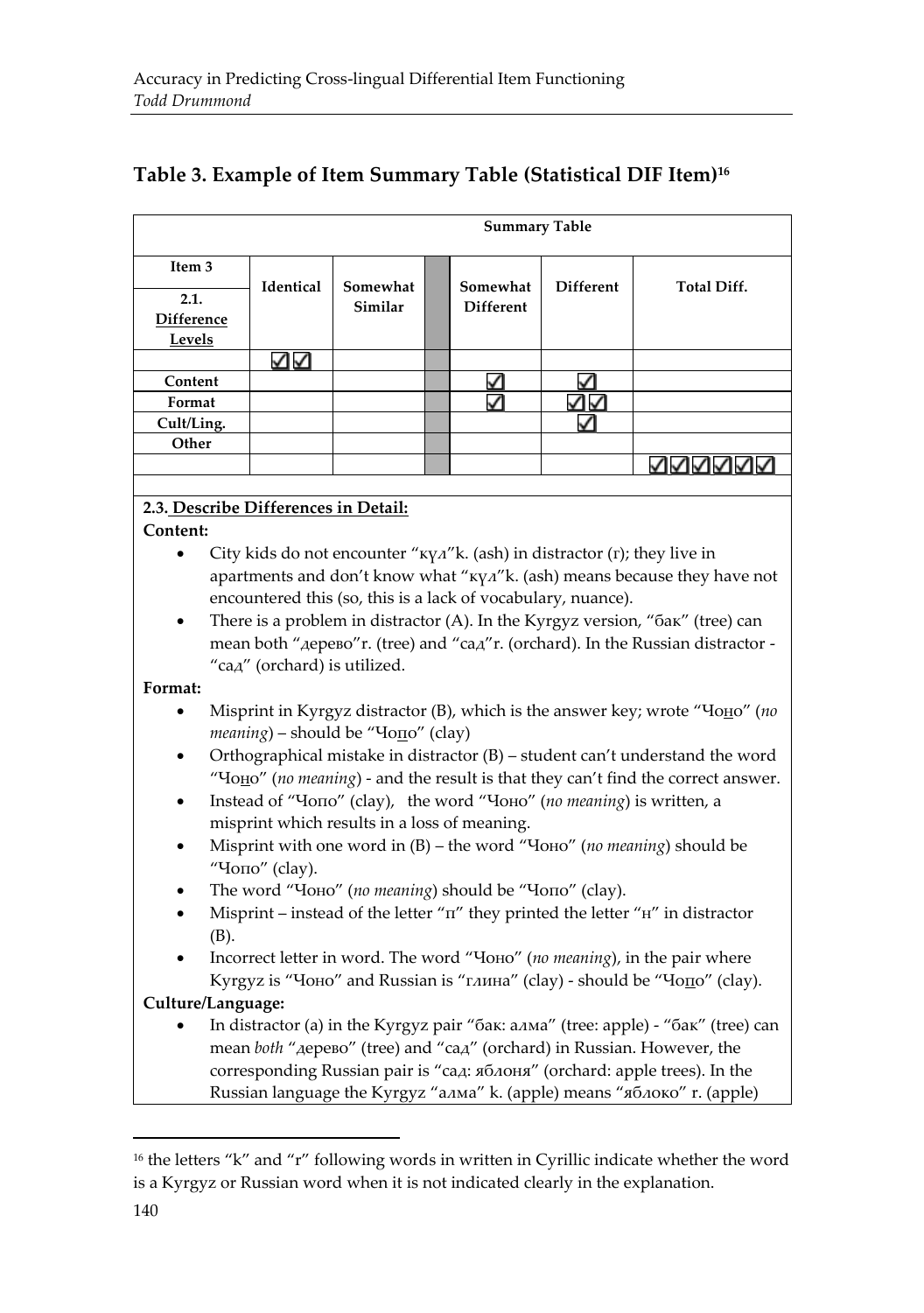and "яблоня" (apple trees) is ["ал](http://en.wikipedia.org/wiki/%D0%90)[ма](http://en.wikipedia.org/wiki/%D0%9C) [ба](http://en.wikipedia.org/wiki/%D0%91)[к"](http://en.wikipedia.org/wiki/%D0%9A) in Kyrgyz.

- The problem is incorrect translation ["ба](http://en.wikipedia.org/wiki/%D0%91)[к"](http://en.wikipedia.org/wiki/%D0%9A) k. (tree) is both "дерево"r. (tree) and "сад" r. (orchard). In Kyrgyz, apple trees is ["ал](http://en.wikipedia.org/wiki/%D0%90)[ма](http://en.wikipedia.org/wiki/%D0%9C) [ба](http://en.wikipedia.org/wiki/%D0%91)[к"](http://en.wikipedia.org/wiki/%D0%9A)k. which is "яблоня" r. (apple trees) in Russian. The Kyrgyz ["ал](http://en.wikipedia.org/wiki/%D0%90)[ма"](http://en.wikipedia.org/wiki/%D0%9C) k. (apple) is "яблоко" (apple) in Russian.
- The word ["ба](http://en.wikipedia.org/wiki/%D0%91)[к"](http://en.wikipedia.org/wiki/%D0%9A)k. (tree) and ["ал](http://en.wikipedia.org/wiki/%D0%90)[ма"](http://en.wikipedia.org/wiki/%D0%9C) k. (apple) in comparison to Russian "сад" (fruit orchard) and "яблоня" (apple trees) have many meanings.
- The word ["ал](http://en.wikipedia.org/wiki/%D0%90)[ма"](http://en.wikipedia.org/wiki/%D0%9C) k. (apple) is not correctly translated. The correct variant is ""яблоко" (apple)." (difference in meaning)

#### 2.4. **Advantage** (DIF Direction): Russian:  $\Delta\Delta\Delta$  Kyrgyz:

#### **2.5. Can the items be reconciled?**

- Yes, with the correct letter added in distractor (B).
- The translation needs to be tested. You can't rely on only one person for translation.
- Improve translation in distractor (A) by using ["ба](http://en.wikipedia.org/wiki/%D0%91)[кч](http://en.wikipedia.org/wiki/%D0%9A)[а"](http://en.wikipedia.org/wiki/%D0%90)k. (garden)

#### **Discussion:**

**MK**: There are many problems with this item, especially with the item distractors. The first problem I see is confusion in distractor (A) because of the translation of "сад: яблоня"r. (orchard, apple trees) into Kyrgyz is incorrect. The given Kyrgyz version – ["ба](http://en.wikipedia.org/wiki/%D0%91)[к](http://en.wikipedia.org/wiki/%D0%9A): [ал](http://en.wikipedia.org/wiki/%D0%90)[ма"](http://en.wikipedia.org/wiki/%D0%9C) (tree, apple). **NO**: Yes, but in Kyrgyz ["ба](http://en.wikipedia.org/wiki/%D0%91)[к"](http://en.wikipedia.org/wiki/%D0%9A) can mean trees or orchard. **MK**: OK, but we must consider that the Russian variant "сад" (orchard) is only fruit garden, not trees - that is the problem. A better analogy might thus be "tree: apple" – not "orchard: apple." In other words, "from what/where" (material) comes.

**MD**: I agree, ["ба](http://en.wikipedia.org/wiki/%D0%91)[к"](http://en.wikipedia.org/wiki/%D0%9A)k. (tree) is "сад"r. (orchard) *and* **"**дерево"r. (tree). The word ["ба](http://en.wikipedia.org/wiki/%D0%91)[кч](http://en.wikipedia.org/wiki/%D0%9A)[а"](http://en.wikipedia.org/wiki/%D0%90) k. is "огород" (vegetable garden). I think a problem arises in analogies when the Kyrgyz words have many different meanings, and these same words in Russian have only one meaning. I do not know how much this affects overall results but this is true. Again, the problem is the use of multiple meaning and uncommon words in the Kyrgyz language when in the Russian language they have only one meaning. This is a problem of item adaptation.

**RM**: Another problem is distractor (B). There is a typographical error in this distractor that might cause the question not to work. **ZS:** Yes, the problem is the format (it could have been done correctly, but it wasn't). The results might be influenced by the fact that kids cannot determine the meaning of the word "Чоно" because there is no such word in Kyrgyz! **NO**: Yes, item distractor (B) Чоно is the problem– this question will definitely not work because there is no correct answer; and, there is no way to find the correct answer. AA: I agree, further, many kids in Bishkek do not know the meaning of the word "Чопо" (clay) as this word is rarely used and therefore can lead to problems. So, they couldn't have guessed that there was a misprint in this word.

**MD**: In regard to city- village kids, we can probably divide kids in into three socio-linguistic groups – Kyrgyz who study in Kyrgyz schools in villages (and don't know Russian), Kyrgyz who study in Russian schools (and speak primarily Russian), and Kyrgyz who study in Kyrgyz schools but communicate often in the Russian language (kids from Bishkek). **AA:** That's true in general, there are different cultural groups who took the test, but I don't see how that effects this item because all the kids tested here took the test only in Kyrgyz, which doesn't impact the result. We can't compare how different Kyrgyz groups will react… but it is clear that the incorrect word use is a problem. Thus, I think the problem is the typographical mistake (format).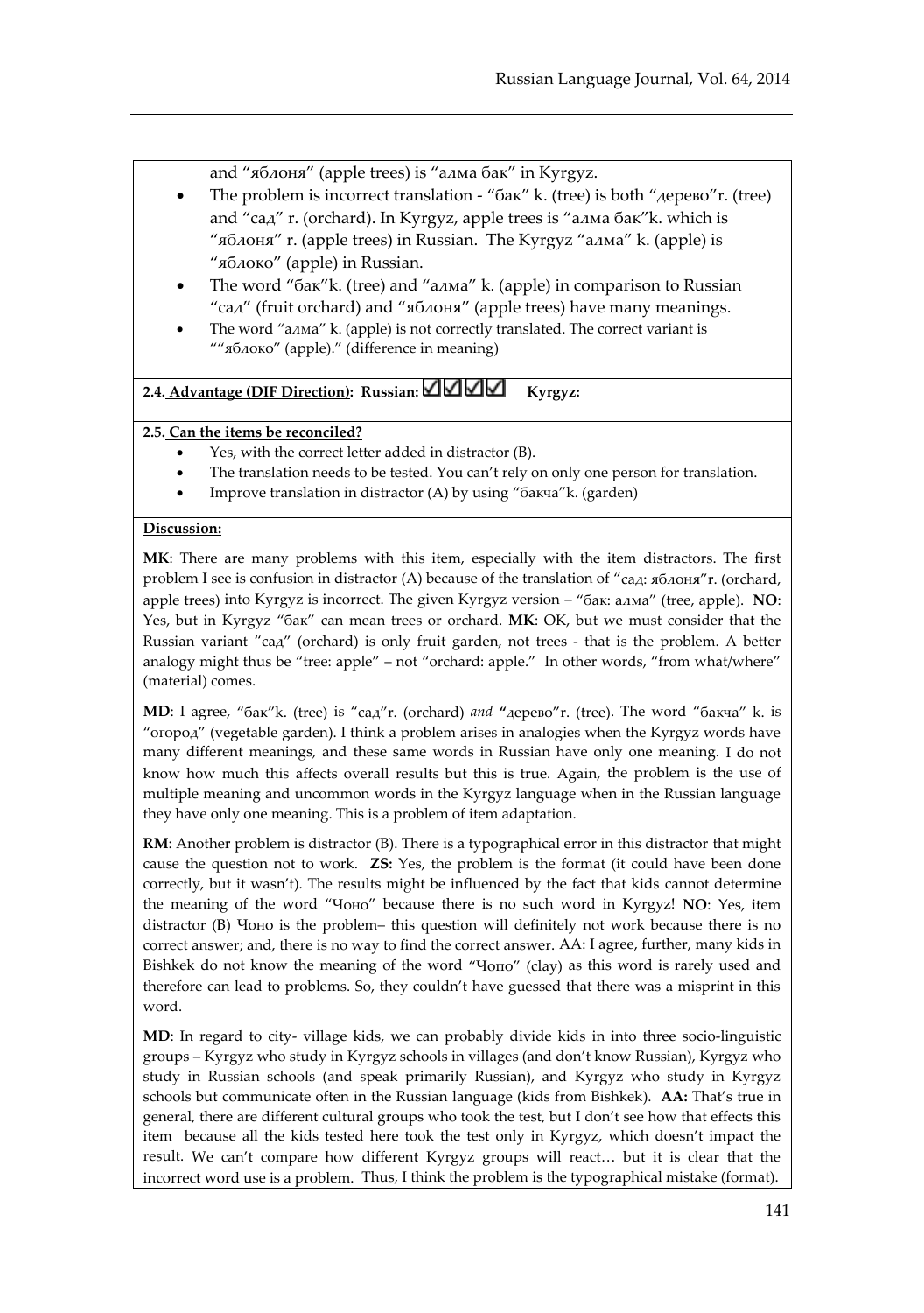### **Table 4. Example of Item Summary Table (Non-DIF Item)**

| <b>Summary Table</b>                                                                         |                                                                                                                                       |                     |  |                                                                                        |                  |                                                                                       |  |
|----------------------------------------------------------------------------------------------|---------------------------------------------------------------------------------------------------------------------------------------|---------------------|--|----------------------------------------------------------------------------------------|------------------|---------------------------------------------------------------------------------------|--|
| Item 2                                                                                       |                                                                                                                                       |                     |  |                                                                                        |                  |                                                                                       |  |
| 2.1.                                                                                         | Identical                                                                                                                             | Somewhat<br>Similar |  | Somewhat<br><b>Different</b>                                                           | <b>Different</b> | Total Diff.                                                                           |  |
| <b>Difference</b>                                                                            |                                                                                                                                       |                     |  |                                                                                        |                  |                                                                                       |  |
| Levels:                                                                                      |                                                                                                                                       |                     |  |                                                                                        |                  |                                                                                       |  |
|                                                                                              | ノハイ                                                                                                                                   |                     |  |                                                                                        |                  |                                                                                       |  |
| Content                                                                                      |                                                                                                                                       |                     |  |                                                                                        |                  |                                                                                       |  |
| Format                                                                                       |                                                                                                                                       |                     |  |                                                                                        |                  |                                                                                       |  |
| Cult/Ling.                                                                                   |                                                                                                                                       | ✓∨                  |  |                                                                                        |                  |                                                                                       |  |
| Other                                                                                        |                                                                                                                                       |                     |  |                                                                                        |                  |                                                                                       |  |
|                                                                                              |                                                                                                                                       |                     |  |                                                                                        |                  |                                                                                       |  |
|                                                                                              |                                                                                                                                       |                     |  |                                                                                        |                  |                                                                                       |  |
| 2.3. Describe Differences in Detail:                                                         |                                                                                                                                       |                     |  |                                                                                        |                  |                                                                                       |  |
| Content:                                                                                     |                                                                                                                                       |                     |  |                                                                                        |                  |                                                                                       |  |
|                                                                                              |                                                                                                                                       |                     |  | In the second word of the analogy pair in the item stem, there are some differences in |                  |                                                                                       |  |
|                                                                                              |                                                                                                                                       |                     |  | meaning between the two language groups. In the Kyrgyz stem, the word "шорпо"          |                  |                                                                                       |  |
|                                                                                              |                                                                                                                                       |                     |  | (broth) suggests "first course," that is "something liquid." In the Russian stem, some |                  |                                                                                       |  |
|                                                                                              |                                                                                                                                       |                     |  |                                                                                        |                  | people might not understand the corresponding "борщ" (borscht) like "шорпо," as it is |  |
|                                                                                              | the name of a soup.                                                                                                                   |                     |  |                                                                                        |                  |                                                                                       |  |
| Poor translation of item stem: soup is not a direct equivalent to "борщ" r. (borscht) -<br>٠ |                                                                                                                                       |                     |  |                                                                                        |                  |                                                                                       |  |
|                                                                                              | soup is however, equivalent to "шорпо"k. (broth).                                                                                     |                     |  |                                                                                        |                  |                                                                                       |  |
|                                                                                              | In distractor (r), there is a Kyrgyz word for " $AeraxB$ " r. (detail) used in the Russian<br>version. The word is "тетик" in Kyrgyz. |                     |  |                                                                                        |                  |                                                                                       |  |
| Culture/Language:                                                                            |                                                                                                                                       |                     |  |                                                                                        |                  |                                                                                       |  |
|                                                                                              |                                                                                                                                       |                     |  |                                                                                        |                  | In Kyrovz "Honno" (broth) implies "first course" – soun. In Russian "60pm" (borscht)  |  |

- In Kyrgyz, "шорпо" (broth) implies "first course" soup. In Russian, "борщ" is the name of a kind of soup. The item stems are thus not perfectly matched.
- A literal translation of "шорпо"k. (broth) will be "soup."
- The translation of "шорпо"k. (broth) will be "soup." (this is a difference in meaning)
- The word Russian word "деталь" (detail) perhaps won't be understood by village kids as this is a Russian loan word. Should have used the Kyrgyz word ["тети](http://en.wikipedia.org/wiki/%D0%A2)[к"](http://en.wikipedia.org/wiki/%D0%9A) (detail).
- The word "деталь"r. (detail) city kids (those who know Russian) will know this, but village kids may not, which will create difficulties in understanding.
- The equivalent word for "деталь"r. (detail) in the Kyrgyz language is ["тети](http://en.wikipedia.org/wiki/%D0%A2)[к."](http://en.wikipedia.org/wiki/%D0%9A)
- The word "деталь"r. (detail) = [тети](http://en.wikipedia.org/wiki/%D0%A2)[к](http://en.wikipedia.org/wiki/%D0%9A); (these are linguistic differences)

# 2.4. Advantage (DIF Direction): Russian:  $\Box$  Kyrgyz:

#### **2.5. Can these items be reconciled?**

#### **Discussion:**

**MD**: I think we agree that the words utilized in the analogy stem are not strictly equivalent; however, there is disagreement as to whether or not this lack of equivalence should be considered a serious enough difference to estimate a lack of equivalence in outcomes. **CJ**: the problem here is the incorrect translation (not adaptation) of the item stem from Russian into Kyrgyz. **KK**: Yes, they are different, but I don't think the differences affect the relationship of the words in the analogy pair.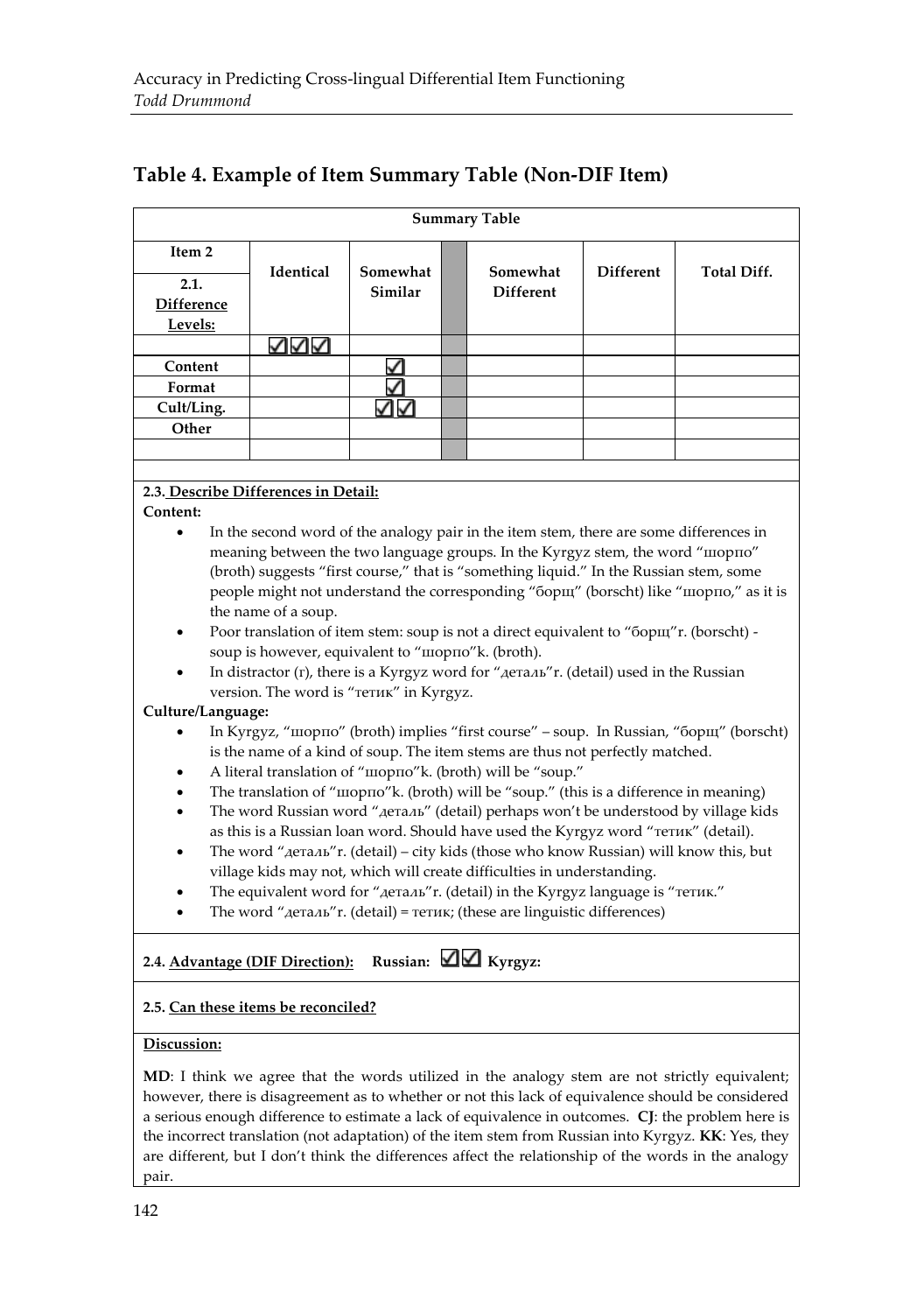ZS: also, in regard to item stem (r) it is important to utilize commonly used words, as some terms in this item are rarely used or completely unknown. **NO**: Yes, I agree, the use of uncommon words and terms is problematic. So, the problem is translation, the use of uncommon words, sometimes due to the poorness of the language itself. Some kids in rural areas do not know some of these equivalents, like "деталь" (detail); And, there is a Kyrgyz equivalent for it. It is ["тети](http://en.wikipedia.org/wiki/%D0%A2)[к,](http://en.wikipedia.org/wiki/%D0%9A)" and it should be used.

| Item           | <b>Scores</b>    | $\chi^2$ Difference | <b>Effect Size</b> | $\beta_2$ | sig.  | $Exp( \beta)$ |
|----------------|------------------|---------------------|--------------------|-----------|-------|---------------|
|                |                  |                     |                    |           |       |               |
| 9              | $\boldsymbol{0}$ | 0.494               | 0.000              | $-0.085$  | 0.482 | 0.919         |
| $\overline{2}$ | $\boldsymbol{0}$ | 0.733               | 0.000              | 0.112     | 0.393 | 1.118         |
| 24             | <b>XX</b>        | 0.752               | 0.001              | $-0.097$  | 0.385 | 0.908         |
| 7              | <b>XXXX</b>      | 1.318               | 0.000              | 0.122     | 0.252 | 1.13          |
| 17             | $\boldsymbol{0}$ | 2.077               | 0.001              | $-0.202$  | 0.149 | 0.817         |
| 29             | X                | 2.369               | 0.001              | 0.17      | 0.125 | 1.185         |
| 39             | $\boldsymbol{0}$ | 4.733               | 0.003              | 0.278     | 0.031 | 1.32          |
| 35             | $\mathsf X$      | 4.796               | 0.003              | $-0.242$  | 0.028 | 0.785         |
| 36             | XX               | 4.99                | 0.003              | 0.298     | 0.026 | 1.347         |
| 27             | $\mathsf x$      | 5.293               | 0.003              | 0.268     | 0.022 | 1.307         |
| 30             | x                | 6.208               | 0.004              | 0.307     | 0.013 | 1.359         |
| 14             | $\boldsymbol{0}$ | 6.399               | 0.004              | $-0.275$  | 0.011 | 0.759         |
| 31             | XX               | 7.638               | 0.004              | $-0.308$  | 0.006 | 0.735         |
| 34             | $\mathsf X$      | 9.704               | 0.006              | $-0.331$  | 0.002 | 0.718         |
| 12             | XX               | 9.779               | 0.006              | 0.385     | 0.002 | 1.469         |
| 40             | $\boldsymbol{0}$ | 10.304              | 0.006              | $-0.351$  | 0.001 | 0.704         |
| 15             | <b>XXXXX</b>     | 14.890              | 0.008              | 0.451     | 0.000 | 1.57          |
| 18             | <b>XXXX</b>      | 15.464              | 0.008              | 0.456     | 0.000 | 1.578         |
| 10             | $\mathbf{XXX}$   | 15.510              | 0.009              | $-0.428$  | 0.000 | 0.652         |
| 37             | $\boldsymbol{0}$ | 15.595              | 0.009              | 0.429     | 0.000 | 1.536         |
| $\,8\,$        | $\mathsf x$      | 18.174              | 0.010              | 0.515     | 0.000 | 1.673         |
| 4              | XX               | 19.501              | 0.011              | 0.574     | 0.000 | 1.776         |
| 38             | XXX              | 20.21               | 0.011              | $-0.507$  | 0.000 | 0.602         |
| 20             | $\boldsymbol{0}$ | 20.749              | 0.015              | 0.741     | 0.000 | 2.098         |
| 5              | XXX              | 22.576              | 0.015              | 0.497     | 0.000 | 1.644         |
| 25             | <b>XXXXX</b>     | 23.006              | 0.016              | 0.583     | 0.000 | 1.792         |
| 22             | <b>XX</b>        | 23.57               | 0.013              | $-0.532$  | 0.000 | 0.587         |
| 26             | XX               | 34.093              | 0.019              | $-0.634$  | 0.000 | 0.531         |
| 23             | <b>XXX</b>       | 38.703              | 0.019              | $-0.694$  | 0.000 | 0.5           |

### **Table 5: Reviewers' Scores and DIF Statistics in Rank Order by**  $\chi^2$ **Difference**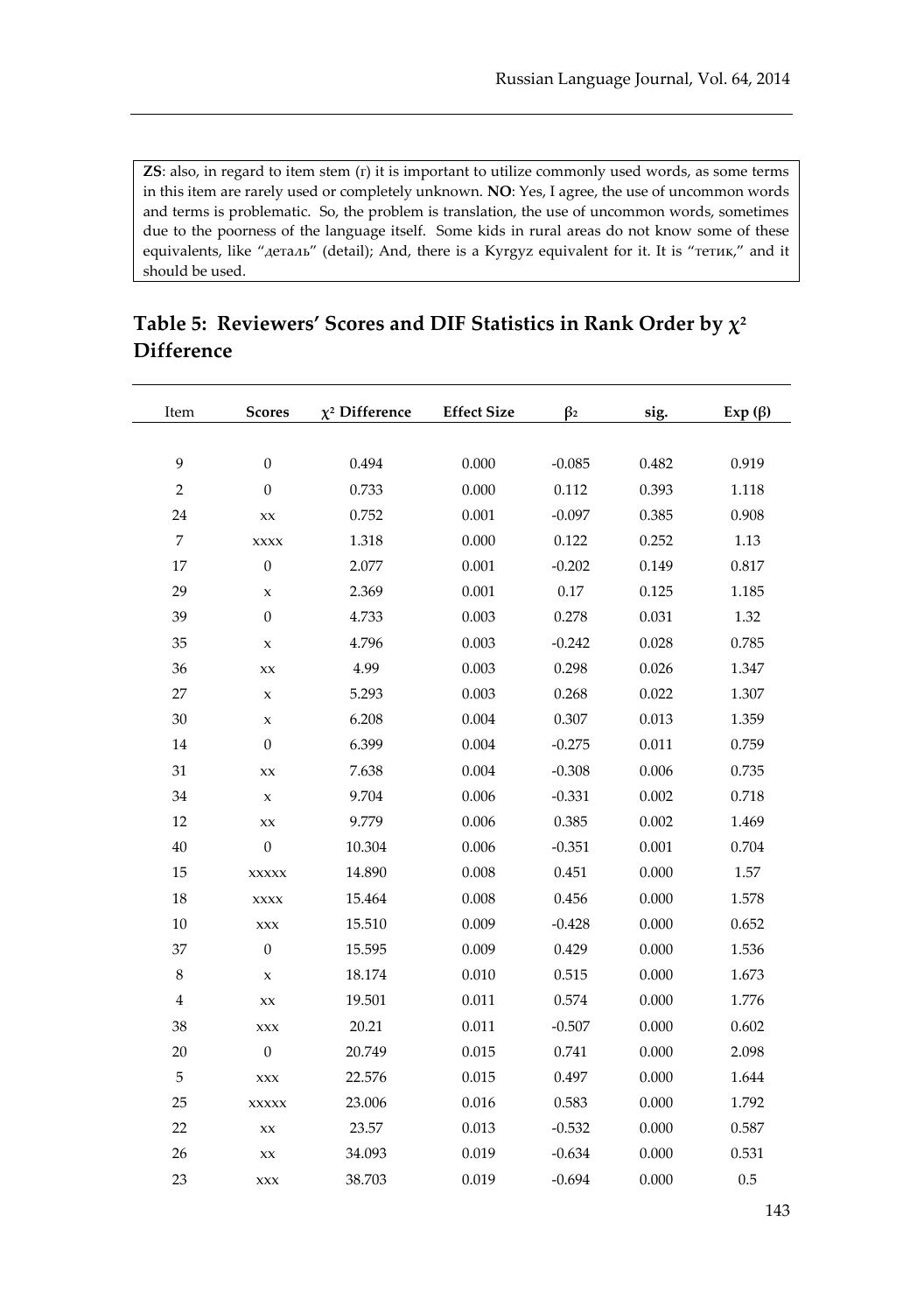| Item | <b>Scores</b> | $\chi^2$ Difference | <b>Effect Size</b> | $\beta_2$ | sig.  | $Exp( \beta)$ |
|------|---------------|---------------------|--------------------|-----------|-------|---------------|
| 21   | <b>XXXXXX</b> | 42.413              | 0.024              | $-0.738$  | 0.000 | 0.478         |
| 16   | <b>XX</b>     | 43.413              | 0.031              | 0.98      | 0.000 | 2.663         |
| 33   | <b>XXXXX</b>  | 43.427              | 0.027              | 0.76      | 0.000 | 2.138         |
| 11   | <b>XXXXX</b>  | 49.326              | 0.028              | 0.791     | 0.000 | 2.205         |
| 28   | $\theta$      | 50.145              | 0.029              | 0.796     | 0.000 | 2.127         |
| 19   | <b>XXX</b>    | 94.270              | 0.048              | $-1.171$  | 0.000 | 0.31          |
| 32   | <b>xx</b>     | 96.334              | 0.057              | 1.101     | 0.000 | 3.007         |
| 3    | <b>XXXXXX</b> | 111.086             | 0.05               | $-1.247$  | 0.000 | 0.287         |
| 13   | X             | 128.334             | 0.072              | $-1.218$  | 0.000 | 0.296         |

# **Table 6: Rank Order Correlation Results**

| Correlations |                                                            |          |        |
|--------------|------------------------------------------------------------|----------|--------|
|              |                                                            | eval     | chi    |
|              | Spearman's rho eval Correlation Coefficient                | 1.000    | .451** |
|              | Sig. (2-tailed)                                            | ٠        | .004   |
|              | N                                                          | 38       | 38     |
| chi          | Correlation Coefficient                                    | $.451**$ | 1.000  |
|              | Sig. (2-tailed)                                            | .004     | ٠      |
|              | N                                                          | 38       | 38     |
|              | **Correlation is significant at the 0.01 level (2-tailed). |          |        |

### **Table 7: Reviewers' Scores and DIF Statistics for Items Predicted as DIF**

| <b>Item</b> | <b>Reviewers' Scores</b> | $\chi^2$ Difference | $\chi^2$ Rank Order | <b>Effect Size</b> |
|-------------|--------------------------|---------------------|---------------------|--------------------|
| 7           | x x x x                  | 1.318               | $\overline{4}$      |                    |
| 15          | <b>XXXXX</b>             | 14.890              | 17                  | .008               |
| 18          | <b>XXXX</b>              | 15.464              | 18                  | .008               |
| 25          | <b>XXXXX</b>             | 23.006              | 26                  | .016               |
| 21          | <b>XXXXXX</b>            | 42.413              | 30                  | .024               |
| 33          | <b>XXXXX</b>             | 43.427              | 32                  | .027               |
| 11          | <b>XXXXX</b>             | 49.326              | 33                  | .028               |
| 3           | <b>XXXXXX</b>            | 111.086             | 37                  | .050               |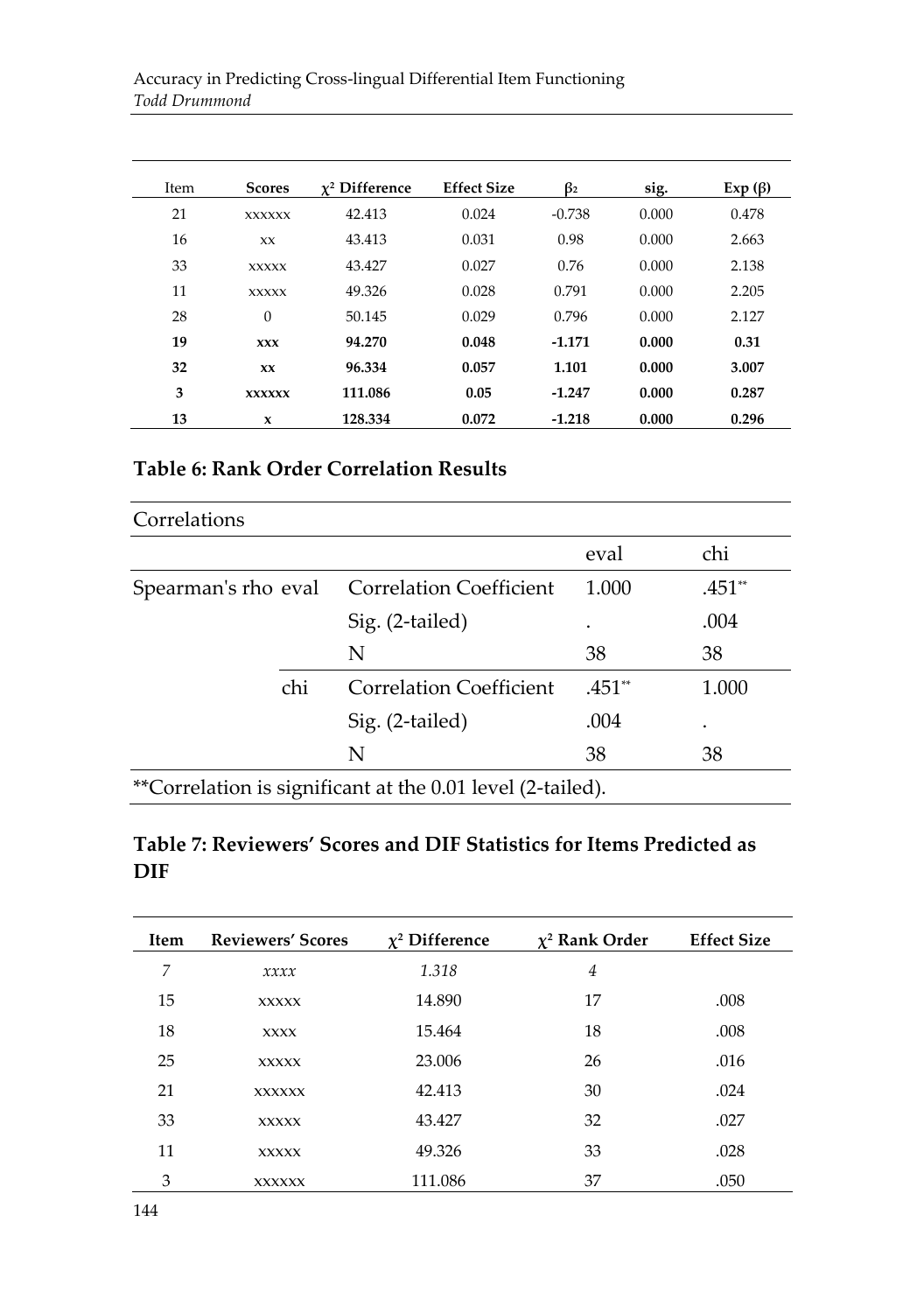| 1    | $\mathbf{2}$  | 3                   | 4                  | 5           | 6                 |
|------|---------------|---------------------|--------------------|-------------|-------------------|
|      | Evaluators'   |                     |                    | Evaluators  | <b>Statistics</b> |
| Item | <b>Marks</b>  | $\chi^2$ Difference | <b>Effect Size</b> | Predict*    | Favor             |
| 7    | x x x x       | 1.318               |                    |             |                   |
| 15   | <b>XXXXX</b>  | 14.890              | .008               | Russian (5) | Kyrgyz            |
| 18   | <b>XXXX</b>   | 15.464              | .008               | Russian (4) | Kyrgyz            |
| 25   | <b>XXXXX</b>  | 23,006              | .016               | Russian (1) | Kyrgyz            |
| 21   | <b>XXXXXX</b> | 42.413              | .024               | Russian (5) | Russian           |
| 33   | <b>XXXXX</b>  | 43.427              | .027               | Russian (3) | Kyrgyz            |
| 11   | <b>XXXXX</b>  | 49.326              | .028               | Russian (3) | Kyrgyz            |
| 3    | <b>XXXXXX</b> | 111.086             | .050               | Russian (3) | Russian           |

**Table 8: Prediction of DIF Direction for Items Reviewers Predicted as DIF**

\* Numbers in parentheses are number of votes for DIF direction

#### **Works Cited**

Allalouf, Avi, Ronald Hambleton, and Stephen G. Sireci.1999. "Identifying the Causes of DIF in Translated Verbal Items." *Journal of Educational Measurement* 36 (3): 185-198.

Camilli, Gregory, and Lorrie Shephard. 1994. *Methods for Identifying Biased Test Items*. London: Sage Publications.

CEATM. 2007. *Rezul'tati obsherespublikanskova testirovaniya i zachisleniya na grantovie mesta vuzov v Kirgizskoi Respubliki v 2007 godu*. [Results of National Scholarship Testing and Enrollment in University Grant Places in the Kyrgyz Republic in 2007]. Bishkek: CEATM. [www.testing.kg.](http://www.testing.kg/)

- CEATM. 2010a. *Rezul'tati obsherespublikanskova testirovaniya i zachisleniya na grantovie mesta vuzov v Kirgizskoi Respubliki v 2010 godu*. [Results of National Scholarship Testing and Enrollment in University Grant Places in the Kyrgyz Republic in 2010]. Bishkek: CEATM. [www.testing.kg.](http://www.testing.kg/)
- CEATM. 2010b. *Natsional'noye otsenivanie obrazovatel'nix dostizhenii uchashixsya.* [National Assessment of Educational Quality]. Bishkek: CEATM. [www.testing.kg,](http://www.testing.kg/) 2010.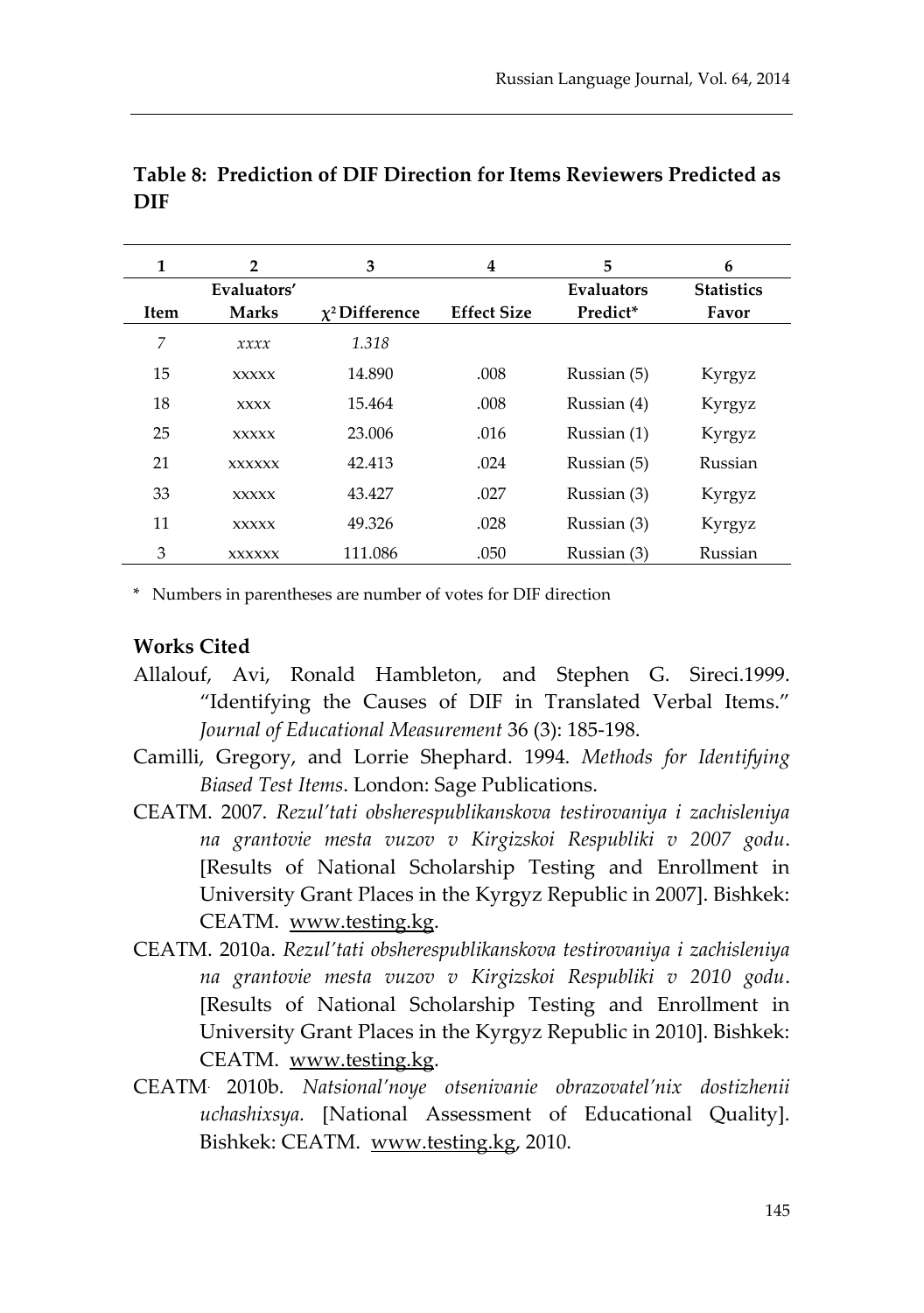- Davidson, Dan. 2003. *Prognozirovaniie uspeshnosti studentov pervyx kursov vysshix uchebnyx zavedenii Kyrgyzskoi Respubliki po rezul'tatam obsherespublikanskogo testa 2003 goda: verifikatsia validnosti testa.*  [Prognosis of First Year Student Achievement in Higher Education Institutions in the Kyrgyz Republic According to the Results of the National Scholarship Test 2003: Verification of the Validity of the Test]. American Councils for International Education.
- De Young, Alan, Madelaine Reeves, and Gallina Valyaeva. 2006. *Surviving the Transition? Case Studies and Schooling in the Kyrgyz Republic Since Independence*. Greenwich, Connecticut: Information Age Publishing.
- Drummond, Todd, and Sergij Gabrscek. 2012. "Understanding Higher Education Admissions Reforms in the Eurasian Context," *European Education: Issues and Studies* 44 (7): 7-26.
- Drummond, Todd. 2011. "Predicting Differential Item Functioning In Cross-Lingual Testing: The Case of a High Stakes Test in the Kyrgyz Republic." PhD diss., Michigan State University.
- Drummond, Todd, and Alan De Young. 2004. "Perspectives and Problems in Education Reform in Kyrgyzstan: The Case of National Scholarship Testing 2002." In *The Challenge of Education in Central Asia,* edited by Stephen Heyneman and Alan De Young, 225-242. Greenwich, CT: Information Age Publishing.
- Engelhard, George, Linda Hansche, and Kay Ellen Rutledge. 1990. "Accuracy of Bias Review Judges in Identifying Differential Item Functioning on Teacher Certification Tests." *Applied Measurement in Education* 3: 347-360.
- Ercikan, Kadriye. 2002. "Disentangling Sources of Differential Item Functioning in Multi-language Assessments." *International Journal of Testing,* 2 (3&4): 199-215.
- Ercikan, Kadriye, and Tanya McCreith. 2002. "Effects of Adaptations on Comparability of Test Items and Test Scores." In *Secondary Analysis of the TIMSS Results: A Synthesis of Current Research,*  edited by David Robitaille and Albert Beaton, 391-407. Dordrecht, the Netherlands: Kluwer.
- Ercikan, Kadriye, Mark J. Gierl, Tanya McCreith, Gautam Puhan, and Kim Koh. 2004. "Comparability of Bilingual Versions of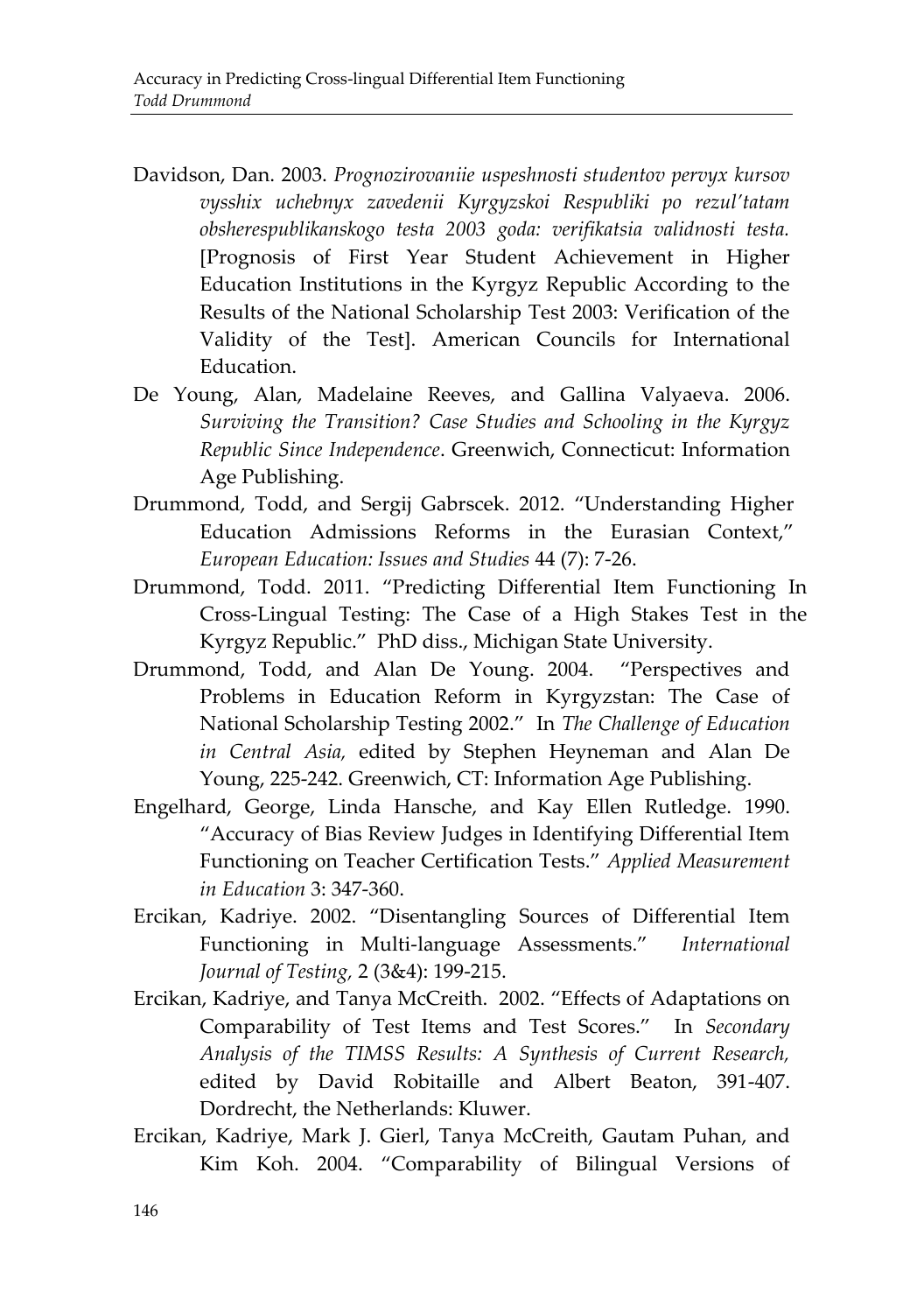Assessments: Sources of Incomparability of English and French Versions of the Canada's National Achievement Tests." *Applied Measurement in Education* 17 (3): 301-321.

- Ercikan, Kadriye, and Kim Koh. 2005. "Examining the Construct Comparability of the English and French Versions of TIMSS." *International Journal of Testing* 5 (1): 23-35.
- Gierl, Mark J., and Shameem Nyla Khaliq. 2001. "Identifying Sources of Differential Item and Bundle Functioning on Translated Achievement Tests." *Journal of Educational Measurement* 38: 164- 187.
- Grisay, Aletta, John H., A. L. de Jong, Eveline Gebhardt, Alla Berezner, and B. Halleux. 2006. "Translation equivalence across PISA countries." Paper presented at the 5<sup>th</sup> Conference of the International Test Commission, Brussels, Belgium, July.
- Grisay, Aletta, and Christian Monseur. 2007. "Measuring the Equivalence of Item Difficulty in the Various Versions of an International Test. *Studies in Educational Evaluation* 33: 69-86.
- Grenoble, Lenore A. 2003. *Language Policy in the Soviet Union.* Boston, MA: Kluwer Academic Press.
- Hambleton, Ronald K., Brian E. Clauser, Kathleen M. Mazor, and Russell W. Jones. 1993. "Advances in the Detection of Differentially Functioning Test Items." *European Journal of Psychological Assessment* 9: 1-18.
- Hambleton, Ronald K. 2005. "Issues, Designs, and Technical Guidelines for Adapting Tests into Multiple Languages and Cultures." In *Adapting Educational and Psychological Tests for Cross-Cultural Assessment*, edited by Ronald K. Hambleton, Peter F. Merenda, & Charles D. Spielberger, 3-38. London: Lawrence Erlbaum Associates.
- Huskey, Eugene. 1995. "The Politics of Language in Kyrgyzstan." *Nationalities Papers* 23 (1): 549- 572.
- Jodoin, Michael G., and Mark J. Gierl. 2001. "Evaluating Type I Error and Power Using an Effect Size Measure with the Logistic Regression Procedure for DIF Detection." *Applied Measurement in Education* 14 (4): 329-349.
- Kirk, Roger E. 1996. "Practical Significance: A Concept Whose Time Has Come." *Educational and Psychological Measurement* 56: 746-759.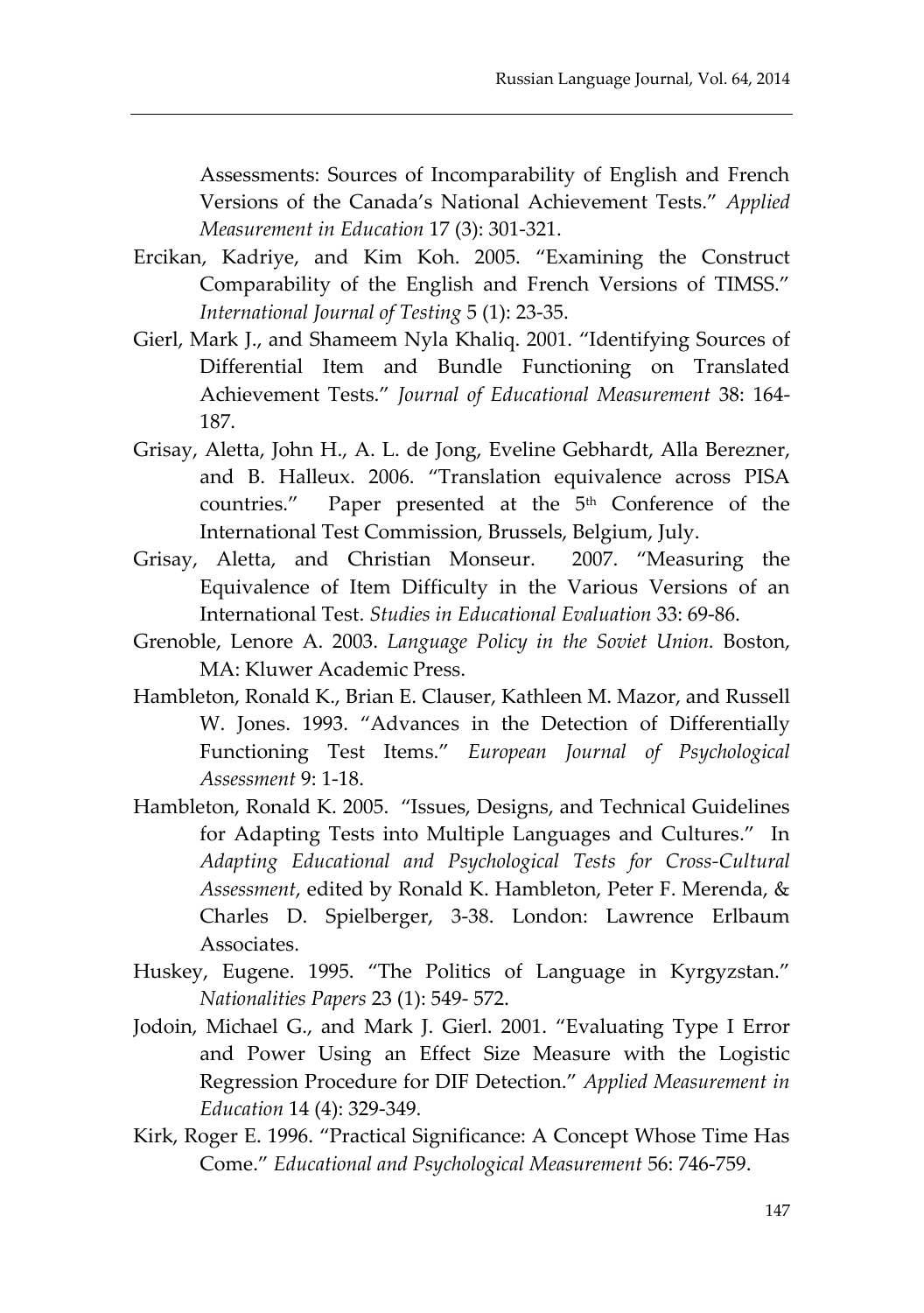- Korth, Britta. *Language Attitudes Towards Kyrgyz and Russian: Discourse, Education and Policy in Post-Soviet Kyrgyzstan.* Bern: Peter Lang, 2005.
- Mazor, Kathleen M. 1993. "An investigation of the effects of conditioning on two ability estimates in DIF analyses when the data are two-dimensional." PhD diss., University of Massachusetts, Amherst.
- Mazor, Kathleen M., Brian E. Clauser, and Ronald K. Hambleton. 1992. "The Effect of Sample Size on the Functioning of the Mantel-Haenszel Statistic. *Educational and Psychological Measurement* 52: 443-451.
- McGraw, Kenneth O., and S. P. Wong. 1996. "Forming Inferences about some Intraclass Correlation Coefficients." *Psychological Methods* 1  $(1): 30-46.$
- Plake, Barbara S. 1980. "A Comparison of Statistical and Subjective Procedures to Ascertain Validity: One Step in the Test Validation Process." *Educational and Psychological Measurement* 40: 397- 404.
- Poortinga, Ype H. 1983. "Psychometric Approaches to Intergroup Comparison: The Problem of Equivalence. In *Human Assessment and Cross-Cultural Factors,* edited by S.H. Irvine and John W. Berrey, 237-258. New York: Plenum Press.
- Poortinga, Ype H. 1989. "Equivalence of Cross-cultural Data: An Overview of Basic Issues." *International Journal of Psychology* 24: 737-756.
- Reckase, Mark D., and C. Kunce. 2002. "Translation Accuracy of a Technical Credentialing Examination." *International Journal of Continuing Engineering Education and Lifelong Learning* 12 (1-4): 167-180.
- Robin, Frederic, Stephen G. Sireci, and Ronald Hambleton. 2003. "Evaluating the Equivalence of Different Language Versions of a Credentialing Exam." *International Journal of Testing* 3 (1): 1-20.
- Rogers, Jane, and Hariharan Swaminathan. 1993. "A Comparison of Logistic Regression and Mantel-Haenszel Procedures for Detecting Differential Item Functioning." *Applied Psychological Measurement* 17 (2): 105-116.